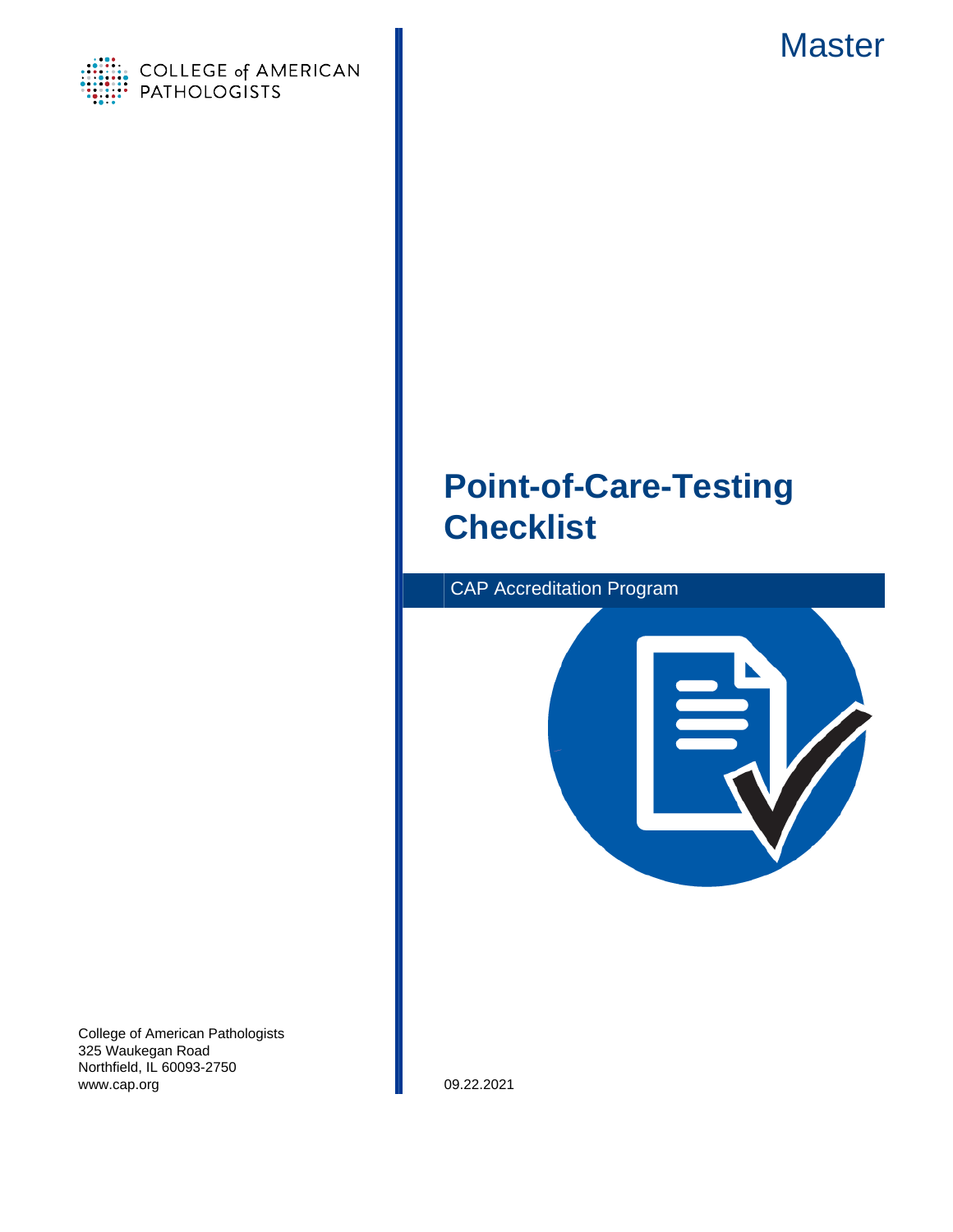### **Disclaimer and Copyright Notice**

On-site inspections are performed with the edition of the Checklists mailed to a facility at the completion of the application or reapplication process, not necessarily those currently posted on the website. The checklists undergo regular revision and a new edition may be published after the inspection materials are sent.

For questions about the use of the Checklists or Checklist interpretation, email [accred@cap.org](mailto:accred@cap.org) or call 800-323-4040 or 847-832-7000 (international customers, use country code 001).

The Checklists used for inspection by the College of American Pathologists' Accreditation Programs have been created by the CAP and are copyrighted works of the CAP. The CAP has authorized copying and use of the checklists by CAP inspectors in conducting laboratory inspections for the Council on Accreditation and by laboratories that are preparing for such inspections. Except as permitted by section 107 of the Copyright Act, 17 U.S.C. sec. 107, any other use of the Checklists constitutes infringement of the CAP's copyrights in the Checklists. The CAP will take appropriate legal action to protect these copyrights.

All Checklists are ©2021. College of American Pathologists. All rights reserved.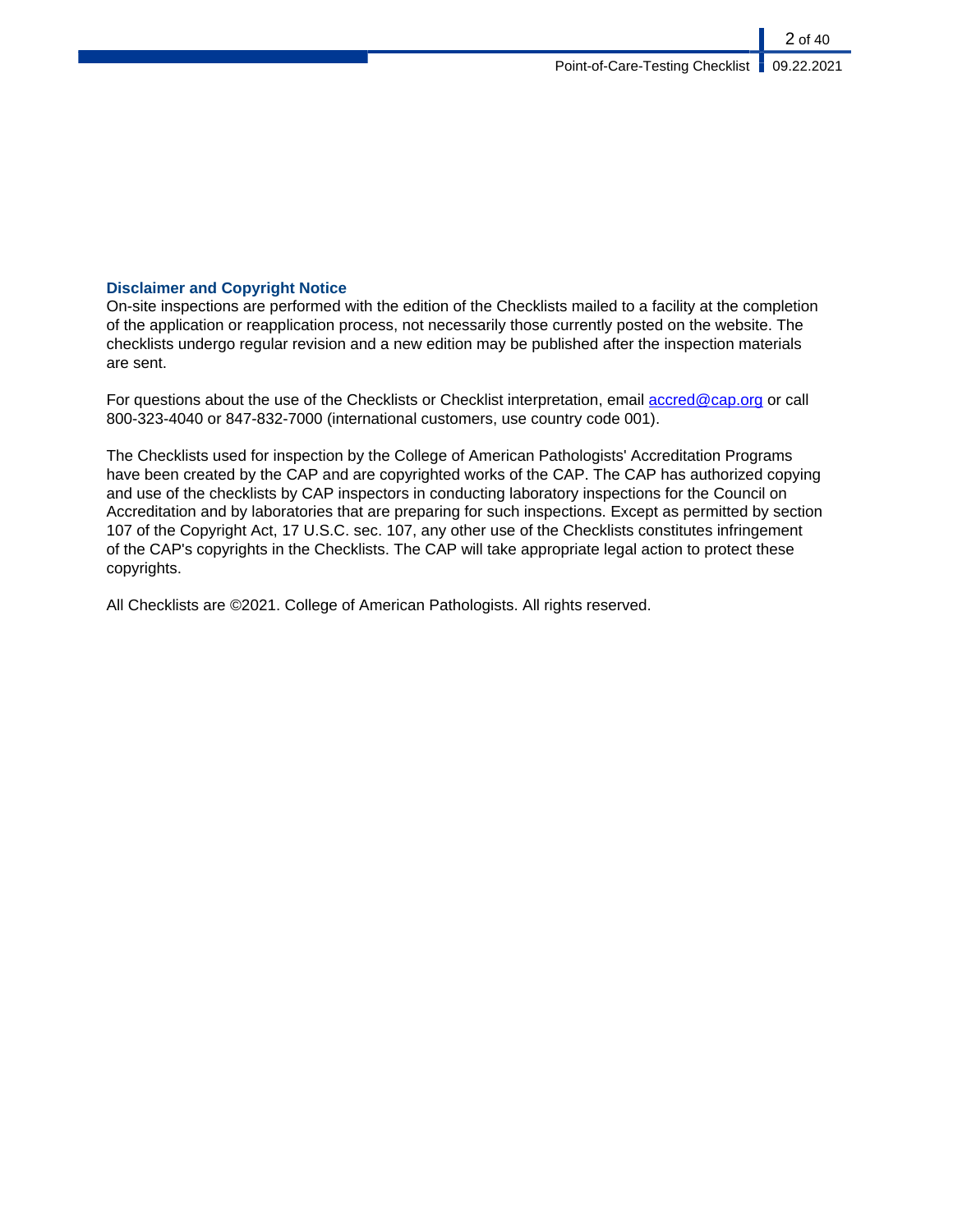# **Point-of-Care-Testing Checklist**



## TABLE OF CONTENTS

| PROVIDER-PERFORMED MICROSCOPY (PPM) AND LIMITED WAIVED TESTING36 |  |
|------------------------------------------------------------------|--|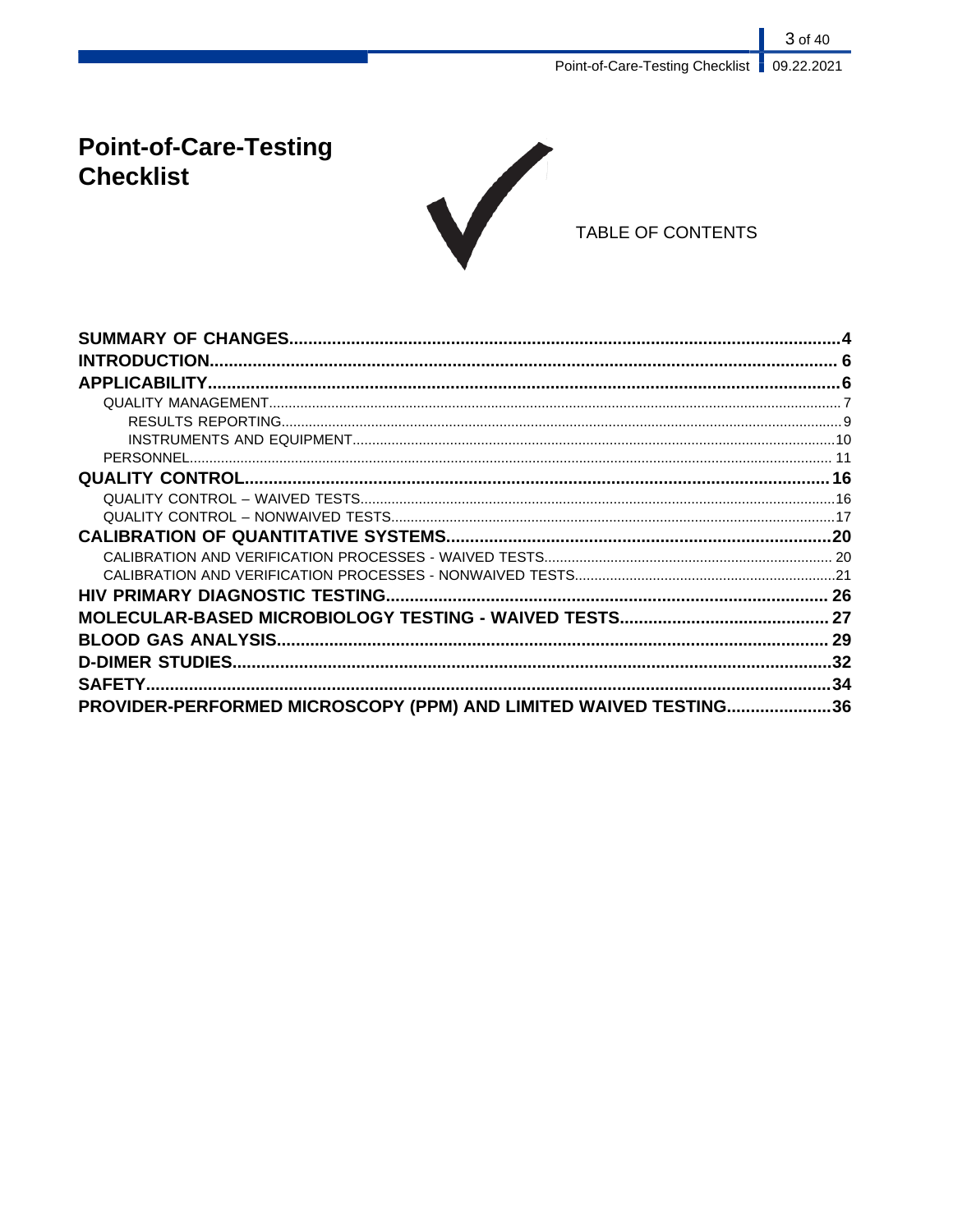# **ON-LINE CHECKLIST AVAILABILITY AND RESOURCES**

Participants of the CAP accreditation programs may download the checklists from the CAP website (cap.org) by logging into e-LAB Solutions Suite. They are available in different checklist types and formatting options, including:

- Master contains ALL of the requirements and instructions available in PDF, Word/XML or Excel formats
- Custom customized based on the laboratory's activity (test) menu; available in PDF, Word/XML or Excel formats
- Changes Only contains only those requirements with significant changes since the previous checklist edition in a track changes format to show the differences; in PDF version only. Requirements that have been moved or merged appear in a table at the end of the file.

A repository of questions and answers and other resources is also available in e-LAB Solutions Suite under Accreditation Resources, Checklist Requirement Q & A.

# **SUMMARY OF CHECKLIST EDITION CHANGES Point-of-Care-Testing Checklist 09/22/2021 Edition**

The information below includes a listing of checklist requirements with significant changes in the current edition and previous edition of this checklist. The list is separated into three categories:

- 1. New
- 2. Revised:
	- Modifications that may require a change in policy, procedure, or process for continued compliance; or
	- A change to the Phase
- 3. Deleted/Moved/Merged:
	- **Deleted**
	- Moved Relocation of a requirement into a different checklist (requirements that have been resequenced within the same checklist are not listed)
	- $Mered$  The combining of similar requirements

NOTE: The requirements listed below are from the Master version of the checklist. The customized checklist version created for on-site inspections and self-evaluations may not list all of these requirements.

### NEW Checklist Requirements

| Requirement | <b>Effective Date</b> |
|-------------|-----------------------|
| POC.06915   | 09/22/2021            |
| POC.08640   | 06/04/2020            |
| POC.09625   | 09/22/2021            |
|             |                       |

### REVISED Checklist Requirements

| Requirement | <b>Effective Date</b> |
|-------------|-----------------------|
| POC.06850   | 09/22/2021            |
| POC.06875   | 09/22/2021            |
| POC.06910   | 09/22/2021            |
| POC.06920   | 09/22/2021            |
| POC.07300   | 09/22/2021            |
| POC.08715   | 09/22/2021            |
| POC.09035   | 09/22/2021            |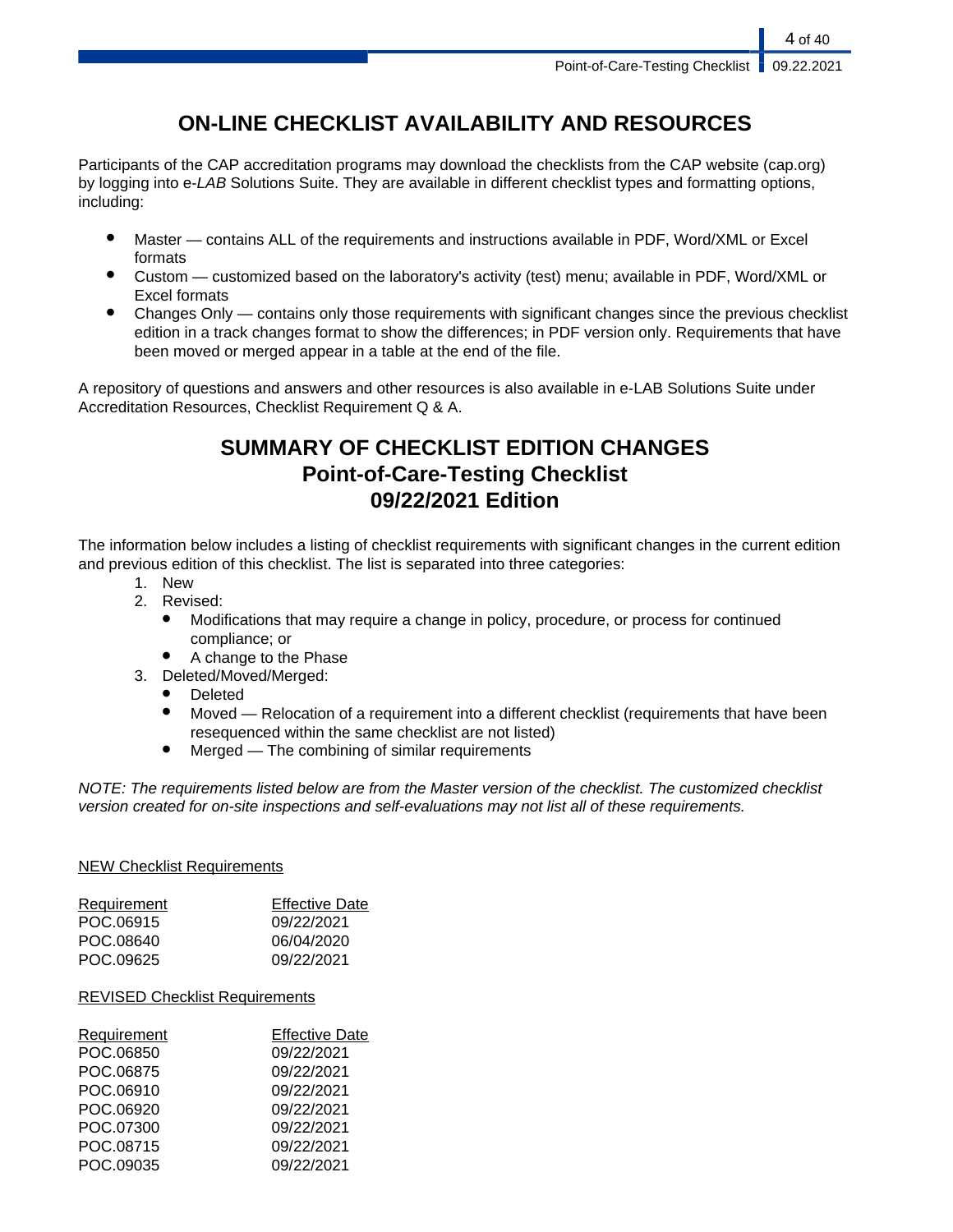| 09/22/2021 |
|------------|
| 09/22/2021 |
| 09/22/2021 |
|            |

DELETED/MOVED/MERGED Checklist Requirements None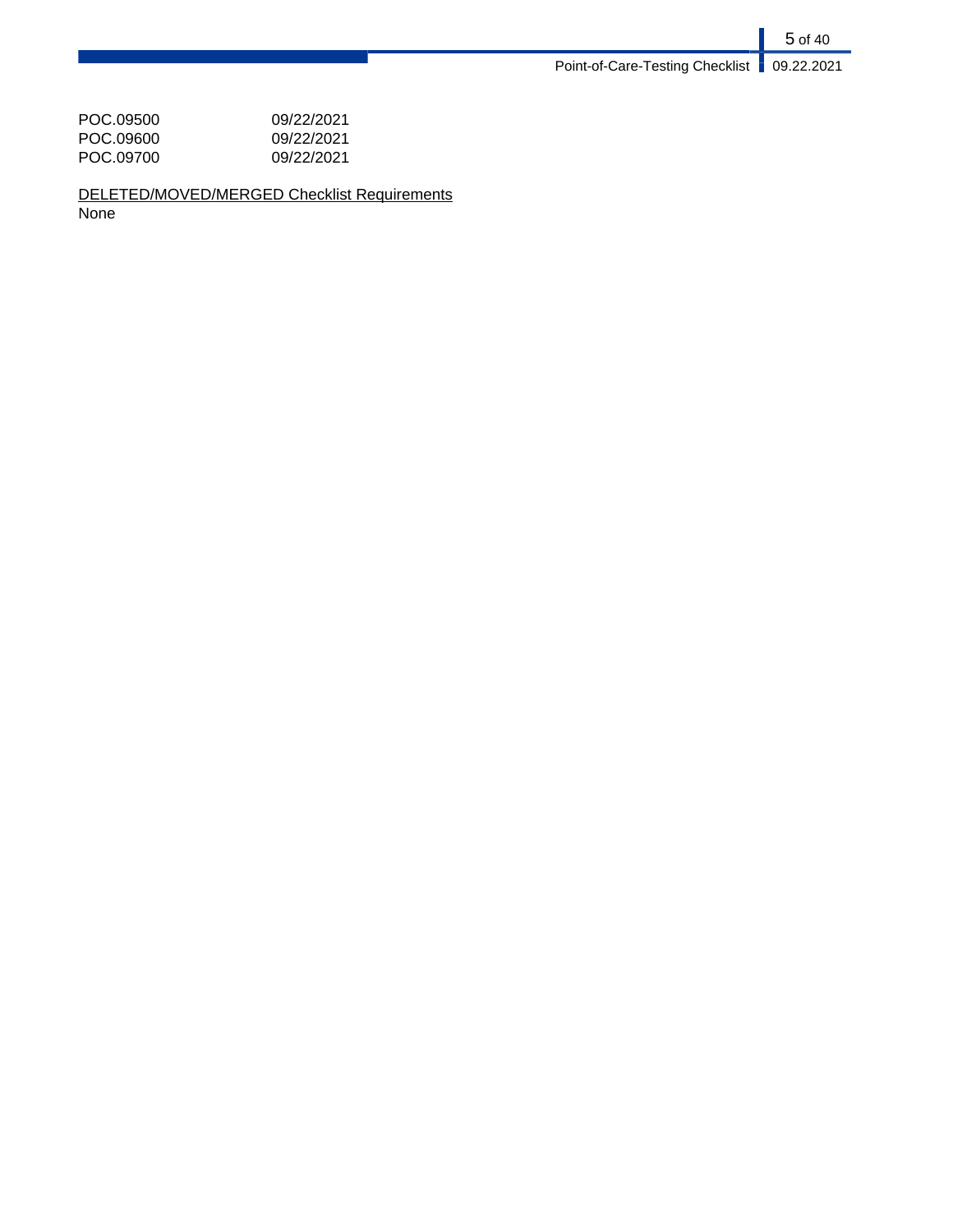# **INTRODUCTION**

This checklist is used in conjunction with the All Common and Laboratory General Checklists to inspect a pointof-care testing laboratory section or department.

Certain requirements are different for waived versus nonwaived tests. Refer to the checklist headings and explanatory text to determine applicability based on test complexity. The current list of tests waived under CLIA may be found at [http://www.accessdata.fda.gov/scripts/cdrh/cfdocs/cfClia/analyteswaived.cfm.](http://www.accessdata.fda.gov/scripts/cdrh/cfdocs/cfClia/analyteswaived.cfm)

**Laboratories not subject to US regulations:** Checklist requirements apply to all laboratories unless a specific disclaimer of exclusion is stated in the checklist. When the phrase "FDA-cleared/approved test (or assay)" is used within the checklist, it also applies to tests approved by an internationally recognized regulatory authority (eg, CE-marking).

#### **DEFINITION OF POINT-OF-CARE TESTING**

Point-of-Care Testing (POCT) is defined as tests designed to be used at or near the site where the patient is located, that do not require permanent dedicated space, and that are performed outside the physical facilities of the clinical laboratories. Examples include kits and instruments that are hand carried or otherwise transported to the vicinity of the patient for immediate testing at the site (eg, capillary blood glucose) or analytic instruments that are temporarily brought to a patient care location (eg, operating room, intensive care unit). POCT does NOT include limited service satellite laboratories with fixed dedicated testing space; these are covered under the Limited Service Laboratory Checklist.

# **APPLICABILITY**

This checklist must always be accompanied by the Laboratory General, All Common, and Director Assessment checklists, as these checklists apply to all laboratory activities, whether occurring in dedicated space or not.

This checklist covers tests that are classified as waived or moderately complex (provider-performed microscopy [PPM] is a subset of moderately complex tests). It may also be used to inspect FDA-cleared or approved pointof-care tests that are modified by the laboratory. Modified FDA-cleared or approved tests are subject to the nonwaived checklist requirements and high complexity personnel qualifications.

The requirements in this checklist for quality control and calibration are different for waived testing, as compared to nonwaived testing; please refer to the relevant individual checklist sections for further details. Checklist requirements for quality management, results reporting, instruments and equipment, and safety are the same for both waived and moderately complex tests.

Tests and instruments that are NOT covered by the POC checklist include all tests classified under CLIA as high complexity, multichannel blood cell counters, bacterial cultures, and tests that use instruments requiring high levels of maintenance or technical skill. The CAP may be contacted for information about whether a specific test or instrument may be inspected using the POC Checklist.

If a POCT site has a scope of service in a particular laboratory discipline that exceeds those addressed in this checklist, then a section-specific checklist (eg, Hematology, Microbiology) may be required.

This checklist does not cover patient self-testing. The CAP Laboratory Accreditation Program does not inspect or accredit patient self-testing.

#### **PRINCIPLES OF POCT OPERATIONS**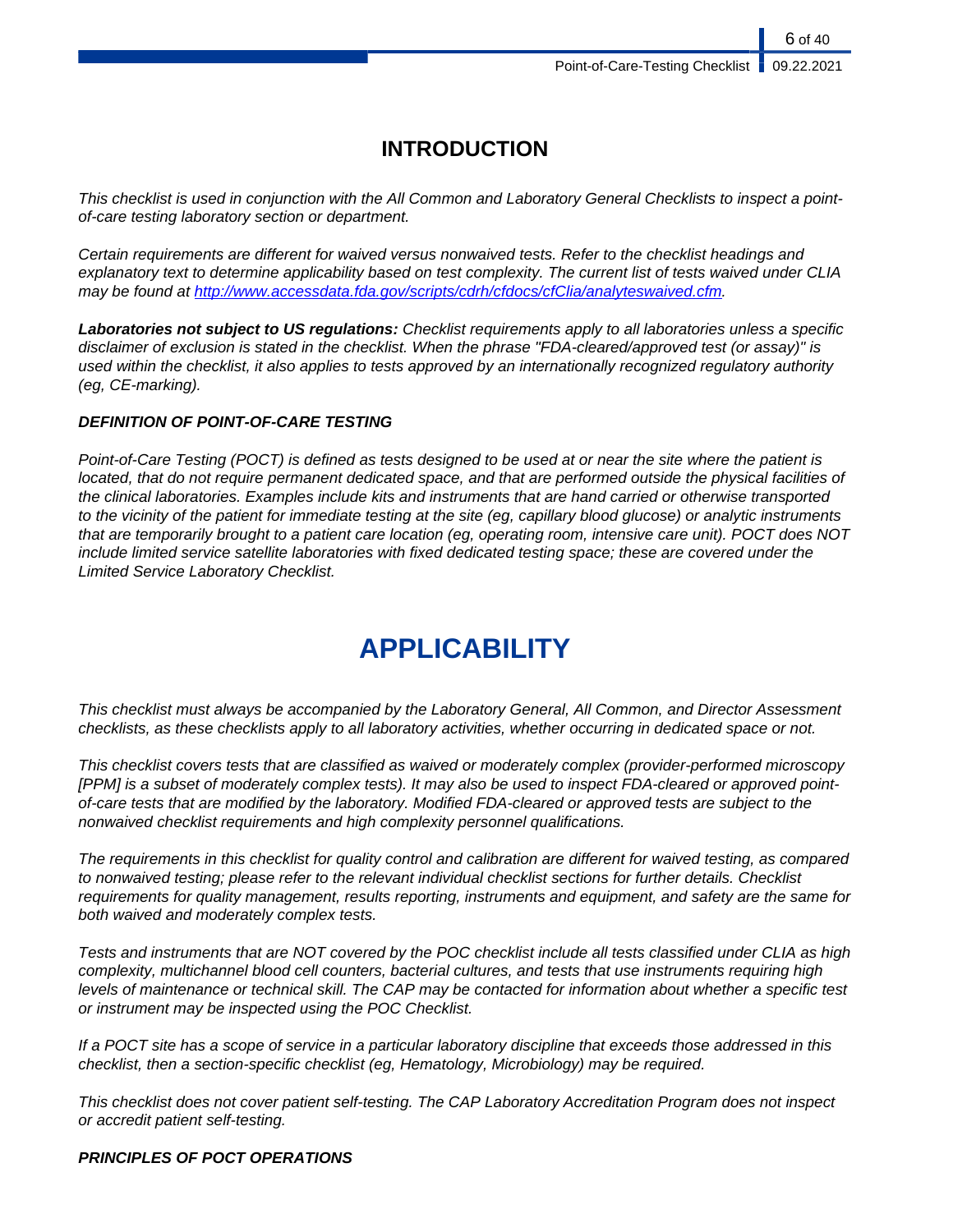To be accredited, all analytes being measured under the POCT program/site must be included in the onsite inspection. POCT programs may be inspected as sections of the central laboratory if they are registered under the same CLIA number. In this circumstance, they are included in the Laboratory General and Director Assessment checklists used for the central laboratory. If the POCT sites are registered under separate CLIA numbers, separate Laboratory General and Director Assessment checklists must be completed for each POCT program. The POCT program may be centrally coordinated, with designated qualified personnel who review testing procedures and quality control, and conduct training of the testing personnel, although this is not a requirement.

When records are retained centrally by a designated coordinator or POCT Director, only one copy of this Pointof-Care Testing Checklist need be completed. The Inspector will review all centrally retained records and visit at least a sampling of the testing sites in order to evaluate compliance with the Standards. If records are not retained centrally, the Inspector must visit each POCT site, and a separate Checklist must be completed for each location. In the latter case, each POCT site will be inspected as an additional laboratory section.

# **Inspector Instructions:**

| <b>DISCOVER</b> | Review the Point-of-Care Testing Detail Report located in the inspector packet of<br>materials and discuss the various test sites with the POCT coordinator to determine<br>which sites to visit. Indicate which POCT sites were visited by placing an "X" in the<br>corresponding box on the Point-of-Care Testing Detail Report and return it to the CAP<br>with the Inspector's Summation Report. Visit a representative sampling of POCT test<br>sites and observe patient testing, if possible. Sampling should include: |  |
|-----------------|-------------------------------------------------------------------------------------------------------------------------------------------------------------------------------------------------------------------------------------------------------------------------------------------------------------------------------------------------------------------------------------------------------------------------------------------------------------------------------------------------------------------------------|--|
|                 | Sites with high and low test volume<br>Sites that are representative of all tests performed and instruments used<br>Sites with different types of testing personnel (eg, nursing, ABG personnel,<br>surgery)                                                                                                                                                                                                                                                                                                                  |  |
|                 | Interview testing personnel on procedures for proper patient identification, specimen<br>labeling, test procedure performance, quality control, instrument maintenance, patient<br>result reporting, and safety practices<br>Observe proper disposal of sharps and test device disinfection after use<br>Determine if practice matches related policies and procedures                                                                                                                                                        |  |

# **QUALITY MANAGEMENT**

All quality management system requirements in the Laboratory General Checklist pertain to POCT.

# **Inspector Instructions:**

| <b>READ</b> | Organizational chart                                                                           |
|-------------|------------------------------------------------------------------------------------------------|
| <b>ASK</b>  | What is your course of action when testing problems are encountered during the night<br>shift? |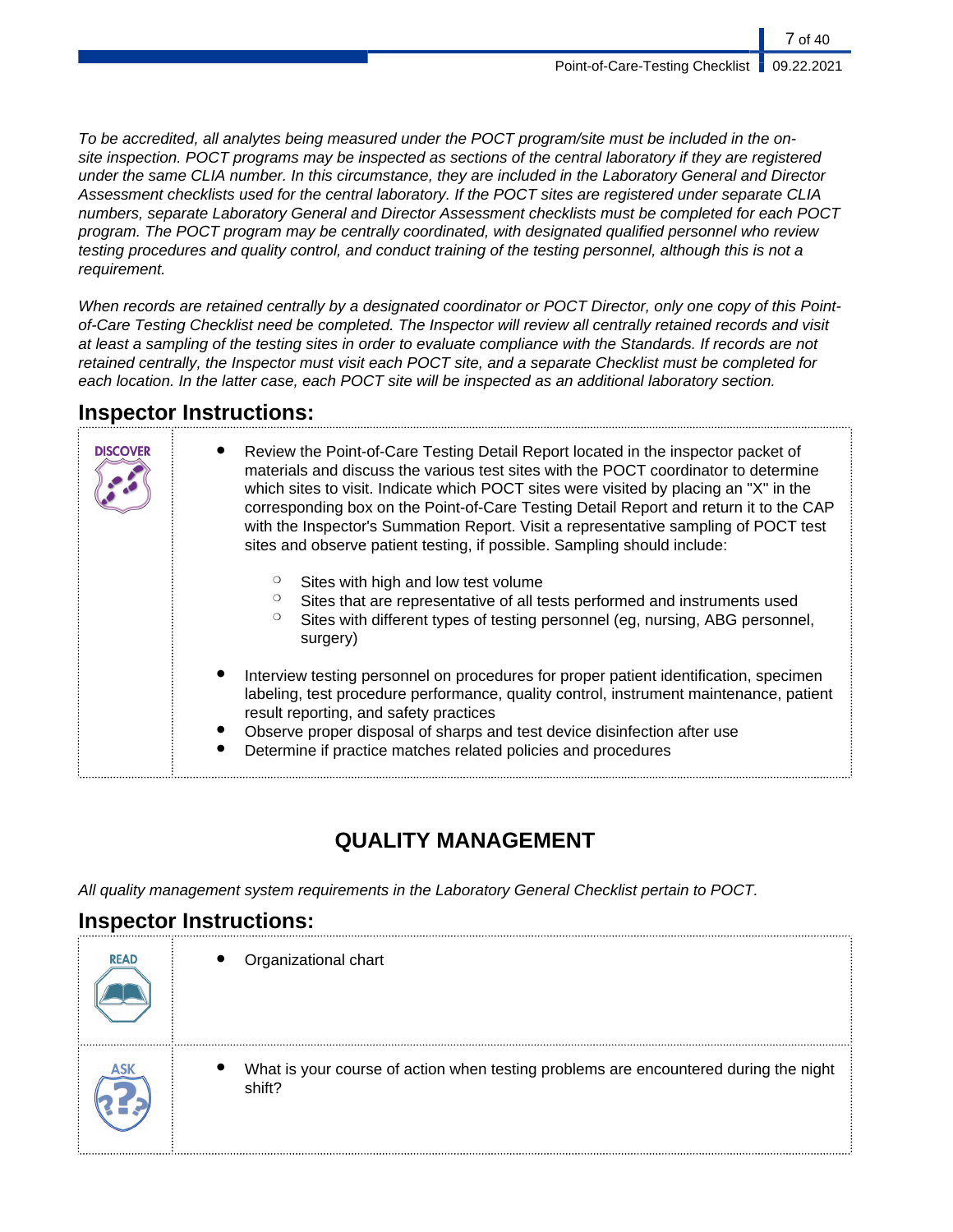Follow an incident identified on the incident/error log and follow actions including notification and resolution

#### **POC.03550 Organizational Chart Phase II**

8 of 40

### **The POCT program has a written organizational system/chart setting forth levels of authority, responsibility and accountability.**

NOTE: The organization must define responsibility and accountability for persons who perform or supervise POC testing. This may include an organizational chart, a policy defining personnel designated to perform various tasks (QC reviews, competency assessment, PT review, etc.) and/ or a set of policies defining responsibilities of POCT users. These elements may be combined in one document or included in laboratory policies on delegation of responsibilities and in individual POCT policies.

#### **REFERENCES**

1) Clinical and Laboratory Standards Institute. Essential Tools for Implementation and Management of a Point-of-Care Testing Program; Approved Guideline. 3rd ed. CLSI document POCT04-ED3. Clinical and Laboratory Standards Institute, Wayne PA; 2016.

#### **POC.03700 Unusual Laboratory Results Phase II**

**There is a written procedure for the detection and correction of significant clerical and analytical errors, and unusual or unexpected test results, in a timely manner.**

NOTE: This system may need to include feedback from clinicians, with subsequent investigation and monitoring of patient results for unusual patterns (eg, a series of unexplained hypoglycemic values) suggesting analytic error. Where POCT personnel are also the individuals who will act upon test results (eg, by altering insulin dosage in response to whole blood glucose results, or altering heparin dosage in response to activated clotting time or aPTT), there should be defined criteria for correlating unexpected test results with other clinical findings to confirm such results whenever possible.

The intent of this requirement is NOT to require confirmation of all results outside the reference interval.

#### **Evidence of Compliance:**

- ✓ Records of review of results **OR** records of consistent implementation of the error detection system(s) defined in the procedure **AND**
- Records of timely corrective action of identified errors

### **POC.03800 Troubleshooting Responsibilities Phase II**

**There is a system in place to ensure that difficulties with methodology or other unusual problems can be promptly resolved on any shift.**

NOTE: The intent is to ensure that resources are available to quickly assist with unusual problems to minimize any adverse impact on patient care. Adequate support may require a backup testing procedure (ie, sending the sample to a central laboratory), retesting by a different method/device, or having a suitably trained individual from the laboratory, nursing service, or medical staff available on all shifts to assist with troubleshooting.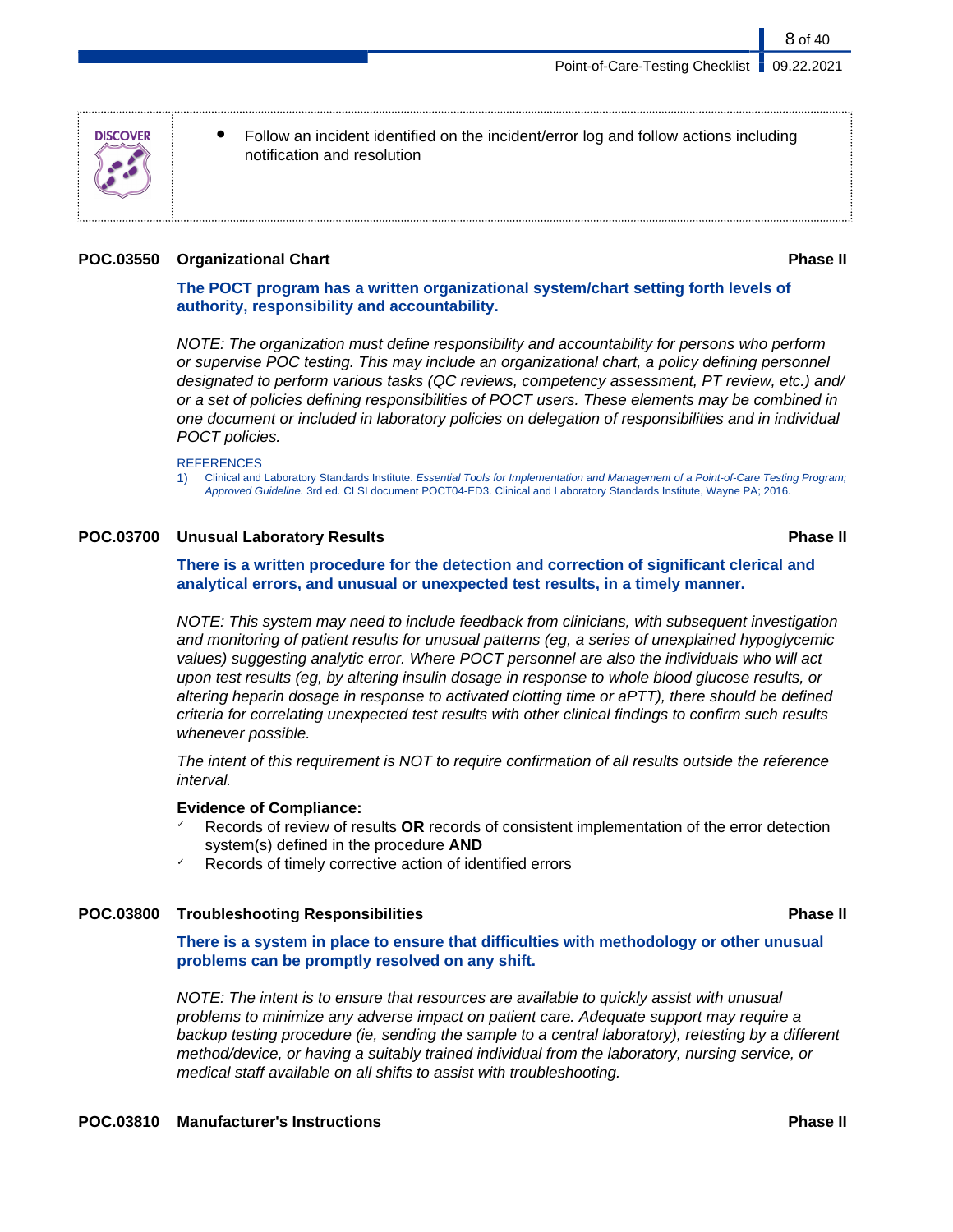### **The POCT program follows manufacturer's instructions for all test systems or provides validation records if the test has been modified.**

NOTE: Changes in the specimen type, collection device, or intended medical use are examples of common modifications (see "modification of manufacturer's instructions" in the Definition of Terms as found in the All Common Checklist).

If the laboratory modifies the manufacturer's instructions for an FDA-cleared/approved test, the modifications to the test must be validated by the laboratory. In addition, the test becomes subject to checklist requirements for high complexity testing, including personnel qualifications, competency assessment, method performance specifications, proficiency testing (nonwaived program enrollment), comparability of instruments/methods, quality control, reagents, instrument maintenance and function checks, and calibration and analytic measurement range verification. Requirements in the "Nonwaived" sections of the Point-of-Care Testing Checklist and All Common Checklist apply.

# **RESULTS REPORTING**

Additional requirements for result reporting found in the All Common and Laboratory General Checklists are applicable to POC testing.

## **Inspector Instructions:**

| <b>READ</b> | Sampling of reporting policies and procedures<br>Sampling of patient reports          |
|-------------|---------------------------------------------------------------------------------------|
| DISCOVER    | Select a point-of-care test result and identify the individual who performed the test |

### **POC.04400 Results in Medical Record Phase II**

### **There is a written procedure for entering POC test results into the permanent patient record.**

NOTE: To ensure patient safety and prevent medical error, health care workers should not make management decisions based on POC test results unless those results are entered into patient records. POC test results may be uploaded into the electronic medical record after decision making.

If test results are hand-written in the medical record, the results are legible.

- 1) Friedman BA, Mitchell W. Integrating information from decentralized laboratory testing sites. The creation of a value-added network. Am J Clin Pathol. 1993;99:637-642
- 2) Hortin GL, et al. Managing information from bedside testing. Med Lab Observ. 1995;27(1):28-32
- 3) Jones JB. The importance of integrating POCT data into an organized database. Advance/Lab. 1999;8(9):8-10
- 4) DuBois JA. Getting to the point: integrating critical care tests in the patient care setting. Med Lab Observ. 2000;32(6):52-56
- 5) Clinical and Laboratory Standards Institute. Point-of-Care Connectivity; Approved Standard. 2<sup>nd</sup> ed. CLSI document POCT01-A2. Clinical and Laboratory Standards Institute, Wayne, PA, 2006
- 6) Piscitelli J, et al. Are data obtained from a nonintegrated point-of-care glucose monitoring system reliable and accessible? Arch Pathol Lab Med. 2002;126:787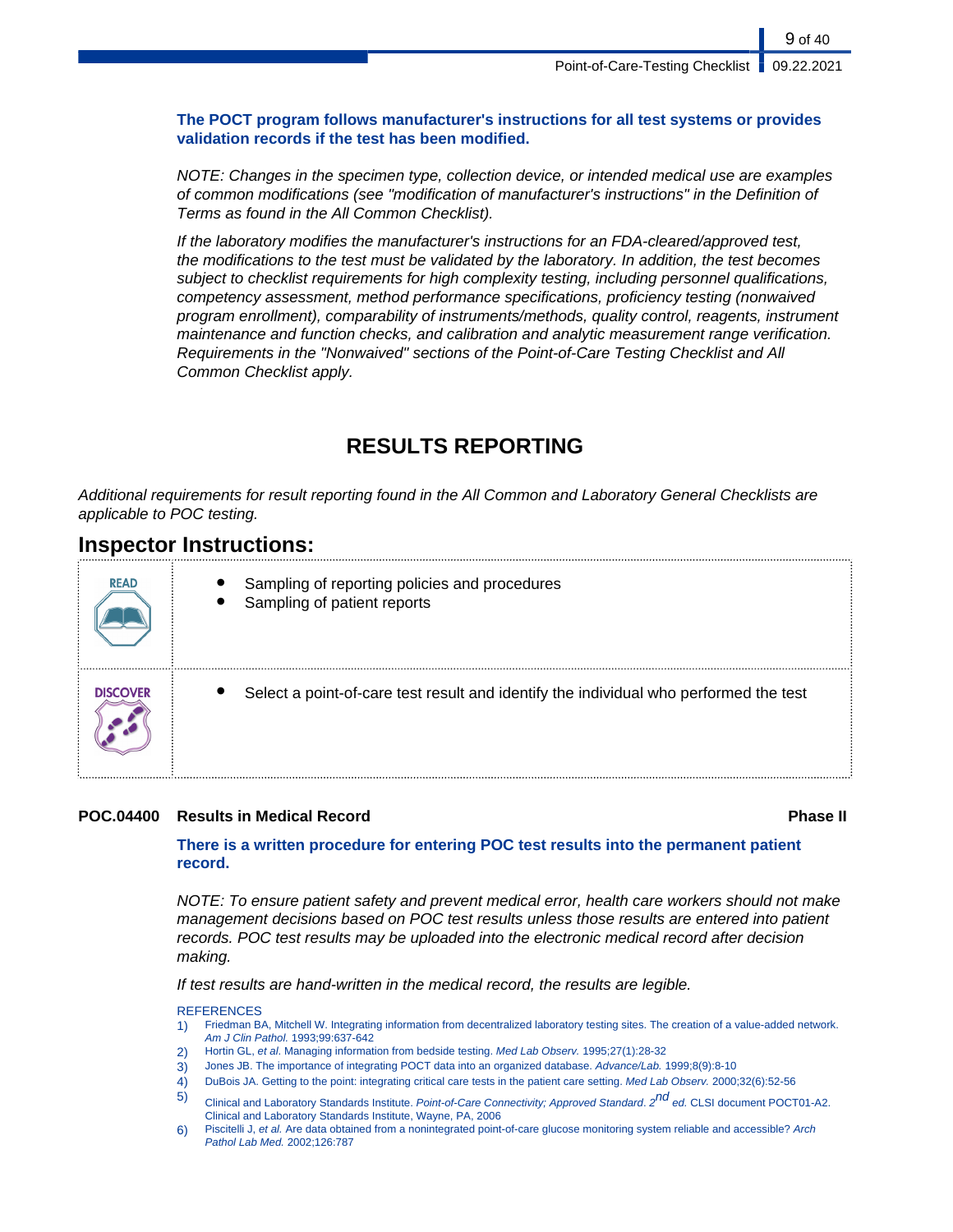Point-of-Care-Testing Checklist | 09.22.2021

#### **POC.04537 Urine Drugs of Abuse Phase II**

**The following information is available to clinicians regarding urine screening tests for drugs of abuse.**

- **1. Substances or classes of substances analyzed as part of the drug test**
- **2. Specimen type**
- **3. Cut-off concentration for a positive result for each drug**
- **4. Report status for positive results (eg, unconfirmed or pending confirmation)**
- **5. A statement that unconfirmed results are to be used only for medical (ie, treatment) purposes. Unconfirmed screening results must not be used for nonmedical purposes (eg, employment testing, legal testing).**

NOTE: It is important that the treating physician be aware of the above information. This information may be provided on the patient report or elsewhere in the medical record, or in a written memorandum to clinicians. However, it is specifically recommended that the substances analyzed be included in the patient report.

Laboratories are encouraged to identify the detected drugs as parent compounds, metabolites, or impurities of drugs in the report or in a separate chart/memorandum available to clinicians.

#### **POC.04575 Group A Streptococcus Direct Antigen Detection Phase I**

**If group A Streptococcus direct antigen testing is performed on pediatric patients, confirmatory testing is performed on negative samples.**

NOTE 1: Policies must be established for the use of cultures or other confirmatory tests on pediatric specimens that test negative when using antigen detection methods or if the manufacturer's guidelines include recommendations for culture follow-up. These policies should take into account the sensitivity of the assay in use, the age and clinical presentation of the patient, and other factors.

NOTE 2: Direct antigen tests should be performed and reported in a timely fashion, since their principal advantage (compared culture) is rapid turn-around-time.

#### **REFERENCES**

1) Shulman S, Bisno A, Clegg H, et al. Clinical Practice Guideline for the Diagnosis and Management of Group A Streptococcal Pharyngitis: 2012 Update by the Infectious Diseases Society of America. Clin Infect Dis. 2012;55(10). doi: 10.1093/cid/cis629.

#### **POC.04700 Testing Personnel Identification Phase II**

**Records indicate (by initials, signature, etc.) who performed each test.**

NOTE: It is not necessary to have this information in the chartable patient report, but an audit trail must be kept.

# **INSTRUMENTS AND EQUIPMENT**

The checklist requirements in this section must be used in conjunction with the requirements in the All Common Checklist relating to instruments and equipment.

10 of 40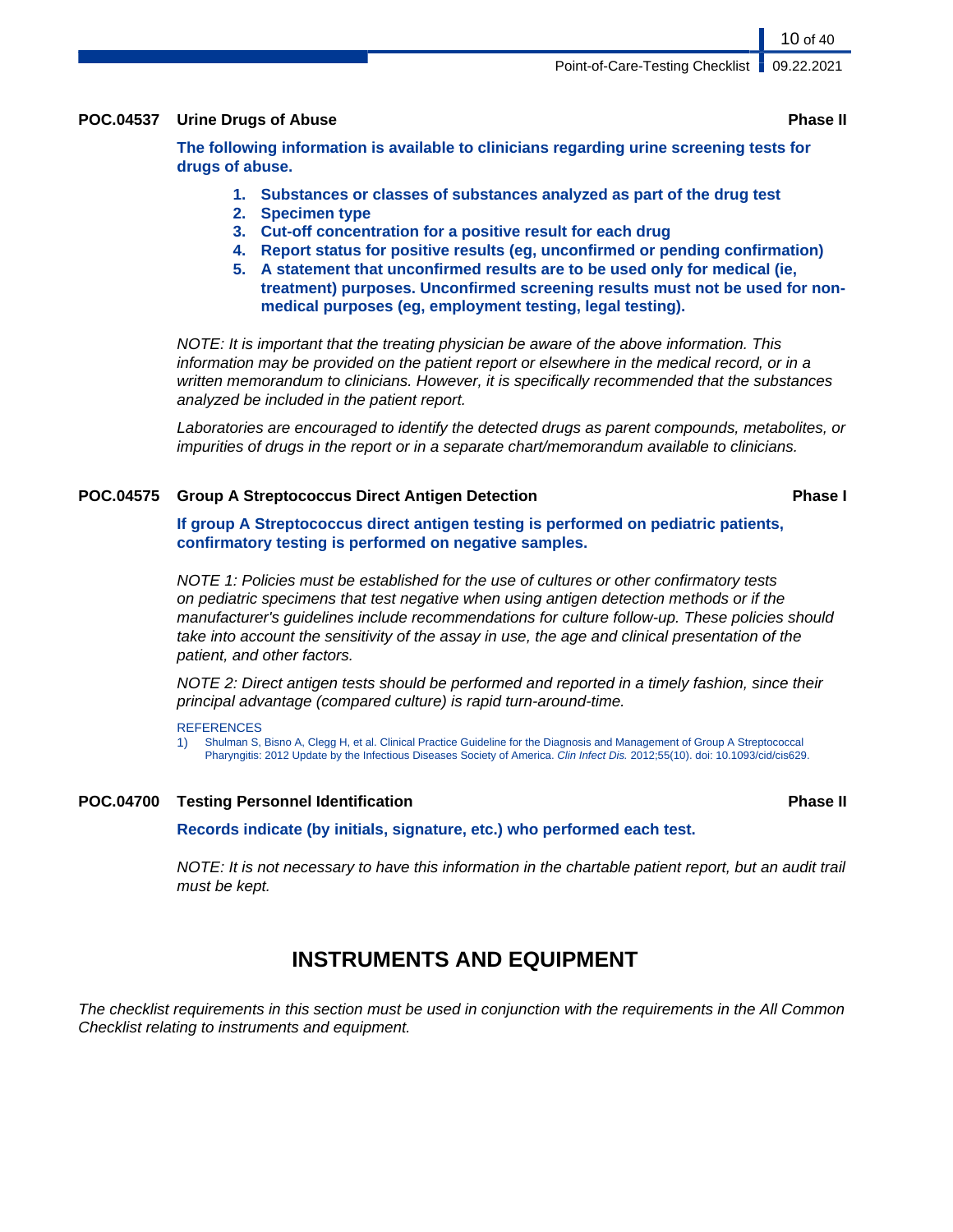# **Inspector Instructions:**



- Records of instrument/equipment approval
- Refractometer calibration check records

### **POC.06300 Instrument/Equipment Approval Phase II**

**The instruments and equipment in use are approved by the laboratory director or designee.**

#### REFERENCES

1) Sevens C, Libeer JC. Point-of-care testing (POCT) regulations in hospitals. The Belgian approach. Clin Chem. 2001;47(suppl):A185

### **POC.06330 Refractometer Calibration Check Phase I**

11 of 40

**Refractometers with specific gravity capability are checked at least annually with appropriate solutions of known specific gravity and/or refractive concentration index.**

NOTE: This annual calibration check is required in addition to the daily QC requirement for nonwaived testing.

#### **REFERENCES**

- Haber MH. Quality assurance in urinalysis. Clinics in Lab Med. 1988;8:432-436
- 2) Clinical and Laboratory Standards Institute. Laboratory Instrument Implementation, Verification, and Maintenance; Approved Guideline. CLSI Document GP31-A. Clinical and Laboratory Standards Institute, Wayne, PA, 2009.

# **PERSONNEL**

Personnel performing nonwaived testing must be listed on the Laboratory Personnel Evaluation Roster. Records demonstrating educational qualifications for **nonwaived** testing personnel must be available in the employee's personnel file and demonstrate compliance with the qualifications defined in the Personnel section of the Laboratory General Checklist based on the complexity of testing performed. **Licenses, registrations, and certifications are not acceptable records of educational credentials.** Copies of diplomas or transcripts, or primary source verification reports confirming credentials, are acceptable records of educational qualifications. The training and qualifications of personnel trained outside of the US **must** be evaluated to determine equivalency to an education obtained in the United States, with records of the evaluation available in the personnel file. Equivalency evaluations must be performed by a nationally recognized organization, such as the National Association Credential Evaluation Services, Inc. (NACES) (<http://www.naces.org>) and the Association of International Credential Evaluators, Inc. (AICE) [\(http://www.aice-eval.org](http://www.aice-eval.org)). Department of Defense laboratories must evaluate equivalency using a process approved by the Center for Laboratory Medicine Services.

# **Inspector Instructions:**

| <b>READ</b> | • Sampling of training records<br>Sampling of competency assessments for assessment of all six elements of<br>competency for each nonwaived test system, semi-annual competency assessments<br>for new employees, and assessments done by qualified individuals based on<br>complexity of testing performed<br>Records identifying personnel authorized to perform POCT<br>$\bullet$<br>Diplomas or transcripts, or primary source verification reports for nonwaived testing<br>$\bullet$<br>personnel |
|-------------|---------------------------------------------------------------------------------------------------------------------------------------------------------------------------------------------------------------------------------------------------------------------------------------------------------------------------------------------------------------------------------------------------------------------------------------------------------------------------------------------------------|
|-------------|---------------------------------------------------------------------------------------------------------------------------------------------------------------------------------------------------------------------------------------------------------------------------------------------------------------------------------------------------------------------------------------------------------------------------------------------------------------------------------------------------------|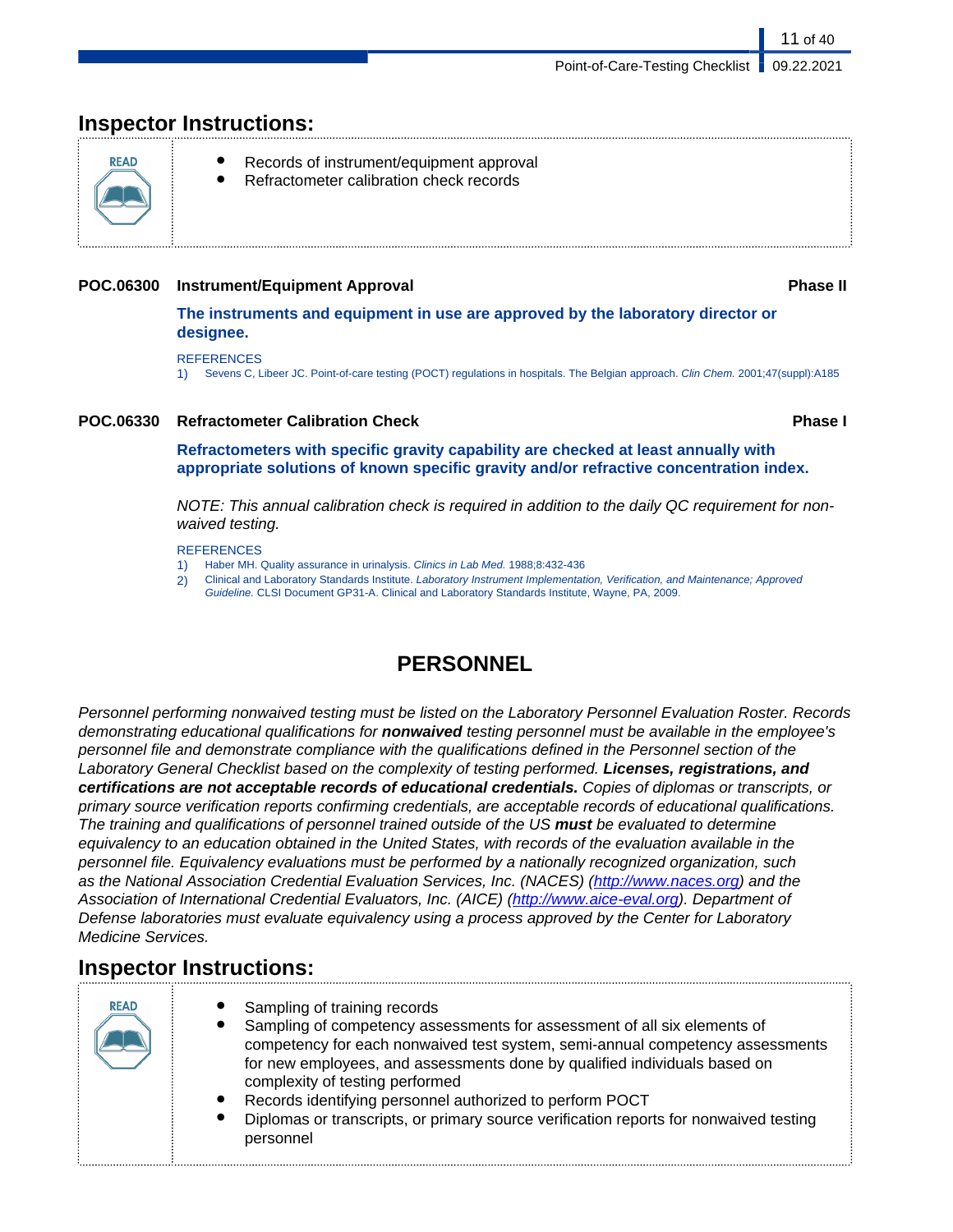How do you ensure that each individual performing POCT is trained and competent? Do you have a specific example of an employee who demonstrated unacceptable competency assessments? What were the corrective actions?

### **POC.06800 Authorized POCT Personnel Phase II**

12 of 40

**There are records to identify POCT personnel that are authorized to perform each waived and nonwaived test (eg, roster, process to grant computer system or device privileges).**

NOTE: The requirements for testing personnel qualifications (GEN.54750) and personnel records (GEN.54400) are found in the Laboratory General Checklist.

1) Clinical and Laboratory Standards Institute. Point-of-Care Blood Glucose Testing in Acute and Chronic Care Facilities; Approved Guideline. 3<sup>rd</sup> ed. CLSI document POCT12-A3. Clinical and Laboratory Standards Institute, Wayne, PA, 2013

## **\*\*REVISED\*\* 09/22/2021**

### **POC.06850 Personnel Training Phase II**

**There are records demonstrating that all POCT personnel have satisfactorily completed training on all instruments, methods, and specimen collection techniques applicable to the point-of-care testing that they perform.**

NOTE: Prior to starting patient testing and prior to reporting patient results for new methods or instruments, each individual must have training and be evaluated for demonstration of the skills required for proper test performance of pre-analytic, analytic, and post-analytic phases of testing, as applicable, and their ability to work under the expected level of oversight during routine patient testing. The records must cover all testing performed by each individual.

Training records must be retained for a minimum of two years. After the initial two-year period, records of successful ongoing competency assessment may be used in lieu of training records to demonstrate compliance with this requirement.

Retraining must occur when problems are identified with personnel performance.

### **Evidence of Compliance:**

✓ Written procedure for training of POCT personnel

### **\*\*REVISED\*\* 09/22/2021**

**POC.06875 Competency Assessment - Waived Testing Phase II**

**The competency of personnel performing waived testing is assessed for each test system at the required frequency.**

NOTE: Competency assessment evaluates an individual's ongoing ability to apply knowledge and skills to achieve intended results.

Competency must be assessed at the following frequency:

- After an individual has performed his/her duties for one year and at least annually thereafter\*
- When problems are identified with an individual's performance.

\*The annual assessment of competency can be performed throughout the entire year to minimize impact on workload.

**If more stringent state or local regulations are in place for competency assessment for waived testing (eg, California), they must be followed.**

**REFERENCES**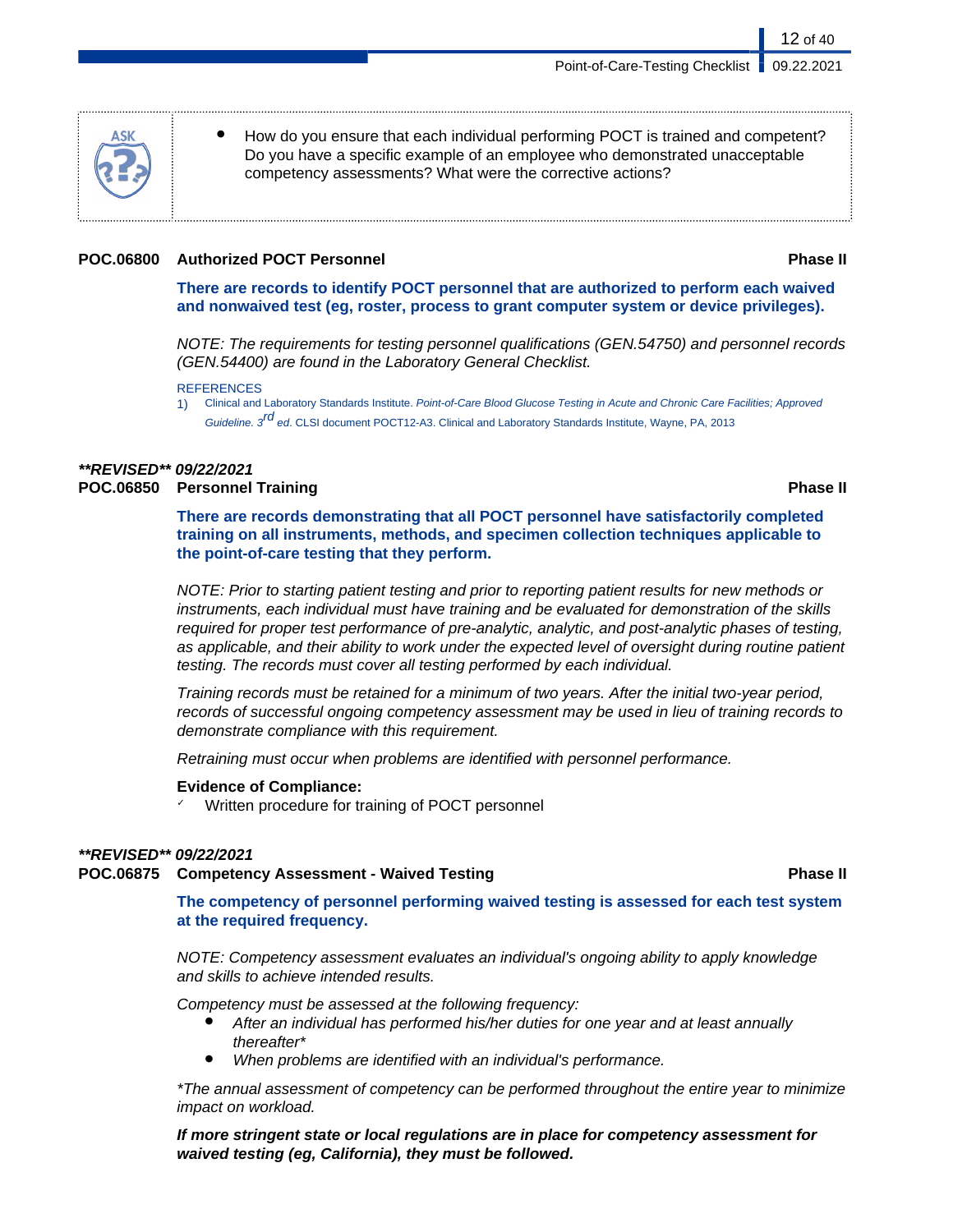Records of competency assessment may be retained centrally within a healthcare system, but must be available upon request. The laboratory director may determine how competency will be assessed for personnel performing waived testing at multiple test sites (same CAP/CLIA number) or laboratories within the healthcare system (different CAP/CLIA numbers). If there are variations on how a test is performed at different test sites or laboratories, those variations must be included in the competency assessment specific to the site or laboratory.

For waived test systems, it is not necessary to assess all six elements listed below at each assessment event. The POCT program may select which elements to assess. Elements of competency assessment include, but are not limited to:

- 1. Direct observations of routine patient test performance, including, as applicable, patient identification and preparation; and specimen collection, handling, processing and testing
- 2. Monitoring the recording and reporting of test results, including, as applicable, reporting critical results
- 3. Review of intermediate test results or worksheets, quality control records, proficiency testing results, and preventive maintenance records
- 4. Direct observation of performance of instrument maintenance and function checks, as applicable
- 5. Assessment of test performance through testing previously analyzed specimens, internal blind testing specimens (eg, de-identified patient specimens) or external proficiency testing specimens
- 6. Evaluation of problem-solving skills.

The competency procedure must outline the practices and procedures used to evaluate competency. Assessment of the elements of competency may be coordinated with routine practices and procedures. Laboratories often use a checklist to record and track elements assessed. Records supporting the assessment must be retained (copies of worksheets, maintenance logs, etc. or information traceable to the original record).

### **Evidence of Compliance:**

- Written procedure defining the method and frequency for assessing competency **AND**
- $\checkmark$  Records of competency assessment for new and existing testing personnel reflecting the specific skills assessed and the method of evaluation at the required frequency

#### **REFERENCES**

- 1) Department of Health and Human Services, Centers for Medicare and Medicaid Services. Clinical laboratory improvement amendments of 1988; final rule. Fed Register. 2003(Oct 1):1065-66 [42CFR493.1453] and 1053-4 [42CFR493.1413].
- 2) Boone DJ. Assessing laboratory employee competence. Arch Pathol Lab Med. 2000;124:190-191
- 3) Howanitz PJ, et al. Employee competence and performance-based assessment. A College of American Pathologists Q-Probes study of laboratory personnel in 522 institutions. Arch Pathol Lab Med. 2000;124:195-202
- 4) Kost GJ. Preventing medical errors in point-of-care testing. Arch Pathol Lab Med. 2001;125:1307-1315
- 5) Deobald GR, et al. Two approaches to competency assessment for point of care testing. Clin Chem. 2001;47(suppl):A187

## **\*\*REVISED\*\* 09/22/2021**

### **POC.06910 Competency Assessment Elements - Nonwaived Testing Phase II**

**The competency of personnel performing nonwaived testing is assessed using all six elements (as applicable) on each test system.**

NOTE: Competency assessment records must include all six elements described below for each individual on each test system during each assessment period, unless an element is not applicable to the test system. The laboratory must identify the test systems that testing personnel use to generate test results, including both primary and back-up methods used for patient testing. If a single test or analyte is performed using different test systems, a separate assessment is required.

A TEST SYSTEM is the process that includes pre-analytic, analytic, and post-analytic steps used to produce a test result or set of results.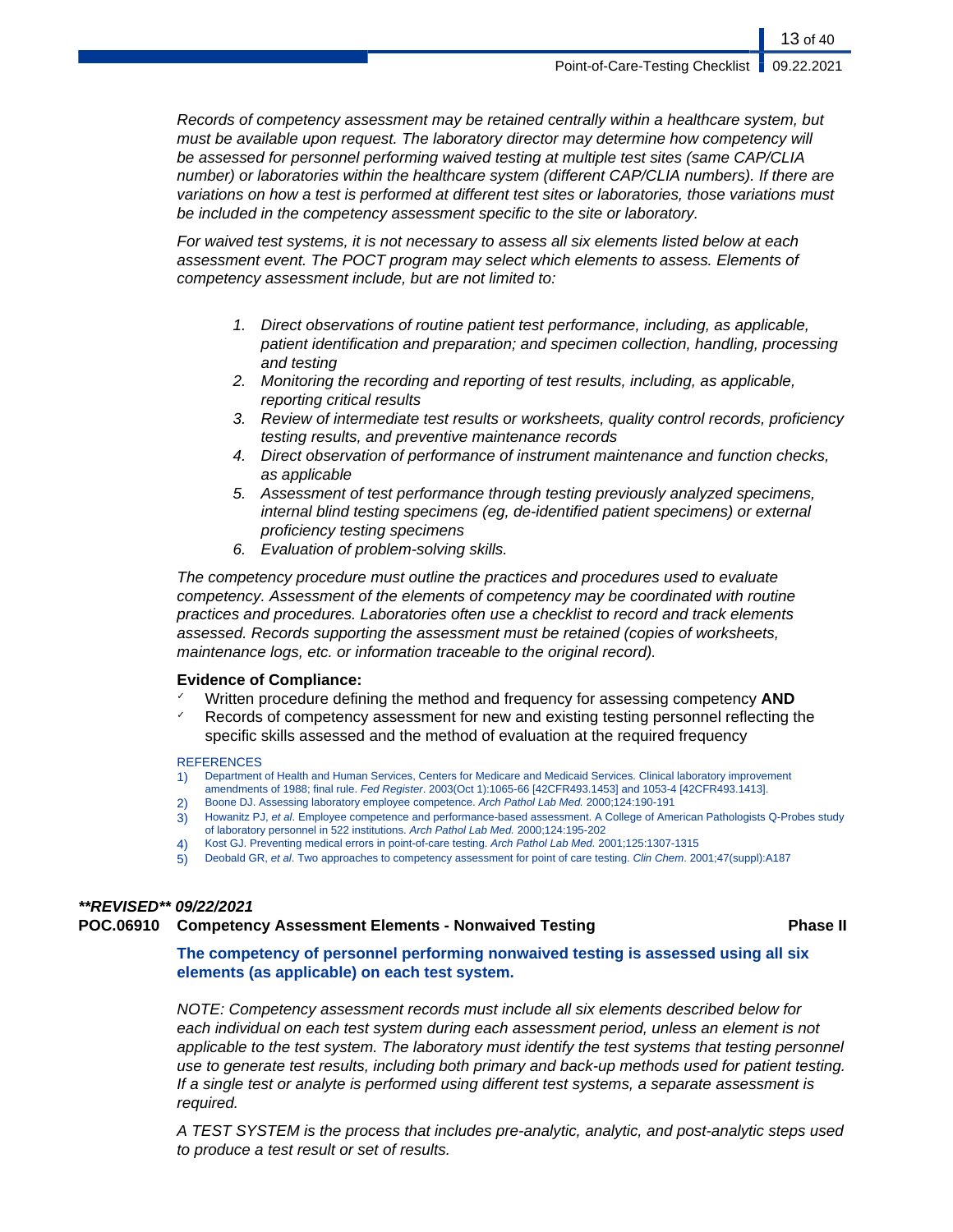- A test system may be manual, automated, multi-channel or single use.
- It includes instructions, reagents, supplies, equipment and/or instruments required to produce test results.
- It may encompass multiple identical analyzers or devices.
- It may include multiple tests performed on the same testing platform (eg, analyzer), unless tests have unique aspects, problems, or procedures (eg, pretreatment of specimens prior to analysis. In those situations, competency must be assessed as a separate test system to ensure personnel perform those aspects correctly.

The **six required elements** of competency assessment include but are not limited to:

- 1. Direct observations of routine patient test performance, including, as applicable, patient identification and preparation; and specimen collection, handling, processing and testing
- 2. Monitoring the recording and reporting of test results, including, as applicable, reporting critical results
- 3. Review of intermediate test results or worksheets, quality control records, proficiency testing results, and preventive maintenance records
- 4. Direct observation of performance of instrument maintenance and function checks
- 5. Assessment of test performance through testing previously analyzed specimens, internal blind testing specimens (eg, de-identified patient specimens) or external proficiency testing specimens
- 6. Evaluation of problem-solving skills.

The competency procedure must outline the practices and procedures used to evaluate competency. Assessment of the elements of competency may be coordinated with routine practices and procedures if they are assessed by an individual qualified to assess competency (POC.06920). Laboratories often use a checklist to record and track elements assessed. Records supporting the assessment must be retained (copies of worksheets, maintenance logs, etc. or information traceable to the original record).

The following includes examples of how competency assessment can be coordinated with routine practices and procedures:

- Assessment of the recording of quality control results and instrument maintenance data in element #3 during the monthly supervisory review process of these records.
- Assessment of test performance in element #5 during reviews of proficiency testing or alternative performance assessment records.
- Assessment of problem-solving skills in element #6 from monthly reviews of corrective action logs where problems with quality control or instrument function were investigated.

The CAP provides example competency assessment templates, which can be downloaded from cap.org in e-Lab Solutions Suites - Accreditation Resources - Templates.

### **Evidence of Compliance:**

- ✓ Written procedure defining the method for assessing competency **AND**
- Records of competency assessment reflecting the specific skills assessed for each test system and the method of evaluation

#### **REFERENCES**

- 1) Department of Health and Human Services, Centers for Medicare and Medicaid Services. Clinical laboratory improvement amendments of 1988; final rule. Fed Register. 2003(Oct 1):1065-66 [42CFR493.1453] and 1053-4 [42CFR493.1413]
- 2) Deobald GR, et al. Two approaches to competency assessment for point of care testing. Clin Chem. 2001;47(suppl):A187
- 3) Department of Health and Human Services, Centers for Medicare and Medicaid Services. Brochure #10. What Do I Need to Do to Assess Personnel Competency. November 2012. [http://www.cms.gov/Regulations-and-Guidance/Legislation/CLIA/](http://www.cms.gov/Regulations-and-Guidance/Legislation/CLIA/CLIA_Brochures.html) [CLIA\\_Brochures.html](http://www.cms.gov/Regulations-and-Guidance/Legislation/CLIA/CLIA_Brochures.html)

#### **\*\*NEW\*\* 09/22/2021**

**POC.06915 Competency Assessment Frequency - Nonwaived Testing Phase II**

**The competency of personnel performing nonwaived testing is assessed at the required frequency at the laboratory (CAP/CLIA number) where testing is performed.**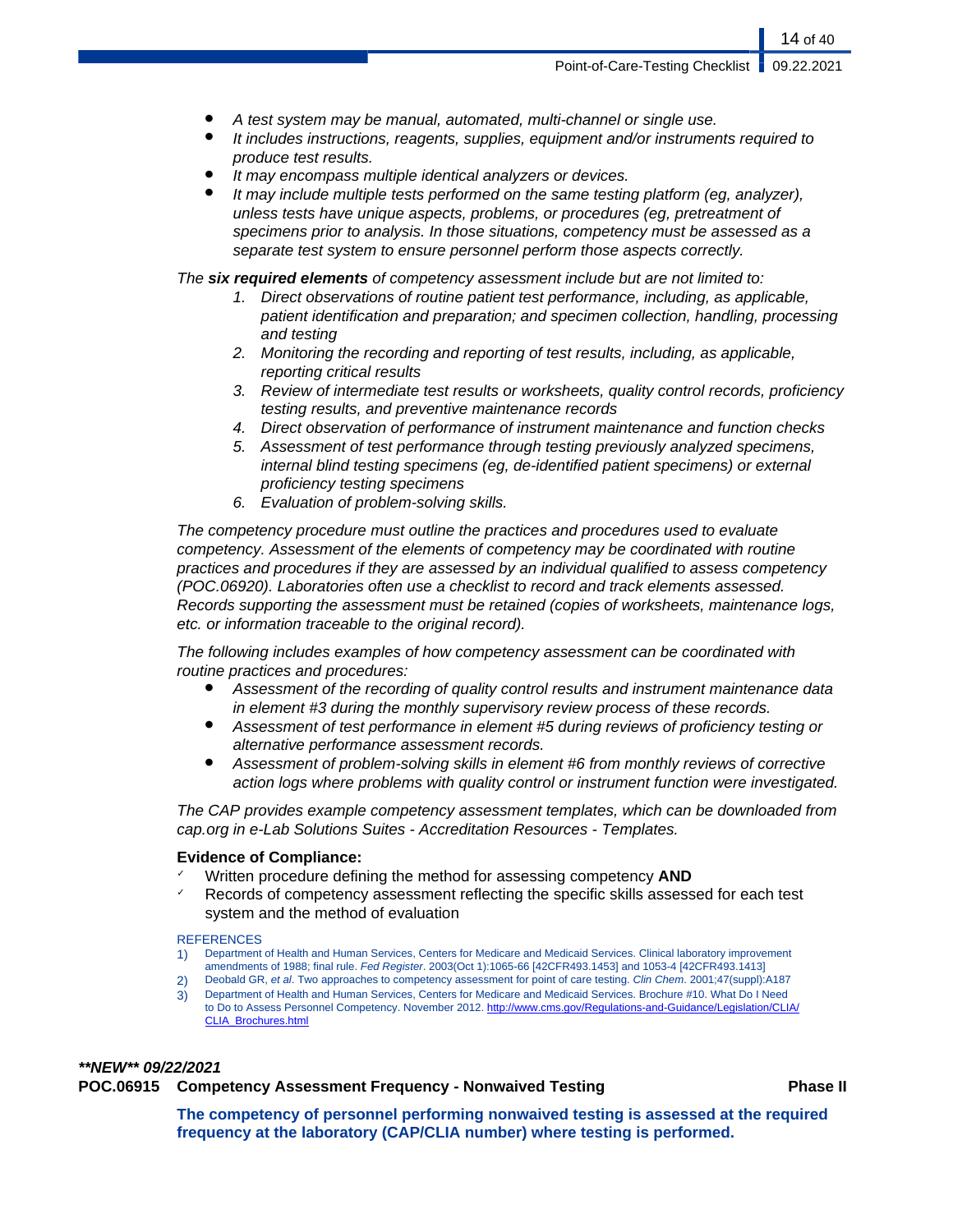NOTE: Competency assessment evaluates an individual's ongoing ability to apply knowledge and skills to achieve intended results.

Competency must be assessed at the following frequency:

- At least semiannually (first assessment within seven months from initiation of testing and second assessment no later than 12 months from the start of testing) during the first year an individual tests patient specimens (new employee)
- At least annually after an individual has performed assigned duties for one year\*
- When problems are identified with an individual's performance.

\*The annual assessment of competency can be performed throughout the entire year to minimize impact on workload.

Records of competency assessment may be retained centrally within a healthcare system, but must be available upon request. Competency of nonwaived testing personnel must be assessed at the laboratory where testing is performed (CAP/CLIA number). If there are variations on how a test is performed at different test sites, those variations must be included in the competency assessment specific to the site or laboratory.

#### **Evidence of Compliance:**

- Written policy for the frequency of competency assessment **AND**
- Records of competency assessment for new and existing personnel at the required frequency

#### **REFERENCES**

- 1) Department of Health and Human Services, Centers for Medicare and Medicaid Services. Clinical laboratory improvement
- amendments of 1988; final rule. Fed Register. 2003(Oct 1):1065-66 [42CFR493.1453] and 1053-4 [42CFR493.1413]. 2) Howanitz PJ, et al. Employee competence and performance-based assessment. A College of American Pathologists Q-Probes study of laboratory personnel in 522 institutions. Arch Pathol Lab Med. 2000;124:195-202
- 3) Kost GJ. Preventing medical errors in point-of-care testing. Arch Pathol Lab Med. 2001;125:1307-1315
- 4) Deobald GR, et al. Two approaches to competency assessment for point of care testing. Clin Chem. 2001;47(suppl):A187
- 5) Department of Health and Human Services, Centers for Medicare and Medicaid Services. Brochure #10. What Do I Need to Do to Assess Personnel Competency. November 2012. [http://www.cms.gov/Regulations-and-Guidance/Legislation/CLIA/](http://www.cms.gov/Regulations-and-Guidance/Legislation/CLIA/CLIA_Brochures.html) [CLIA\\_Brochures.html](http://www.cms.gov/Regulations-and-Guidance/Legislation/CLIA/CLIA_Brochures.html)

## **\*\*REVISED\*\* 09/22/2021**

### **POC.06920 Competency Assessment - Assessor Qualifications Phase II**

**Individuals responsible for competency assessments have the education and experience to evaluate the complexity of the testing being assessed.**

NOTE: The laboratory director must delegate, in writing, the performance of competency assessment to qualified personnel. The required qualifications for the assessor vary by the complexity of the testing. The assessor must be knowledgeable about the test systems assessed but is not required to have a completed competency assessment for those test systems unless the assessor is also defined as testing personnel for that test system.

For laboratories subject to US regulations, the following include the minimum qualifications for assessors:

- High complexity testing: Section director (technical supervisor) or individual meeting general supervisor qualifications (GEN.53400, GEN.53600)
- Moderate complexity testing: Technical consultant or individual meeting those qualifications (GEN.53625)
- Waived testing: May be determined by the laboratory director

For **moderate complexity testing**, the individual assessing competency must have a minimum of a bachelor's degree in a chemical, physical, biological, clinical laboratory science, or medical technology, with at least two years of training and/or experience in nonwaived testing in the designated specialty or subspecialty area of service for which the individual is responsible. This includes moderate complexity testing performed within the main laboratory, as well as moderate complexity testing performed in blood gas laboratories and point-of-care testing locations.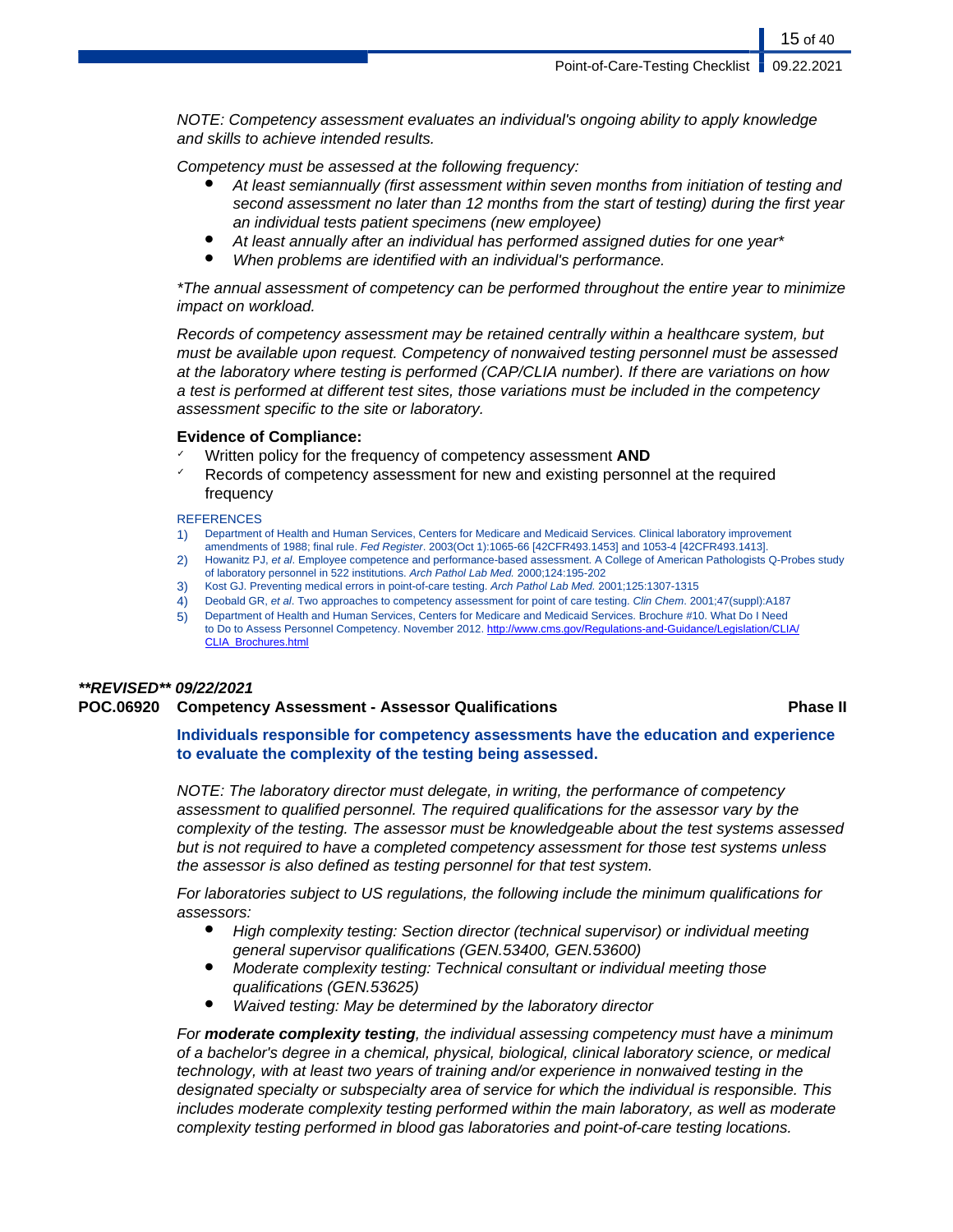If more stringent state or local regulations are in place for supervisory qualifications, including requirements for state licensure (eg, California), they must be followed.

For laboratories not subject to US regulations, individuals assessing competency must, at minimum, meet the personnel qualifications to perform the test and be knowledgeable on the testing performed.

#### **Evidence of Compliance:**

- Policy or statement signed by the laboratory director authorizing individuals by name or job title to perform competency assessment **AND**
- Records of competency assessments performed by qualified individuals

#### **REFERENCES**

- 1) Department of Health and Human Services, Centers for Medicare and Medicaid Services. Clinical laboratory improvement amendments of 1988; final rule. Fed Register. 2003(Oct 1):1065-66 [42CFR493.1451(b)],1053-54 [42CFR493.1413], 1992 (Feb 28) 7184 [42CFR493.1713].
- 2) Department of Health and Human Services, Centers for Medicare and Medicaid Services. Brochure #10. What Do I Need to Do to Assess Personnel Competency. November 2012. [http://www.cms.gov/Regulations-and-Guidance/Legislation/CLIA/](http://www.cms.gov/Regulations-and-Guidance/Legislation/CLIA/CLIA_Brochures.html) [CLIA\\_Brochures.html](http://www.cms.gov/Regulations-and-Guidance/Legislation/CLIA/CLIA_Brochures.html)

# **QUALITY CONTROL**

# **QUALITY CONTROL – WAIVED TESTS**

## **Inspector Instructions:**

| <b>READ</b>     | Sampling of quality control policies and procedures<br>Sampling of QC records                                                                                                                                                         |
|-----------------|---------------------------------------------------------------------------------------------------------------------------------------------------------------------------------------------------------------------------------------|
|                 | How do you determine when QC is unacceptable and when corrective actions are<br>needed?                                                                                                                                               |
| <b>DISCOVER</b> | Review a sampling of QC data over the previous two-year period. Select several<br>occurrences in which QC is out of range and follow records to determine if the steps<br>taken follow the laboratory procedure for corrective action |

### **POC.07037 QC - Waived Tests Phase II**

**The laboratory follows manufacturer's instructions for quality control, reviews results, and records acceptability prior to reporting patient results.**

NOTE: Quality control must be performed according to manufacturer's instructions. To detect problems and evaluate trends, testing personnel or supervisory staff must review quality control data on days when controls are run prior to reporting patient results. The laboratory director or designee must review QC data at least monthly or more frequently if specified in the laboratory QC policy.

With respect to internal controls, acceptable control results must be recorded, at a minimum, once per day of patient testing for each device.\*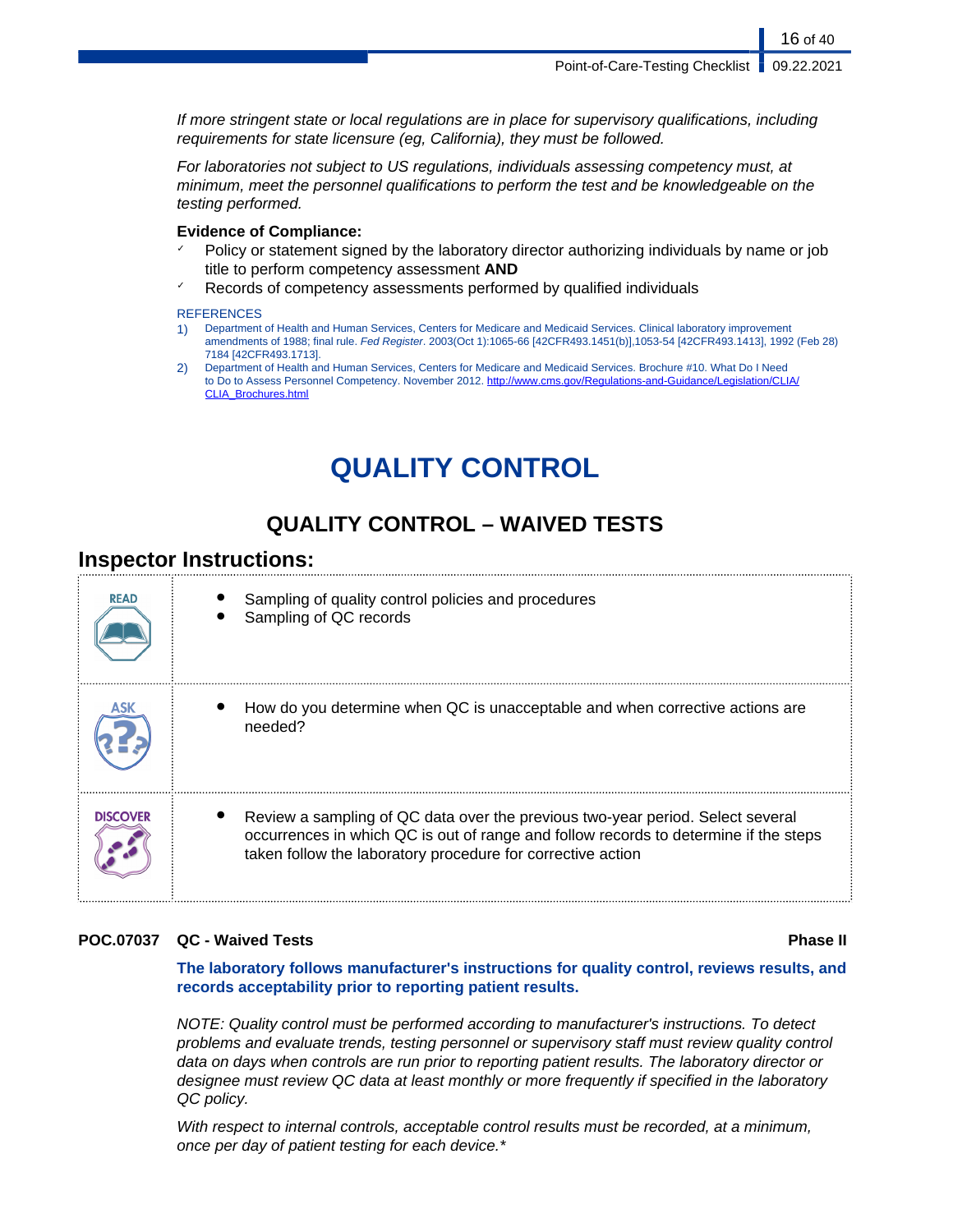\*Acceptable internal control results need not be recorded, if (and only if) an unacceptable instrument control automatically locks the instrument and prevents release of patient results.

### **Evidence of Compliance:**

- ✓ Written procedure consistent with manufacturer's instructions for each waived test **AND**
- ✓ Records showing confirmation of acceptable QC results

### **POC.07124 QC Corrective Action - Waived Tests Phase II**

17 of 40

**There is a record of corrective action when control results exceed defined acceptability limits.**

# **QUALITY CONTROL – NONWAIVED TESTS**

## **Inspector Instructions:**

| <b>READ</b>     | Sampling of quality control policies and procedures<br>Sampling of QC records, including staining QC and external and internal quality<br>control processes                                                                                                                                                                                                                                                                          |
|-----------------|--------------------------------------------------------------------------------------------------------------------------------------------------------------------------------------------------------------------------------------------------------------------------------------------------------------------------------------------------------------------------------------------------------------------------------------|
|                 | How does your laboratory verify or establish acceptable QC ranges for POCT?<br>How do you determine when quality control is unacceptable and when corrective<br>actions are needed?                                                                                                                                                                                                                                                  |
| <b>DISCOVER</b> | Review a sampling of QC data over the previous two-year period. Select several<br>occurrences in which QC is out of range and follow records to determine if the steps<br>taken follow the POCT procedure for corrective action<br>Use QC data to identify tests that utilize internal quality control processes to confirm<br>that any individualized quality control plan (IQCP) is used as approved by the<br>laboratory director |

### **\*\*REVISED\*\* 09/22/2021 POC.07300 Daily QC - Nonwaived Tests Phase II**

**Controls are run at least each day testing is performed, or more frequently if specified in manufacturer's instructions, laboratory procedure, or the CAP Checklist, for quantitative and qualitative tests, and when changes occur that may impact patient results.**

NOTE: The laboratory must define the number and type of quality control used and the frequency of testing in its quality control procedures. Control testing is not required on days when patient testing is not performed.

Controls must be run prior to resuming patient testing when changes occur that may impact patient results, including after a change of analytically critical reagents, major preventive maintenance, change of a critical instrument component, or with software changes, as appropriate.

Daily quality control must be run as follows: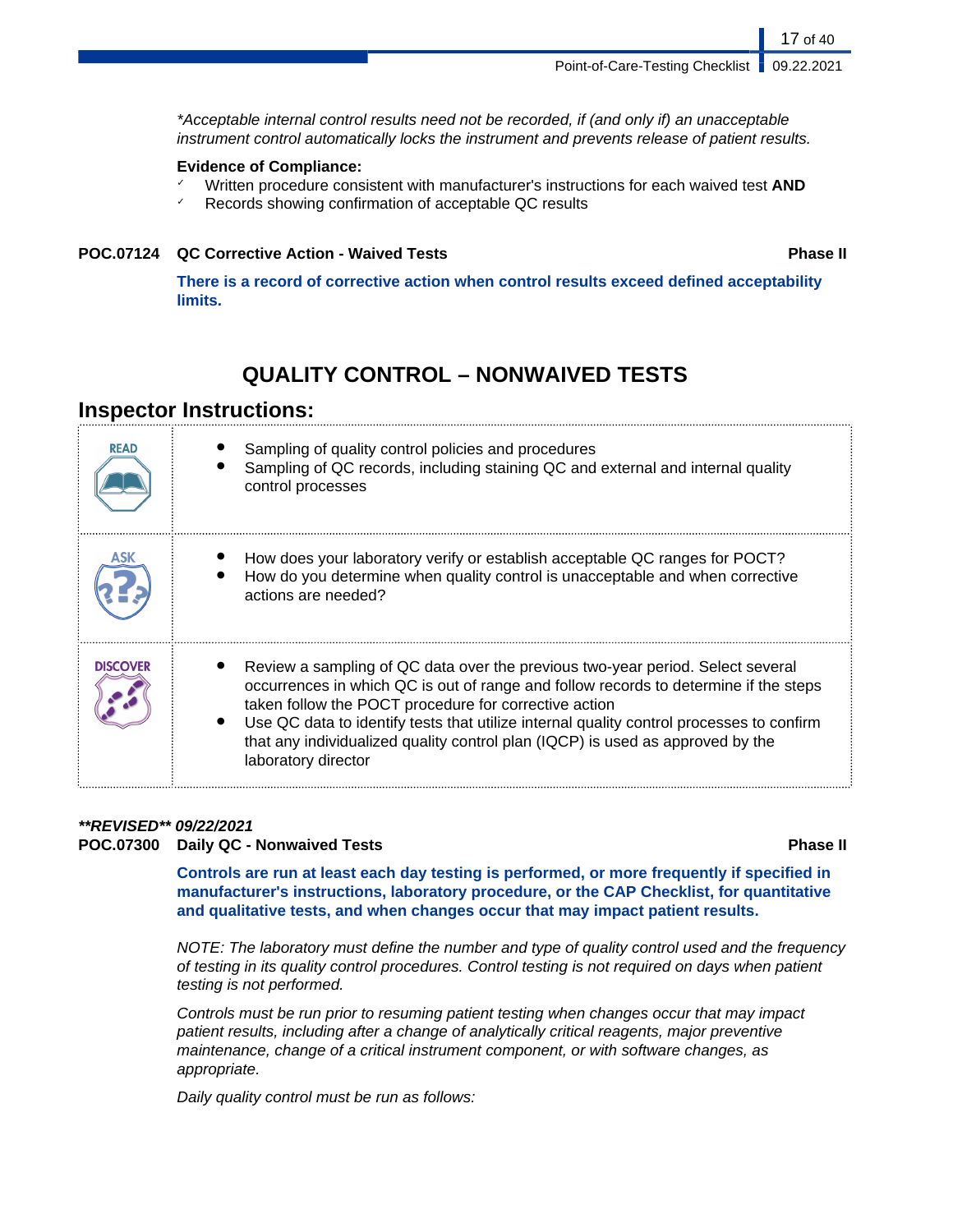Point-of-Care-Testing Checklist | 09.22.2021

- 1. Quantitative tests two controls at different concentrations at least daily, except for coagulation tests (two controls every eight hours), or unless otherwise required elsewhere in this checklist
- 2. Qualitative tests a negative control and a positive control (when applicable) at least daily

Controls should verify assay performance at relevant decision points. The selection of these points may be based on clinical or analytical criteria.

If an internal quality control process (eg, electronic/procedural/built-in) is used instead of an external control material to meet daily quality control requirements, the laboratory must have an individualized quality control plan (IQCP) approved by the laboratory director defining the control process, including the frequency and use of external and internal controls. At a minimum, external control materials must be analyzed with new lots and shipments of reagents or more frequently if indicated in the manufacturer's instructions. Please refer to the IQCP section of the All Common Checklist for the eligibility of tests for IQCP and requirements for implementation and ongoing monitoring of an IQCP.

#### **Evidence of Compliance:**

- ✓ Records of QC results including external and internal control processes **AND**
- ✓ Written quality control procedures **AND**
- Manufacturer product insert or manual

#### **REFERENCES**

- 1) Department of Health and Human Services, Centers for Medicare and Medicaid Services. Clinical laboratory improvement amendments of 1988; final rule. Fed Register. 2003(Jan 24):3708 [42CFR493.1256(d)(3)], [42CFR493.1256(d)(6)].
- 2) Clinical and Laboratory Standards Institute (CLSI). User Protocol for Evaluation of Qualitative Test Performance; Approved Guideline —Second Edition. CLSI document EP12-A2 (ISBN 1-56238-654-9). Clinical and Laboratory Standards Institute, 940 West Valley Road, Suite 1400, Wayne, Pennsylvania 19087-1898 USA, 2008.
- 3) Department of Health and Human Services, Centers for Medicare and Medicaid Services. S & C: 16-20-CLIA: Policy Clarification on Acceptable Control Materials Used when Quality Control (QC) is Performed in Laboratories. April 8, 2016.

#### **POC.07456 Control Range Establishment or Verification Phase II**

#### **An acceptable control range is established or verified for each lot of control material.**

NOTE: For unassayed control materials, an acceptable control range must be established by repetitive analysis in runs that include previously tested control material. For assayed control materials, control ranges supplied by the manufacturer must be verified.

Control ranges supplied by the manufacturer may be used without verification for qualitative (eg, positive or negative) testing.

#### **Evidence of Compliance:**

- Written procedure to establish or verify control ranges **AND**
- Records for control range establishment or verification of each lot

#### **REFERENCES**

1) Clinical and Laboratory Standards Institute. Evaluation of Precision Performance of Quantitative Measurement Methods; Approved Guideline. 3rd ed. CLSI Document EP05-A3. Clinical and Laboratory Standards Institute, Wayne, PA; 2014.

2) Clinical and Laboratory Standards Institute. Statistical Quality Control for Quantitative Measurement Procedures, Principles and Definitions. 4th ed. CLSI guideline C24. Clinical and Laboratory Standards Institute, Wayne, PA, 2016.

#### **POC.07484 QC Corrective Action Phase II**

**There are records of corrective action when control results exceed defined acceptability limits.**

NOTE: Patient/client test results obtained in an analytically unacceptable test run or since the last acceptable test run must be re-evaluated to determine if there is a significant clinical difference in patient/client results. Re-evaluation may or may not include re-testing patient samples, depending on the circumstances.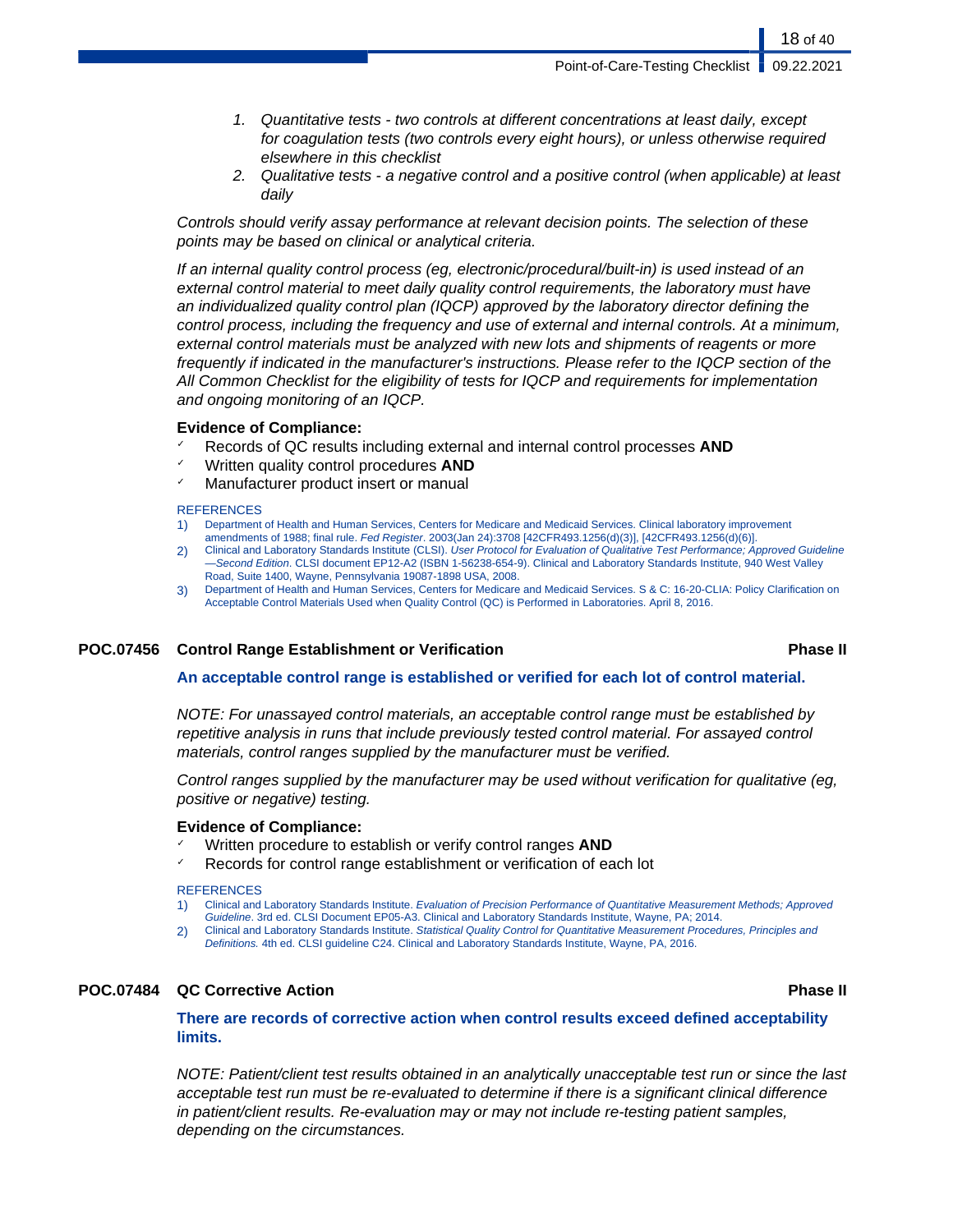Even if patient samples are no longer available, test results can be re-evaluated to search for evidence of an out-of-control condition that might have affected patient results.

The corrective action for tests that have an IQCP approved by the laboratory director must include an assessment of whether further evaluation of the risk assessment and quality control plan is needed based on the problems identified (eg, trending for repeat failures, etc.).

#### **POC.07512 QC Handling Phase II**

**Control specimens are tested in the same manner and by the same personnel as patient samples.**

NOTE: QC specimens must be analyzed by personnel who routinely perform patient testing. This does not imply that each operator must perform QC daily, so long as each instrument and/or test system has QC performed at required frequencies, and all analysts participate in QC on a regular basis. To the extent possible, all steps of the testing process must be controlled.

#### **Evidence of Compliance:**

Records reflecting that QC is performed by the same personnel performing patient testing

#### **REFERENCES**

1) Department of Health and Human Services, Centers for Medicare and Medicaid Services. Clinical laboratory improvement amendments of 1988; final rule. Fed Register. 2003(Jan 24):3708 [42CFR493.1256(d)(8)]

#### **POC.07520 Alternative Control Procedures Phase II**

**If the laboratory performs test procedures for which control materials are not commercially available, there are written procedures for an alternative mechanism to detect immediate errors and monitor test system performance over time. The performance of alternative control procedures must be recorded.**

NOTE: "Performance" includes elements of accuracy, precision, and clinical discriminating power. Examples of alternative procedures may include split sample testing with another method or with another laboratory, the testing of previously tested patient specimens in duplicate, testing of patient specimens in duplicate, or other defined processes approved by the laboratory director.

#### **Evidence of Compliance:**

- Written procedures for alternative quality control **AND**
- Records of alternative control procedures

#### REFERENCES

1) Department of Health and Human Services, Centers for Medicare and Medicaid Services. Clinical laboratory improvement amendments of 1988; final rule. Fed Register. 2003(Jan 24): [42CFR493.1256(h)].

#### **POC.07540 QC Confirmation of Acceptability Phase II**

#### **The results of controls are reviewed for acceptability before reporting results.**

#### **Evidence of Compliance:**

- Written policy stating that controls are reviewed and acceptable prior to reporting patient results **AND**
- Records of control result approval

- 1) Department of Health and Human Services, Centers for Medicare and Medicaid Services. Clinical laboratory improvement amendments of 1988; final rule. Fed Register. 2003(Jan 24):3708[42CFR493.1256(f)]
- 2) Clinical and Laboratory Standards Institute (CLSI). Statistical Quality Control for Quantitative Measurement Procedures: Principles and Definitions; Approved Guideline. 4th ed. CLSI document C24-ED4. Clinical and Laboratory Standards Institute, Wayne, PA, 2016.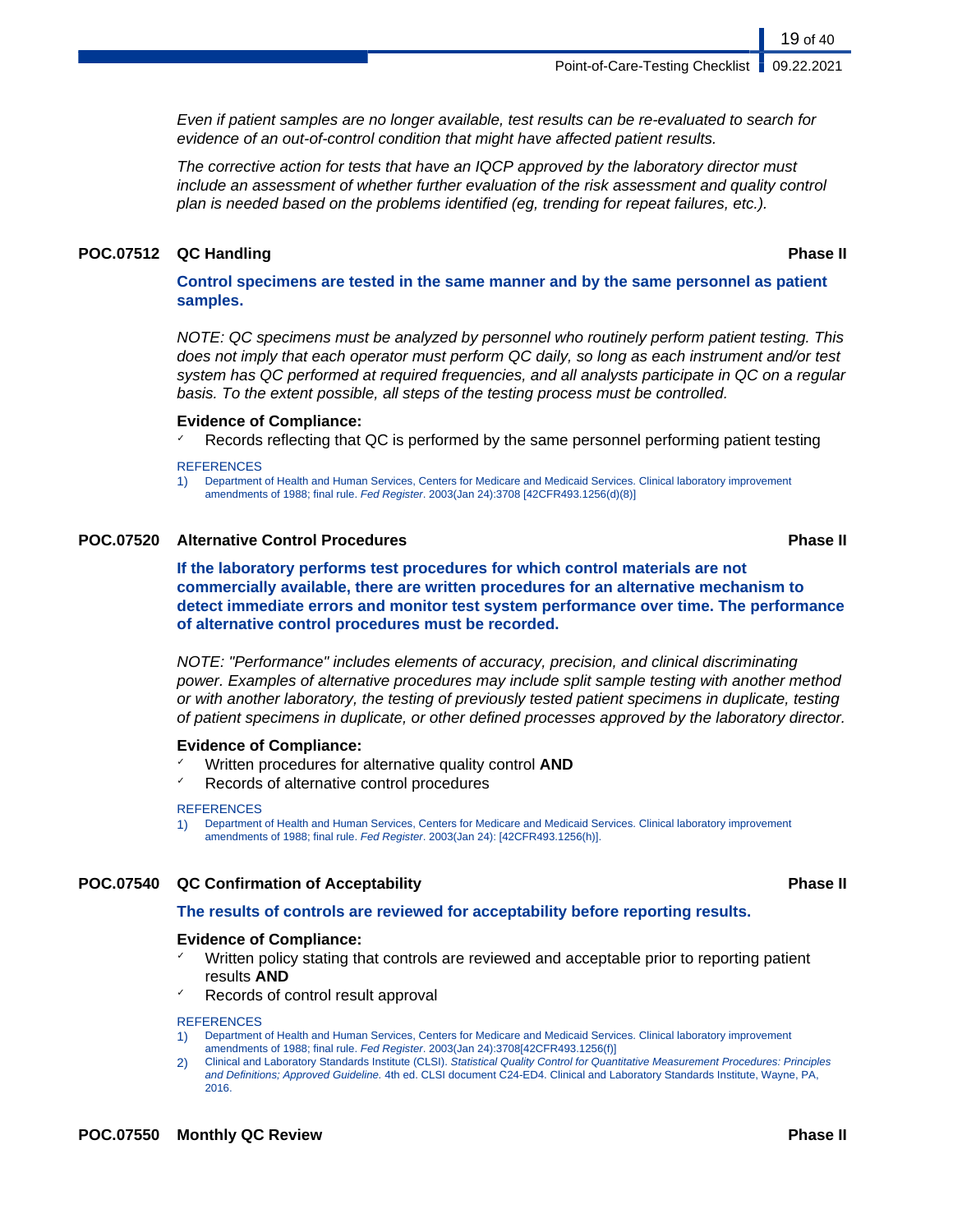#### **Quality control data are reviewed and assessed at least monthly by the laboratory director or designee.**

NOTE: The review of quality control data must be recorded and include follow-up for outliers, trends, or omissions that were not previously addressed.

The QC data for tests performed less frequently than once per month should be reviewed when the tests are performed.

The review of quality control data for tests that have an IQCP approved by the laboratory director must include an assessment of whether further evaluation of the risk assessment and quality control plan is needed based on problems identified (eg, trending for repeat failures, etc.).

#### **Evidence of Compliance:**

✓ Records of QC review including follow-up for outliers, trends, or omissions

#### **POC.07600 QC Stain Reactivity Phase II**

**If applicable, all stains (except Gram stains) are checked for intended reactivity each day of use.**

NOTE: Gram stains must be checked at least weekly, and with each new batch or lot, and shipment of stains, using known gram-positive and gram-negative organisms.

#### **Evidence of Compliance:**

✓ Records of QC for stain reactivity at defined frequency

#### **REFERENCES**

1) Department of Health and Human Services, Centers for Medicare and Medicaid Services. Clinical laboratory improvement amendments of 1988; final rule. Fed Register. 2003(Jan 24):3708 [42CFR493.1256(e)(2)]

# **CALIBRATION OF QUANTITATIVE SYSTEMS**

## **CALIBRATION AND VERIFICATION PROCESSES – WAIVED TESTS**

### **Inspector Instructions:**

| <b>READ</b>     | Sampling of calibration policies and procedures<br>Sampling of calibration/calibration verification records                                                                            |
|-----------------|----------------------------------------------------------------------------------------------------------------------------------------------------------------------------------------|
|                 | How do you ensure that instruments are calibrated or have calibration verification at<br>the defined frequency?<br>What steps are taken if calibration/calibration verification fails? |
| <b>DISCOVER</b> | Further evaluate the responses, corrective actions and resolutions for unacceptable<br>calibration/calibration verification                                                            |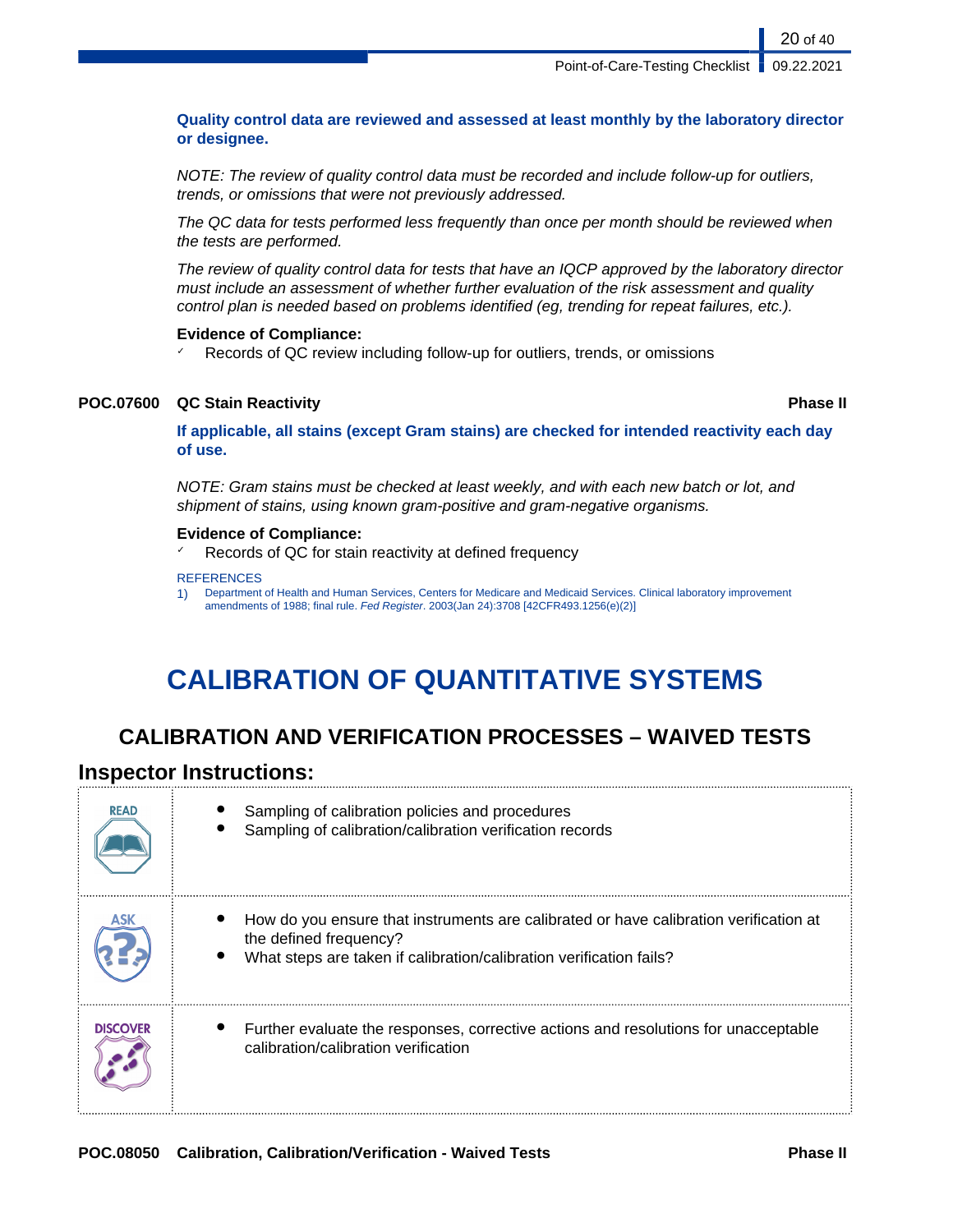**For waived tests, the POCT program follows manufacturer instructions for calibration, calibration verification, and related functions.**

### **Evidence of Compliance:**

- ✓ Written procedure consistent with the manufacturer's instructions for each waived test **AND**
- Records for calibration/calibration verification-related functions as required by the manufacturer **AND**
- Records of recalibration or other appropriate corrective action when calibration verification is unacceptable

# **CALIBRATION AND VERIFICATION PROCESSES – NONWAIVED TESTS**

## **Inspector Instructions:**

| <b>READ</b>     | Sampling of calibration AMR policies and procedures<br>Sampling of calibration/calibration verification records<br>Sampling of AMR verification records                                                                                                               |
|-----------------|-----------------------------------------------------------------------------------------------------------------------------------------------------------------------------------------------------------------------------------------------------------------------|
|                 | What is your course of action if calibration/calibration verification is unacceptable?<br>When was the last time you performed a calibration procedure and how did you verify<br>the calibration?<br>What is your course of action when results fall outside the AMR? |
| <b>DISCOVER</b> | Further evaluate the responses, corrective actions and resolutions for unacceptable<br>calibration, unacceptable calibration verification, and results outside the AMR                                                                                                |

The remaining requirements in the CALIBRATION OF QUANTITATIVE SYSTEMS section do not apply to waived tests.

This introduction discusses the processes of calibration, calibration verification, and analytical measurement range (AMR) verification.

CALIBRATION: The process of adjusting an instrument or test system to establish a relationship between the measurement response and the concentration or amount of the analyte that is being measured by the test procedure.

CALIBRATION VERIFICATION: The process of confirming that the current calibration settings for each analyte remain valid for a test system.

Each laboratory must define limits for accepting or rejecting results of the calibration verification process. Calibration verification can be accomplished in several ways. If the manufacturer provides a calibration validation or verification process, it must be followed. Other techniques include (1) assay of the current calibration materials as unknown specimens, and (2) assay of matrix-appropriate materials with target values that are specific for the method.

ANALYTICAL MEASUREMENT RANGE (AMR): The range of analyte values that a method can directly measure on the specimen without any dilution, concentration, or other pretreatment that is not part of the usual assay process.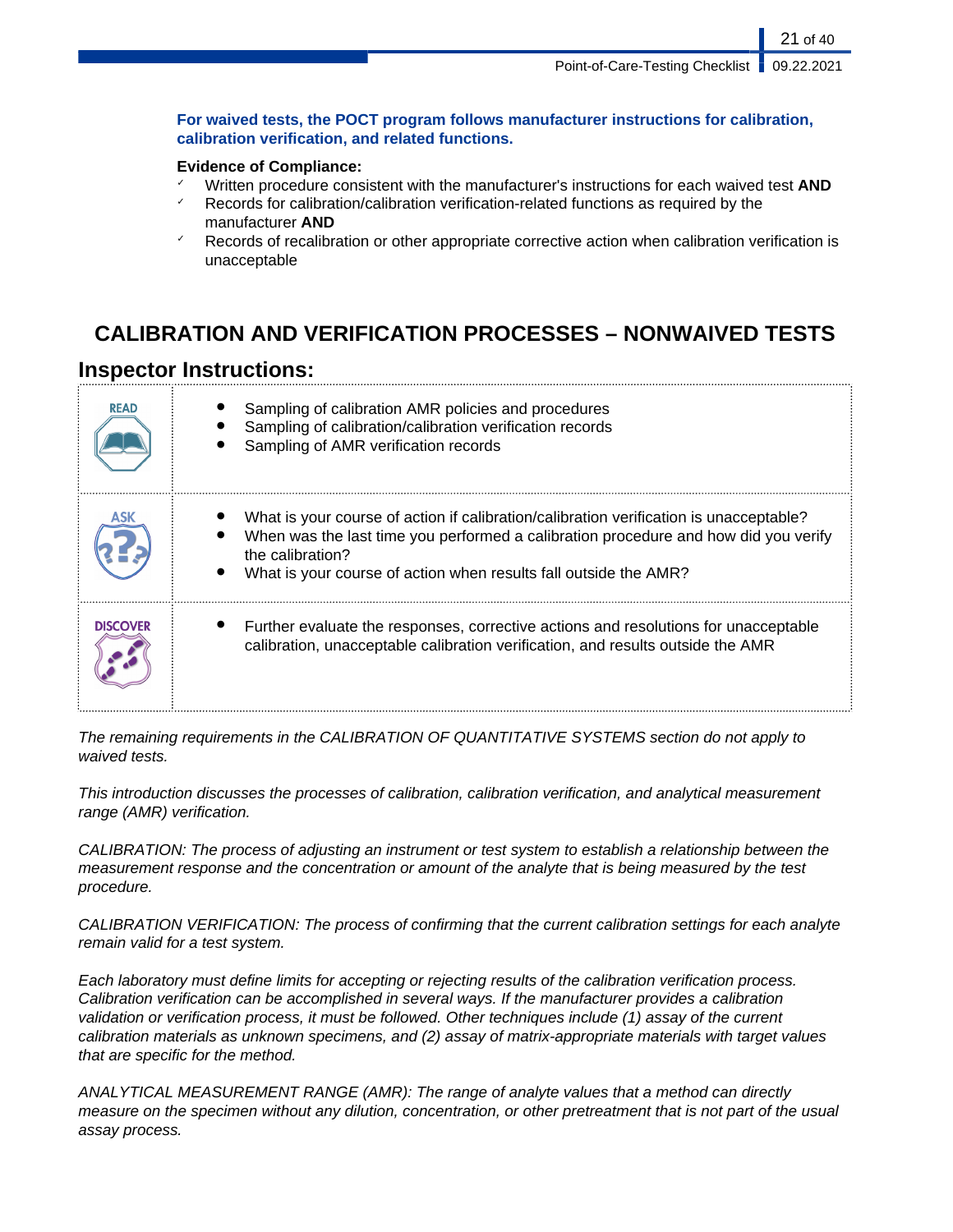### LINEARITY AND THE AMR

Linearity is a fundamental characteristic of many analytic measurement methods, whereby there is a straightline relationship between ''true'' analyte concentrations and measured concentrations. In this context, linearity refers to the relationship between the predicted and observed measurement results and not to the relationship between instrument signal output and analyte concentration. For most assays, this relationship is linear within the AMR.

### AMR VERIFICATION

Laboratories are required to verify that the appropriate relationship is maintained over the AMR. Laboratories may verify and use an AMR that is narrower than the range defined by the manufacturer. This may be appropriate when materials available for method validation and/or AMR verification are not available to verify the full range claimed by the manufacturer, or reporting values across the full range defined by the manufacturer is not clinically relevant. For many assays, results beyond the AMR can be reported through dilution studies (see CHM.13720).

Minimum requirements for AMR verification can be met by using matrix appropriate materials, which include low, mid and high concentration or activity range of the AMR with recovery of results that fall within a defined range of the target value. Records of AMR verification must be available.

### CLOSENESS OF SAMPLE CONCENTRATIONS OR ACTIVITIES TO THE UPPER AND LOWER LIMITS OF THE AMR

When verifying the AMR, it is required that materials used are near the upper and lower limits of the AMR. Factors to consider in verifying the AMR are the expected analytic imprecision near the limits, the clinical impact of errors near the limits, and the availability of test specimens near the limits. It may be difficult to obtain specimens with values near the limits for some analytes. In such cases, reasonable procedures should be adopted based on available specimen materials. The closeness of sample concentrations and activities to the upper and lower limits of the AMR are defined at the laboratory director's discretion. The method manufacturer's instructions for verifying the AMR must be followed, when available. The laboratory director must define limits for accepting or rejecting verification tests of the AMR.

### **POC.08100 Calibration Procedures Phase II**

#### **Calibration procedures for each test system are appropriate, and the calibration records are reviewed for acceptability.**

NOTE: Calibration must be performed following manufacturer's instructions, at minimum, including the number, type, and concentration of calibration materials, frequency of calibration, and criteria for acceptable performance. Calibration procedures are typically specified in the manufacturer's instructions but may also be established by the laboratory.

#### **REFERENCES**

- 1) Department of Health and Human Services, Centers for Medicare and Medicaid Services. Clinical laboratory improvement amendments of 1988; final rule. Fed Register. 2003(Jan 24):3707 [42CFR493.1255]
- 2) Department of Health and Human Services, Centers for Medicare & Medicaid Services. Medicare, Medicaid and CLIA Programs; Laboratory Requirements Relating to Quality Systems and Certain Personnel Qualifications; Final Rule. Fed Register. 2003(Jan 24):3707 [42CFR493.1255]
- 3) Clinical and Laboratory Standards Institute. Evaluation of Matrix Effects; Approved Guideline. 3<sup>rd</sup> ed. CLSI Document EP14-A3. Clinical and Laboratory Standards Institute, Wayne, PA; 2014
- 4) Miller WG. Quality control. In: Henry's Clinical Diagnostic and Management by Laboratory Methods, 21st Edition, ed McPherson RA, Pincus MR. Saunders Elsevier , 2007,p 99-111

### **POC.08150 Calibration and Calibration Verification Materials Phase II**

**High quality materials with test system and matrix-appropriate target values are used for calibration and calibration verification whenever possible.**

NOTE: Calibration and calibration verification must have defined analyte target values and appropriate matrix characteristics for the clinical specimens and specific assay method. Many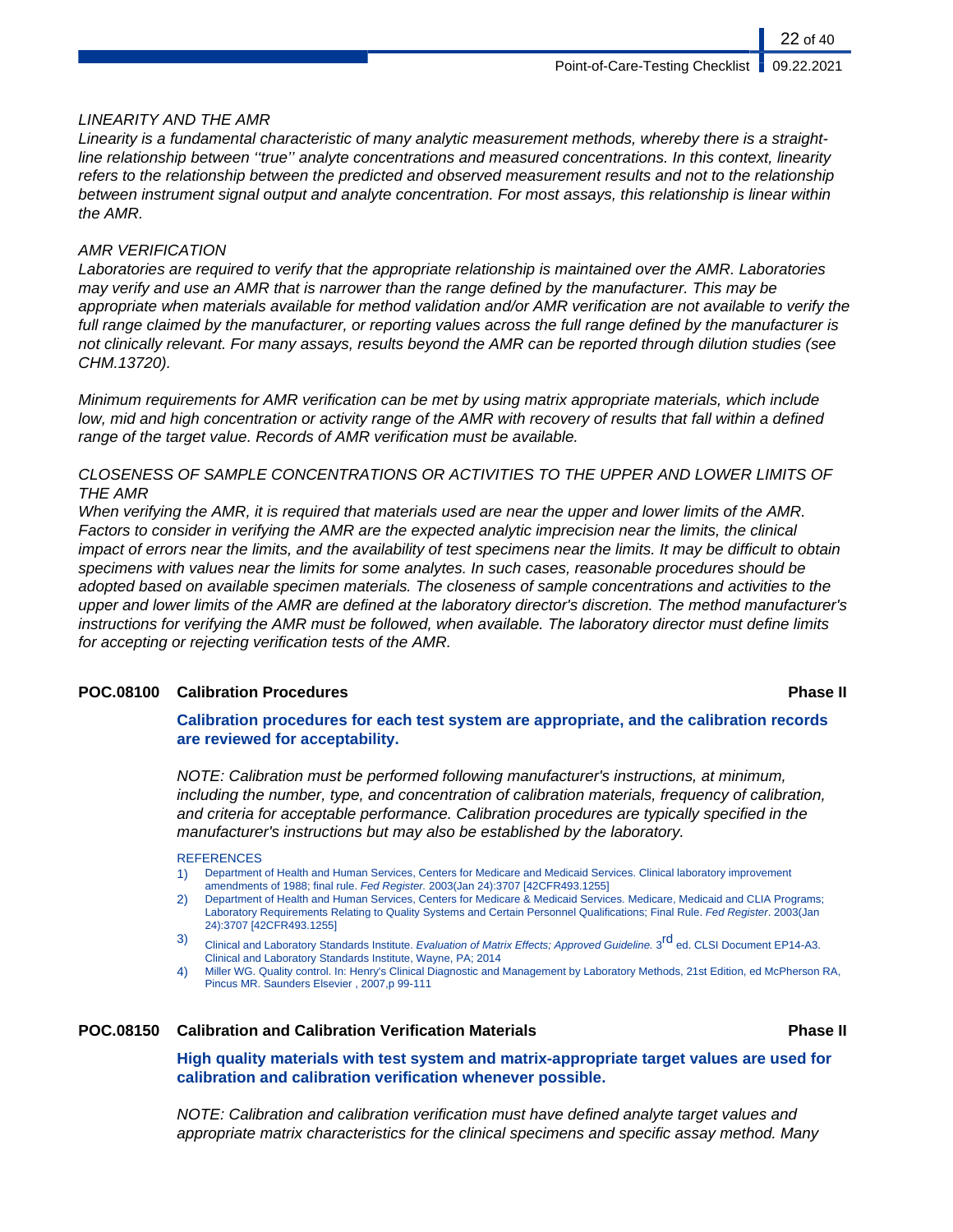instrument systems require calibration materials with system-specific target values to produce accurate results for clinical specimens.

Suitable materials for calibration verification include, but are not limited to:

- 1. Calibrators used to calibrate the analytical system
- 2. Materials provided by the manufacturer for the purpose of calibration verification
- 3. Previously tested unaltered patient/client specimens
- 4. Primary or secondary standards or reference materials with matrix characteristics and target values appropriate for the method
- 5. Third party general purpose reference materials that are suitable for verification

In general, routine control materials and proficiency testing materials are not suitable for calibration verification, except in situations where the material has been shown to be suitable (eg, specifically designated by the method manufacturer) or no other materials are available.

#### **Evidence of Compliance:**

Written policy defining appropriate calibration and calibration verification materials

**REFERENCES** 

1) ISO 17511:2003 In vitro diagnostic medical devices--Measurement of quantities in biological samples--Metrological traceability of values assigned to calibrators and control materials.

#### **POC.08300 Recalibration/Calibration Verification Criteria Phase II**

23 of 40

**Criteria are established for frequency of recalibration or calibration verification, and the acceptability of results.**

NOTE: Laboratories must either recalibrate or perform calibration verification at least every six months and if any of the following occur:

- 1. At changes of reagent lots, unless the user can demonstrate that the use of different lots does not affect the accuracy of patient/client results
- 2. If QC shows an unusual trend or shift or is outside acceptable limits, and the system cannot be corrected to bring control values into the acceptable range
- 3. After major maintenance or change of a critical instrument component
- 4. As recommended by the manufacturer

Single use devices, and other test devices that do not allow user calibration, do not require calibration verification.

### **Evidence of Compliance:**

- Written policy defining the method, frequency and limits of acceptability of calibration verification for each instrument/test system **AND**
- Records of calibration verification at defined frequency

#### **REFERENCES**

- 1) Department of Health and Human Services, Centers for Medicare and Medicaid Services. Clinical laboratory improvement
- amendments of 1988; final rule. Fed Register. 2003(Jan 24):3707 [42CFR493.1255] 2) Miller WG. Quality control. In: Henry's Clinical Diagnostic and Management by Laboratory Methods, 21st Edition, ed McPherson RA,
- Pincus MR. Saunders Elsevier, 2007: 99-111.

### **POC.08400 Recalibration Phase II**

### **The test system is recalibrated when calibration verification fails to meet the established criteria of the laboratory.**

#### **Evidence of Compliance:**

- ✓ Written policy defining criteria for recalibration **AND**
- Records of recalibration, if calibration or calibration verification has failed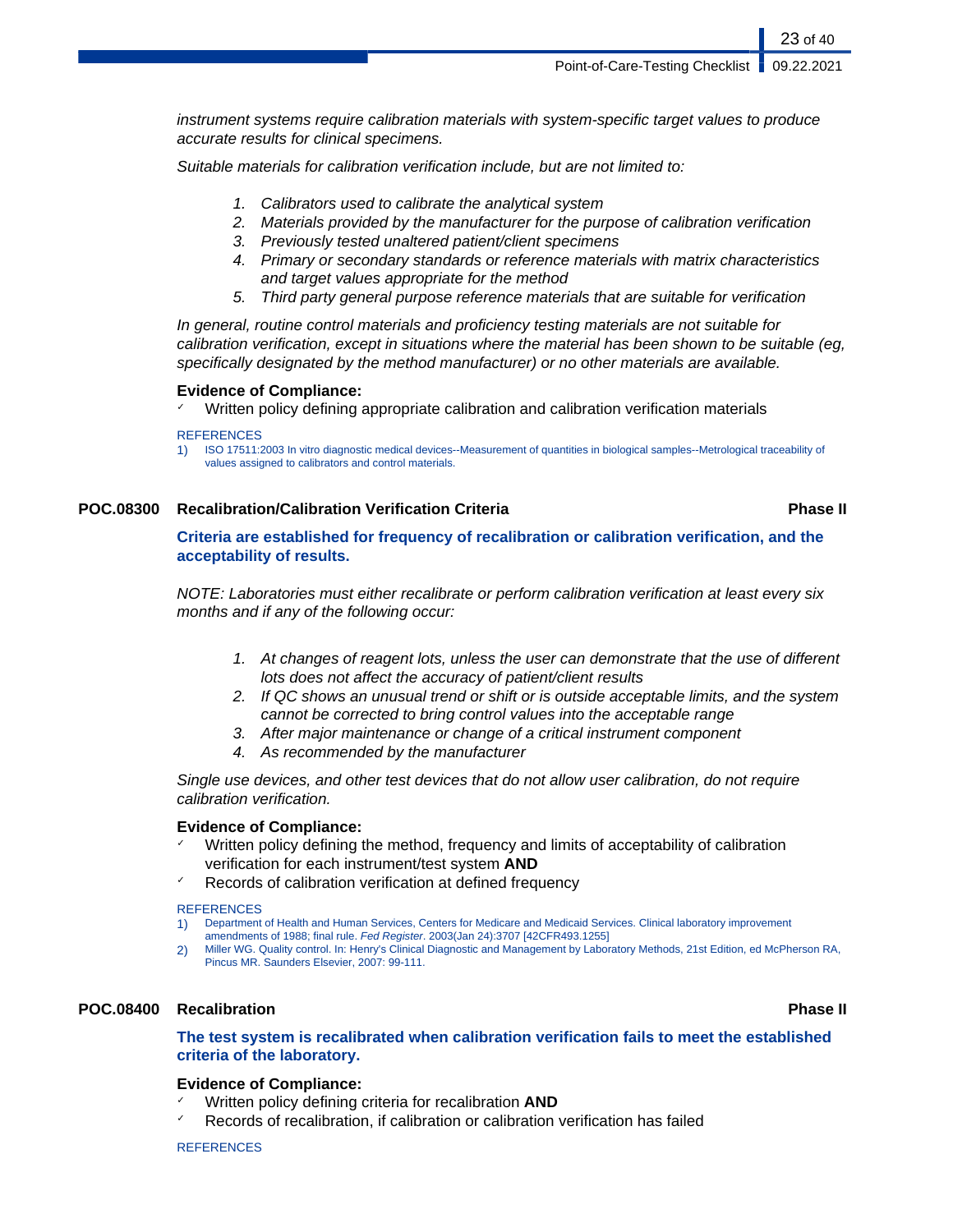1) Department of Health and Human Services, Centers for Medicare and Medicaid Services. Clinical laboratory improvement amendments of 1988; final rule. Fed Register. 2003(Jan 24): [42CFR493.1255(a)(3)]

#### **POC.08450 AMR Limits Defined Phase II**

**Upper and lower limits of all quantitative reportable parameters on the point-of-care testing instrument are defined, and results that fall outside these limits are reported properly.**

NOTE: Apparent analyte concentrations that are lower or higher than the AMR do not routinely require repeat analysis if the result is reported as less than the lower limit, or greater than the upper limit, respectively, and the laboratory has evidence that the low result is not due to sampling/dilution errors, immunologic "hook effects," etc.

If there is a need to report an actual value, a patient sample should be referred to a laboratory that either has a method with a wider verified analytical measurement range (AMR), or that can perform sample dilutions or concentrations so that the analyte concentration is brought into the AMR of an analytical method.

The AMR does not apply to clot-based coagulation tests.

#### **Evidence of Compliance:**

- Written policy defining AMR by analyte **AND**
- Records of actions taken when results fall outside defined limits

#### **REFERENCES**

1) Department of Health and Human Services, Centers for Medicare and Medicaid Services. Clinical laboratory improvement amendments of 1988; final rule. Fed Register. 2003(Jan 24):3707 [42CFR493.1253]

#### **POC.08500 AMR Verification Materials Phase II**

**Verification of the analytic measurement range (AMR) is performed with matrixappropriate materials which, at a minimum include low, mid, and high range of the AMR, and appropriate acceptance criteria are defined.**

NOTE: The matrix of the sample (ie, the environment in which the sample is suspended or dissolved) may influence the measurement of the analyte. In many cases, the method manufacturer will recommend suitable materials. Other suitable materials for AMR verification include the following:

- 1. Linearity material of appropriate matrix, eg, CAP CVL Survey-based or other suitable linearity verification material
- 2. Previously tested patient/client specimens, that may be altered by admixture with other specimens, dilution, spiking in known amounts of an analyte, or other technique
- 3. Primary or secondary standards or reference materials with matrix characteristics and target values appropriate for the method
- 4. Patient samples that have reference method assigned target values
- 5. Control materials, if they adequately span the AMR and have method specific target values.

#### **Evidence of Compliance:**

Written policy for AMR verification defining the types of materials used and acceptability criteria

- 1) Department of Health and Human Services, Centers for Medicare and Medicaid Services. Clinical laboratory improvement amendments of 1988; final rule. Fed Register. 2003(Jan 24):3702 [42CFR493.2]
- 2) Clinical and Laboratory Standards Institute. Point-of-Care Blood Glucose Testing in Acute and Chronic Care Facilities; Approved Guideline. 3<sup>rd</sup> ed. CLSI document POCT12-A3. Clinical and Laboratory Standards Institute, Wayne, PA, 2013
- 3) Shah VP, Midha KK, Dighe S, et al. Bioanalytical Method Validation Pharm Res.1992;9(4):588–92.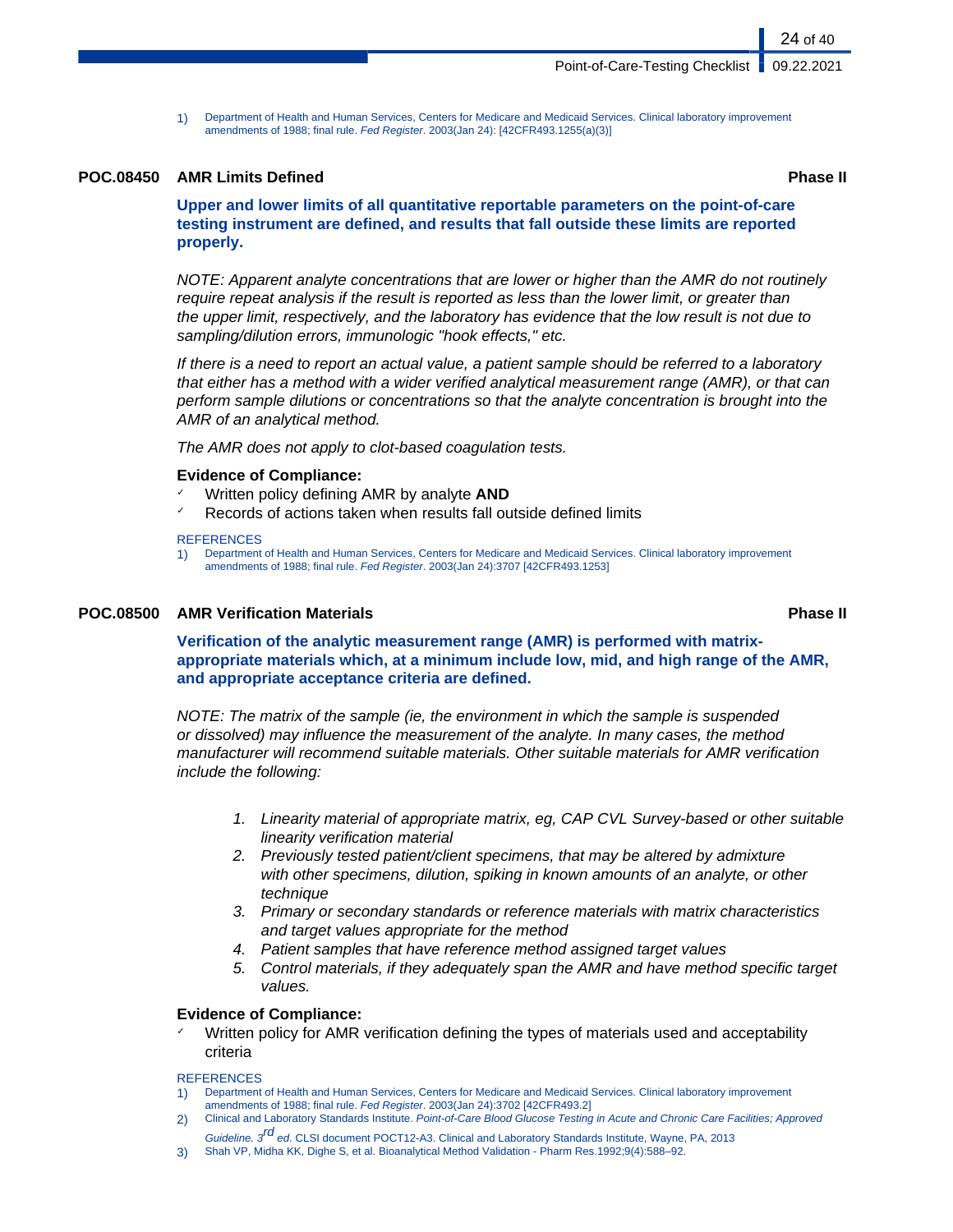#### Point-of-Care-Testing Checklist | 09.22.2021

- 4) Hartmann C, Smeyers-Verbeke J, Massart DL, McDowall RD. Validation of bioanalytical chromatographic methods. J Pharm Biomed Anal. 1998;17(2):193–218.
- 5) Findlay JW, et al. Analytical Methods Validation Bioavailability, Bioequivalence and Pharmacokinetic Studies. Pharm Res. 2000;17(12):1551-7.
- 6) Killeen AA, Long T, Souers R, Styler P, Ventura CB, Klee GG. Verifying Performance Characteristics of Quantitative Analytical Systems: Calibration Verification, Linearity, and Analytical Measurement Range. Arch Pathol Lab Med. 2014;138(9): 1773-81.

#### **POC.08600 AMR Verification Criteria Phase II**

**Verification of the analytical measurement range (AMR) is performed at least every six months and following defined criteria. Records are retained.**

NOTE: The AMR must be verified at least every six months after a method is initially placed in service and if any of the following occur:

- 1. At changes of reagent lots unless the laboratory can demonstrate that use of different lots does not affect the accuracy of patient/client results, and the range used to report patient/client test data
- 2. QC shows an unusual trend or shift or is outside acceptable limits, and the system cannot be corrected to bring control values into the acceptable range
- 3. After major preventive maintenance or change of a critical instrument component
- 4. When recommended by the manufacturer

It is not necessary to independently verify the AMR if the calibration of an assay includes calibrators that span the full range of the AMR, with low, midpoint and high values (ie, three points) and the system is calibrated at least every six months. A one-point or two-point calibration does not include all of the necessary points to validate the AMR.

For single-use devices in which a large number of devices may be in use within an institution, the AMR verification may be performed on a sampling of devices, if allowed in the manufacturer's instructions. The sampling procedure must:

- Include a sample of each instrument type and each lot of strips/cartridges in the subset of devices verified if different types of instruments and different lots of reagent strips/ cartridges are in use.
- Use an additional approach to infer AMR verification for the devices not sampled, such as: 1) review of external QC results to ensure acceptability; or 2) comparison of POCT results with near-simultaneously collected specimens analyzed in the main laboratory.
- Include a rotation of devices on which reverification is directly performed over time.

AMR verification is not required for clot-based coagulation tests, platelet function tests, and other tests where output is a unit of time or arbitrary reporting unit (rather than measured analyte concentration).

#### **Evidence of Compliance:**

- ✓ Written policy for AMR verification defining the frequency performed **AND**
- Records of AMR verification at least every six months

#### **REFERENCES**

1) Department of Health and Human Services, Centers for Medicare and Medicaid Services. Clinical laboratory improvement amendments of 1988; final rule. Fed Register. 2003(Jan 24): [42CFR493.1255(b)(3)]

#### **POC.08625 Neonatal Bilirubin Testing Phase II**

**Neonatal bilirubin results in the range of 5 to 25 mg/dL are accurate and suitable for use with standardized clinical practice interpretive guidelines, with accuracy verified at least annually.**

NOTE: Each laboratory must assess the accuracy of its instrument/test system over the range of bilirubin values appropriate for the clinical guidelines (5-25 mg/dL). In many cases, acceptable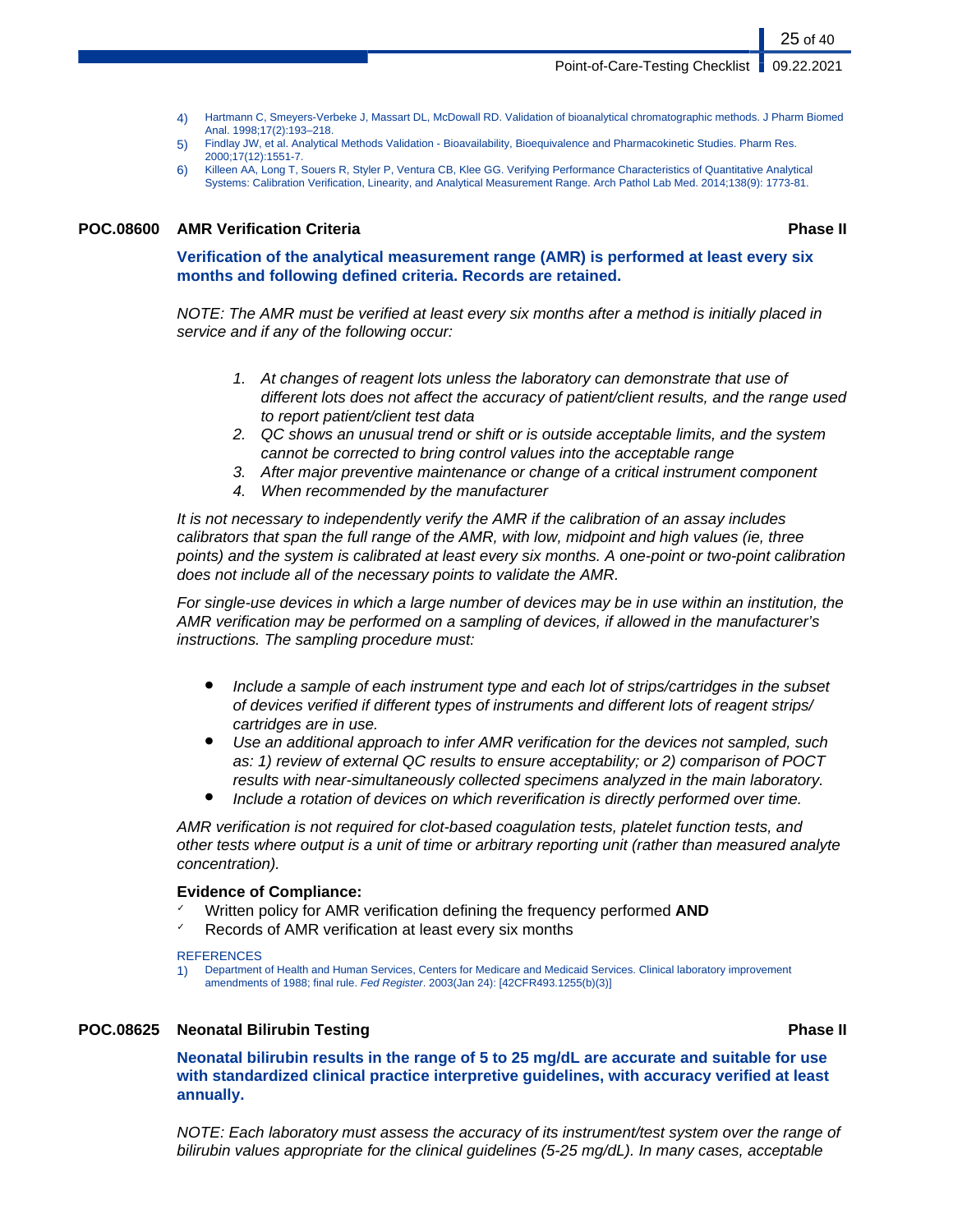performance can be verified using proficiency testing materials with assigned reference values. In other cases, the laboratory can meet the objective by using patient samples to perform correlation studies against (1) a reference method; OR (2) an alternate method that consistently demonstrates good performance in a proficiency testing program (based on the method mean value as compared to the reference value). In all cases, such comparisons should include at least one or two samples annually in the target clinical range of 5-25 mg/dL.

The reference method for total bilirubin is described in Doumas et al, Candidate reference method for determination of total bilirubin in serum: development and validation, Clin Chem, 1985.

#### **Evidence of Compliance:**

Written assessment, at least annually, by the laboratory director or designee, indicating that agreement with target values in the range of the clinical guidelines is adequate for clinical purposes

#### **REFERENCES**

- 1) Lo SF, Doumas BT, Ashwood ER. Bilirubin proficiency testing using specimens containing unconjugated bilirubin and human serum: results of a College of American Pathologists study. Arch Pathol Lab Med 2004; 128:1219-1223.
- 2) American Academy of Pediatrics Subcommittee on Hyperbilirubinemia. Management of hyperbilirubinemia in the newborn infant 35 or more weeks of gestation. Pediatrics 2004; 114:297-316.
- 3) Doumas BT, Kwok-Cheung PP, Perry BW, et al. Candidate reference method for determination of total bilirubin in serum: development and validation. Clin Chem 1985; 31:1779-1789.
- 4) Lo SF, Doumas BT. The status of bilirubin measurements in U.S. Laboratories: Why is accuracy elusive? Semin Perinatol 2011; 35:141-147.
- 5) Barrington KJ, Sankaran K. Canadian Paediatric Society. Fetus and Newborn Committee. Guidelines for detection, management, and prevention of hyperbilirubinemia in term and late preterm newborn infants. [http://www.cps.ca/documents/position/](http://www.cps.ca/documents/position/hyperbilirubinemia-newborn) [hyperbilirubinemia-newborn.](http://www.cps.ca/documents/position/hyperbilirubinemia-newborn) Accessed August 18, 2014.

# **HIV PRIMARY DIAGNOSTIC TESTING**

## **Inspector Instructions:**



- Sampling of HIV diagnostic testing policies and procedures
- Sampling of HIV result reports

### **\*\*NEW\*\* 06/04/2020**

**POC.08640 HIV Primary Diagnostic Testing - Supplemental and Confirmatory Testing Phase I**

**The laboratory follows public health recommendations or guidelines for HIV primary diagnostic testing, including primary screening and additional (supplemental and/or confirmatory) testing.**

NOTE: If additional testing after a primary screening test is recommended by public health authorities, the laboratory:

- Performs additional testing reflexively if the specimen is suitable and the test is performed in house, or
- Sends additional testing to a referral laboratory if the specimen is suitable, or
- Provides guidance to providers on submission of additional specimens, if needed for supplemental or confirmatory testing.

The US Centers for Disease Control and Prevention (CDC) and Association of Public Health Laboratories (APHL) provide recommendations for HIV testing. Guidelines and recommended algorithms can be found on the [CDC](https://www.cdc.gov/hiv/guidelines/testing.html) and **APHL** websites.

This checklist item does not apply to the testing of individuals from whom human derived products for therapeutic use are being derived or other types of testing performed for the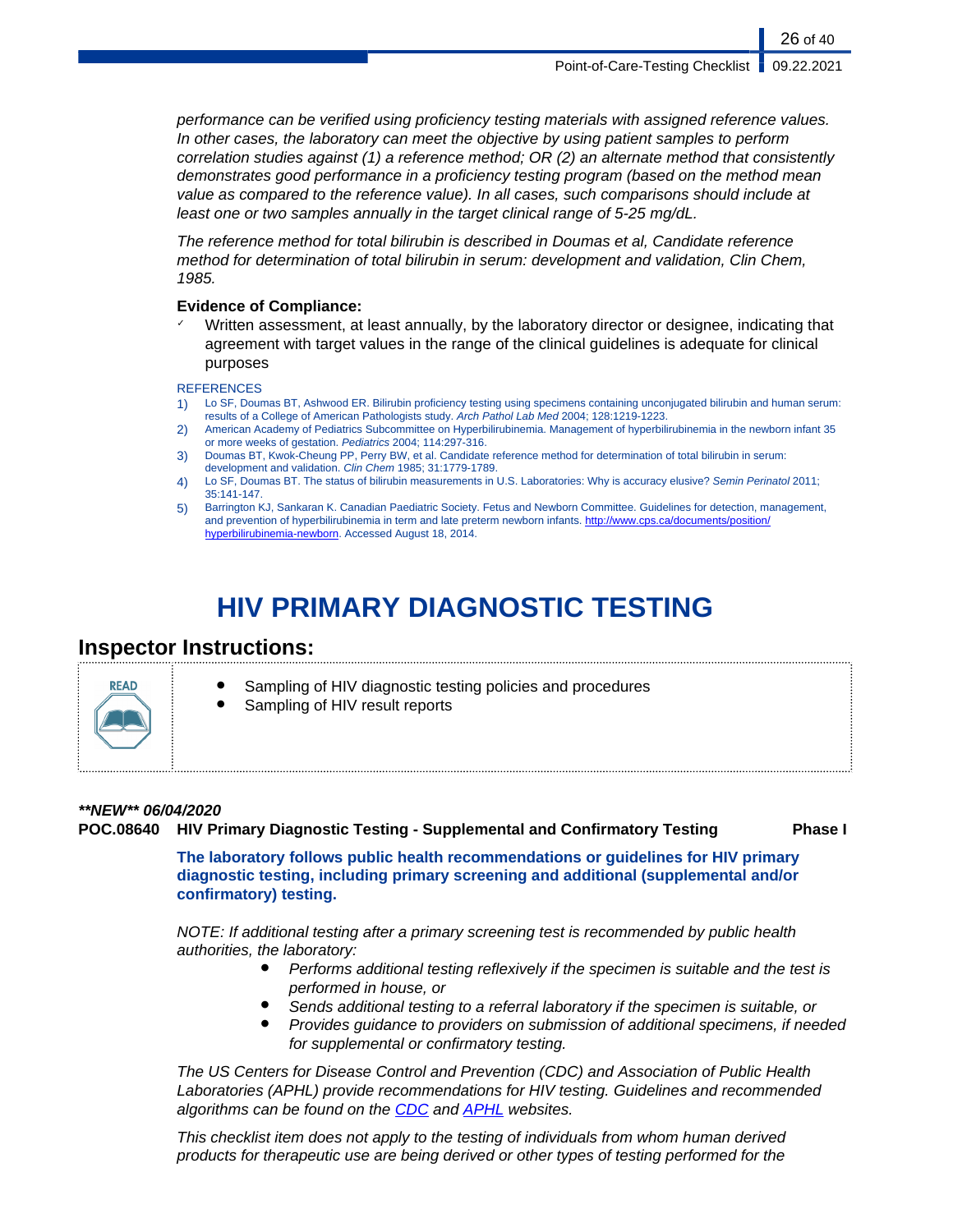monitoring of HIV infection (eg, viral load, CD4 counts). Reporting HIV results to public health is not within the scope of this checklist item.

#### **Evidence of Compliance:**

- Written policy for the performance of HIV testing **AND**
- Patient reports with initial screening results and reflexive testing results and/or guidance

#### **REFERENCES**

- 1) Centers for Disease Control and Prevention and Association of Public Health Laboratories. Laboratory Testing for the Diagnosis of HIV Infection: Updated Recommendations. Available at <http://stacks.cdc.gov/view/cdc/23447>. Published June 27, 2014. Accessed 11/19/2019.
- 2) Association of Public Health Laboratories. Suggested Reporting Language for the HIV Laboratory Diagnostic Testing Algorithm. January 2019. Available at [APHL Publications](#page-0-0). Accessed 11/19/2019.

# **MOLECULAR-BASED MICROBIOLOGY TESTING - WAIVED TESTS**

The requirements in this section apply to molecular-based microbiology tests classified as waived performed in the point-of-care setting. Microbiology testing performed by nonwaived molecular-based methods must be inspected with the Microbiology Checklist.

## **Inspector Instructions:**

| <b>READ</b> | Sampling of QC statistics<br>Sampling of molecular microbiology specimen handling and processing policies and<br>procedures<br>Sampling test reports (test methodology, clinical interpretation) |
|-------------|--------------------------------------------------------------------------------------------------------------------------------------------------------------------------------------------------|
| <b>ASK</b>  | What is your course of action when monitored statistics increase above the expected<br>positive rate?                                                                                            |

### **POC.08675 Quality Monitoring Statistics Phase I**

### **There are written procedures to monitor for the presence of false positive results (eg, due to nucleic acid contamination) for all molecular microbiology tests.**

NOTE: Examples of this may include review of summary statistics (eg, monitoring percentage of positive results relative to current local and regional rates and increased positive Strep results above historical rate within a run or over multiple runs), performance of wipe (environmental) testing, review and investigation of physician inquiries, and use of process controls to minimize risk of contamination.

#### **Evidence of Compliance:**

- Written procedure for monitoring for presence of false-positive results **AND**
- Records of data review, wipe testing, statistical data evaluation and corrective action if indicated

- 1) Borst A, Box AT, Fluit AC. False-positive results and contamination in nucleic acid amplification assays: suggestions for a prevent and destroy strategy. Eur J Clin Microbiol Infect Dis. 2004; 23(4):289-99.
- 2) Cone RW, Hobson AC, Huang ML, Fairfax MR. Polymerase chain reaction decontamination: the wipe test. Lancet.1990; 336:686-687.
- 3) McCormack JM, Sherman ML, Maurer DH. Quality control for DNA contamination in laboratories using PCR- based class II HLA typing methods. Hum Immunol. 1997;54:82–88.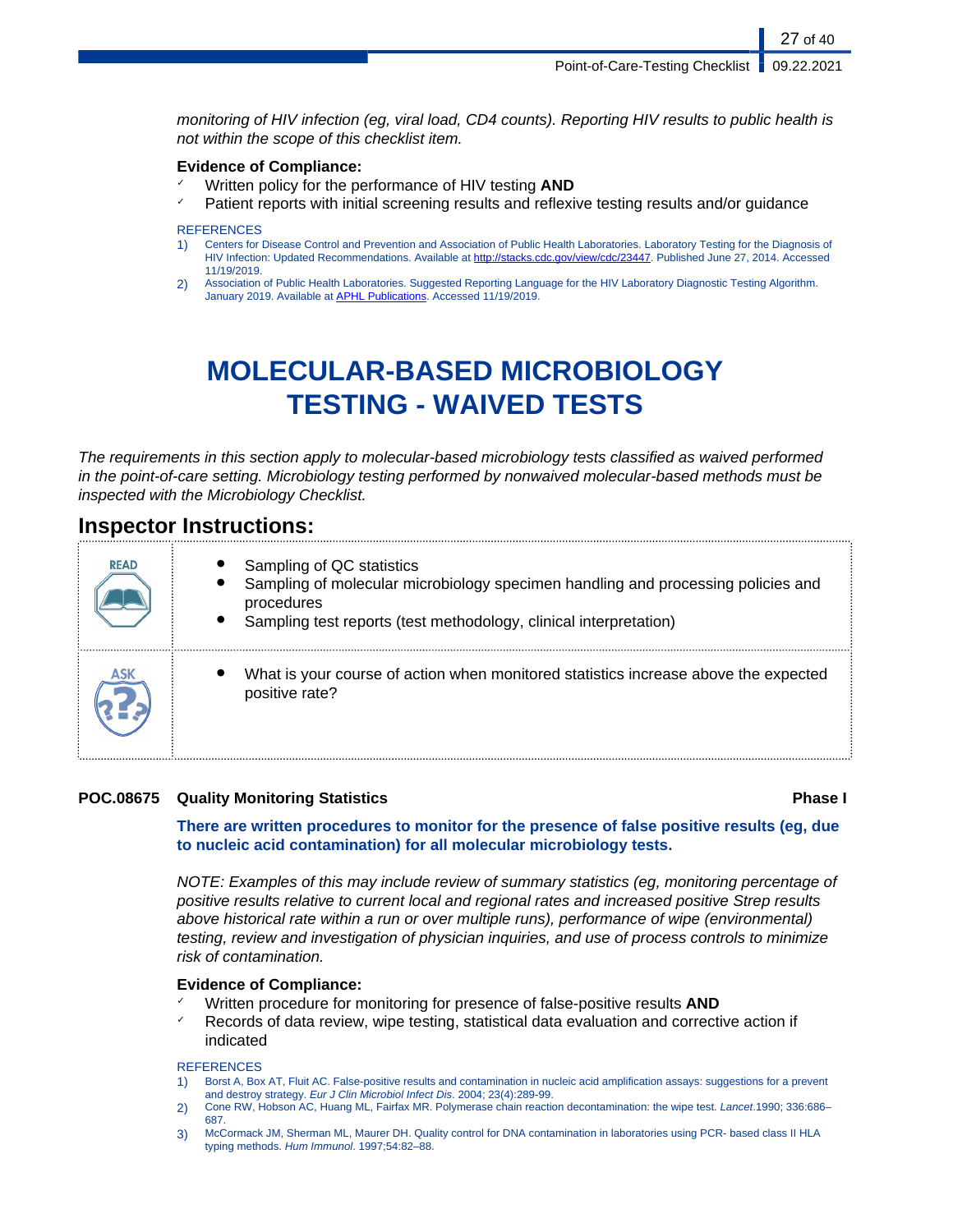4) Clinical and Laboratory Standards Institute (CLSI). Establishing Molecular Testing in Clinical Laboratory Environments; 1st ed. CLSI document MM19-A. Clinical and Laboratory Standards Institute, Wayne, Pennsylvania, 2011.

#### **POC.08690 Specimen Handling Procedures Phase II**

**There are written procedures to prevent specimen loss, alteration, or contamination during collection, transport, processing and storage.**

NOTE: Specimen collection, processing and storage must follow manufacturer's instruction and limit the risk of preanalytical error. For example, there must be a procedure to ensure absence of cross-contamination of samples during processing/testing for respiratory specimens tested at the point-of-care that may be sent to the laboratory for further testing.

It is also essential to follow the manufacturer's instructions for the handling of wastes (eg, used test cartridges) to prevent contamination.

#### **\*\*REVISED\*\* 09/22/2021**

#### **POC.08715 Safe Specimen Handling/Processing Phase II**

**There are written policies and procedures for the safe handling and processing of specimens, including those suspected to contain highly infectious pathogens.**

NOTE: These policies may be part of an institution's plan, but the plan must specifically address point-of-care.

Suggested topics to be considered in the policies and procedures for the safe handling and processing of specimens include the need for tight sealing of containers, avoiding spills of hazardous materials, requirements for wearing gloves, the need for respirator protection, availability and use of vaccinations.

For samples suspected of containing highly infectious pathogens, laboratories must review national, federal, state (or provincial), and local guidelines for the handling of samples from patients suspected to have high risk pathogens, such as Francisella tularensis, avian influenza, Ebola, MERS coronavirus, SARS coronavirus, SARS-CoV-2 coronavirus, or any infectious agent that has a high potential to cause a disease to individuals and the community.

#### **REFERENCES**

- 1) Jamison R, et al. Laboratory Safety in Clinical Microbiology, Cumitech 29, July 1996, ASM Press; Washington DC
- 2) Fleming DO, Hunt DL. Biological Safety, Principles and Practices, 3rd ed. ASM Press; Washington DC

#### **POC.08730 Final Report Phase I**

**The final report includes a summary of the test method and information regarding clinical interpretation if appropriate.**

NOTE: For tests that may be performed by either direct antigen or molecular-based methods (PCR), including the test method in the report is important for interpretation of the results. The report must include a brief description of the method if the methodology is not explicit in the test name.

28 of 40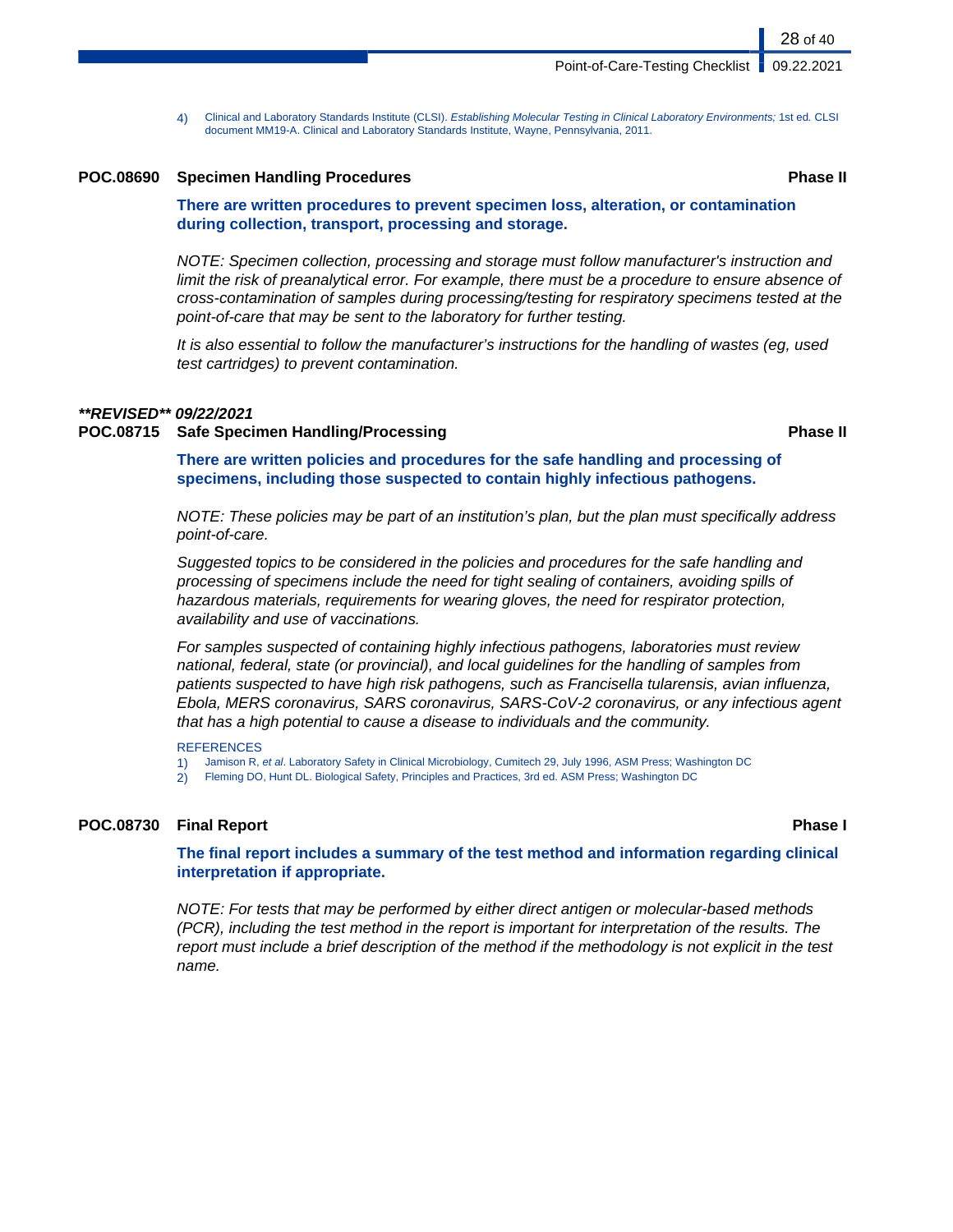# **BLOOD GAS ANALYSIS**

# **Inspector Instructions:**

| <b>READ</b>     | Sampling of blood gas analysis policies and procedures<br>Sampling of records of collateral circulation tests performed<br>Sampling of blood gas calibration records<br>Sampling of blood gas QC records                                                                                                                                               |
|-----------------|--------------------------------------------------------------------------------------------------------------------------------------------------------------------------------------------------------------------------------------------------------------------------------------------------------------------------------------------------------|
|                 | How are personnel that perform arterial punctures made aware of possible<br>complications?                                                                                                                                                                                                                                                             |
| <b>DISCOVER</b> | Select a blood gas result and follow the entire process from specimen collection to<br>final result reporting<br>Review a sampling of QC data over the previous two-year period. Select several<br>occurrences in which QC is out of range and follow records to determine if the steps<br>taken follow the laboratory procedure for corrective action |

### **POC.08750 Arterial Puncture Complications Phase II**

**Personnel performing arterial punctures are trained in the recognition and management of possible complications of this procedure.**

### **Evidence of Compliance:**

Records of training in personnel files

#### **REFERENCES**

1) Clinical and Laboratory Standards Institute (CLSI). Blood Gas and pH Analysis and Related Measurements; Approved Guideline -Second Edition. CLSI document C46-A2 (ISBN 1-56238-694-8). Clinical and Laboratory Standards Institute, 940 West Valley Road, Suite 1400, Wayne, PA 19087-1898, USA 2009.

### **POC.08760 Collateral Circulation Phase II**

#### **For radial artery sampling, a test for collateral circulation is performed before arterial puncture, as applicable, with results recorded.**

NOTE: The various technologies available have been evaluated in the published literature. Consensus should be established between the point-of-care program and involved clinicians to define in which patients and under what circumstances such a test is medically useful in averting potential patient injury. The site from where the sample was obtained should be recorded.

#### **Evidence of Compliance:**

- Written collection procedure defining situations that require testing for collateral circulation to include preferred technique(s)
- Records of collection site and results of applicable collateral circulation testing

- 1) Vaghadia H, et al. Evaluation of a postocclusive circulatory hyperaemia (PORCH) test for the assessment of ulnar collateral circulation. Can J Anaesth. 1988;35:591-598
- 2) Cheng EY, et al. Evaluation of the palmar circulation by pulse oximetry. J Clin Monit. 1989;5:1-3
- 3) Levinsohn DG, et al. The Allen's test: analysis of four methods. J Hand Surg. 1991;16:279-282
- 4) Fuhrman TM, et al. Evaluation of collateral circulation of the hand. J Clin Monit. 1992;8:28-32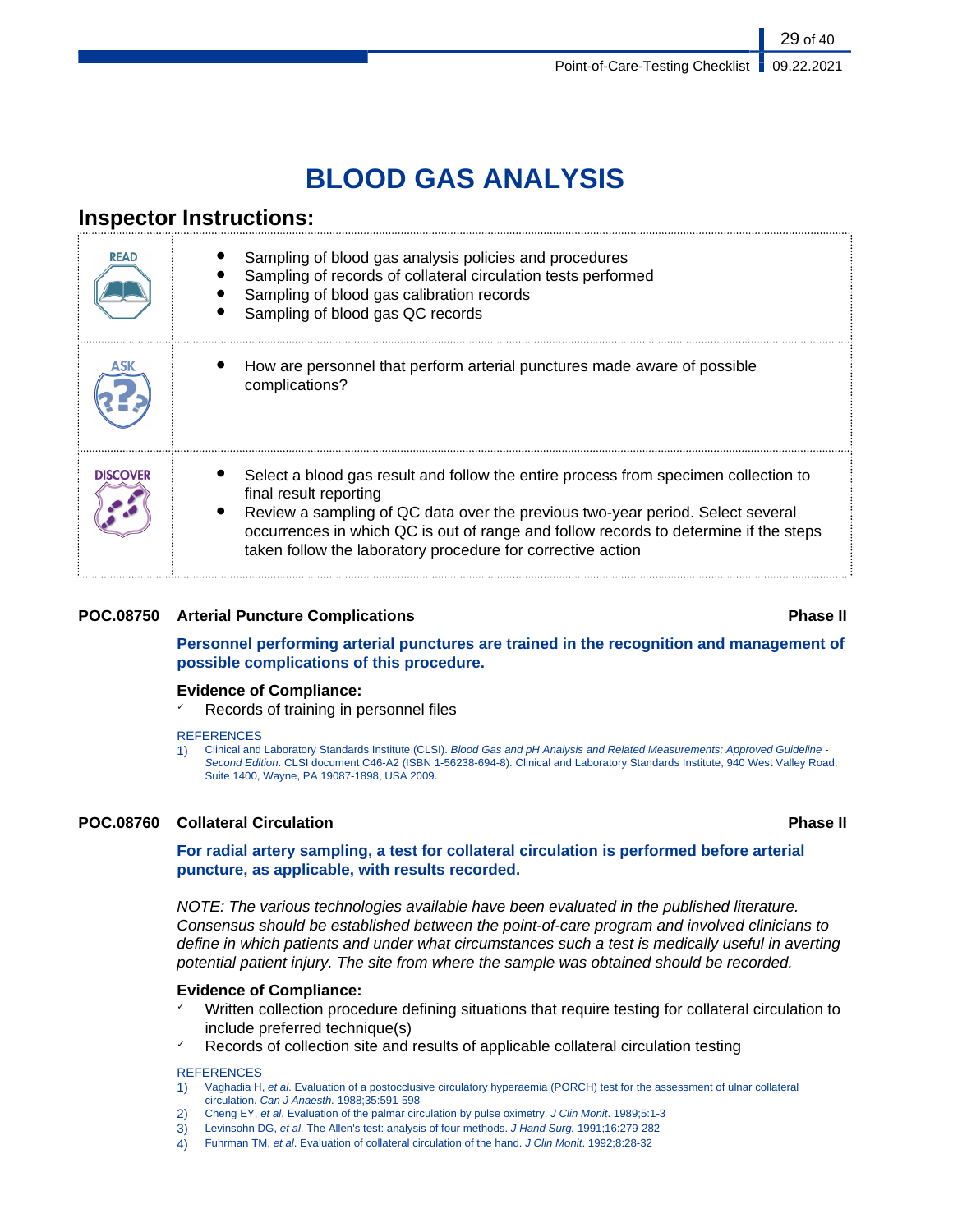#### Point-of-Care-Testing Checklist | 09.22.2021

- 5) Furhman TM, et al. Evaluation of digital blood pressure, plethysmography, and the modified Allen's test as a means of evaluating the collateral circulation to the hand. Anaesthesia. 1992;47:959-961
- 6) Fuhrman TM, McSweeney E. Noninvasive evaluation of the collateral circulation to the hand. Acad Emerg Med. 1995;2:195-199
- 7) O'Mara K, Sullivan B. A simple bedside test to identify ulnar collateral flow. Ann Intern Med. 1995;123:637
- 8) Starnes SL, et al. Noninvasive evaluation of hand circulation before radial artery harvest for coronary artery bypass grafting. J Thorac Cardiovasc Surg. 1999;117:261-266
- 9) Cable DG, et al. The Allen test. Ann Thorac Surg. 1999;67:876-877

#### **POC.08815 Ambient Air Contamination Phase II**

**There is a procedure to prevent ambient air contamination of blood gas samples before analysis.**

#### **Evidence of Compliance:**

Written procedure for prevention of ambient air contamination

#### **REFERENCES**

- 1) Ishikawa S, et al. The effects of air bubbles and time delay on blood gas analysis. Ann Allergy. 1974;33:72-77
- 2) Mueller RG, et al. Bubbles in samples for blood gas determinations. Am J Clin Pathol. 1976;65:242-249
- 3) Madiedo G, et al. Air bubbles and temperature effect on blood gas analysis. J Clin Pathol. 1980;33:864-867
- 4) Biswas CK, et al. Blood gas analysis: effect of air bubbles in syringe and delay in estimation. Brit Med J. 1982;284:923-927
- 5) McKane MH, et al. Sending blood gas specimens through pressurized transport tube systems exaggerates the error in oxygen tension measurements created by the presence of air bubbles. Anesth Analg. 1995;81:179-182
- 6) Astles JR, et al. Pneumatic transport exacerbates interference of room air contamination in blood gas samples. Arch Pathol Lab Med. 1996;120:642-647
- 7) Clinical and Laboratory Standards Institute (CLSI). Blood Gas and pH Analysis and Related Measurements; Approved Guideline -Second Edition. CLSI document C46-A2 (ISBN 1-56238-694-8). Clinical and Laboratory Standards Institute, 940 West Valley Road, Suite 1400, Wayne, PA 19087-1898, USA 2009.

#### **POC.08870 Instrument Operation Phase II**

**There are written procedures for operation and calibration of all blood gas instruments.**

#### **POC.08925 Calibration Materials Phase II**

**The materials used for calibration of the pH, CO2, and O2 sensors are either in conformance with the instrument manufacturer's specifications or traceable to NIST Standard Reference Materials.**

NOTE: Calibration materials, either liquid or gas, must be traceable to appropriate reference standards. In the case of single-use devices, the calibration material is often contained within the test cartridge.

#### REFERENCES

- 1) Clinical and Laboratory Standards Institute (CLSI). Blood Gas and pH Analysis and Related Measurements; Approved Guideline Second Edition. CLSI document C46-A2 (ISBN 1-56238-694-8). Clinical and Laboratory Standards Institute, 940 West Valley Road, Suite 1400, Wayne, PA 19087-1898, USA 2009.
- 2) Department of Health and Human Services, Centers for Medicare and Medicaid Services. Clinical laboratory improvement amendments of 1988; final rule. Fed Register. 2003(Jan 24): [42CFR493.1255]

#### **POC.08980 Calibration - Blood Gas Instruments Phase II**

**Blood gas instruments are calibrated according to manufacturer's specifications and at least as frequently as recommended by the manufacturer.**

NOTE: Some instruments have built in calibration that is performed automatically by the instrument; however, there must be some defined procedure for verifying the reliability of this process. If appropriate, the calibration must compensate for the influence of barometric pressure.

#### **Evidence of Compliance:**

- ✓ Written calibration procedure, including defined frequency **AND**
- Records for calibration at defined frequency

#### **REFERENCES**

1) Department of Health and Human Services, Centers for Medicare and Medicaid Services. Clinical laboratory improvement amendments of 1988; final rule. Fed Register. 2003(Jan 24):3709 [42CFR493.1267(a)]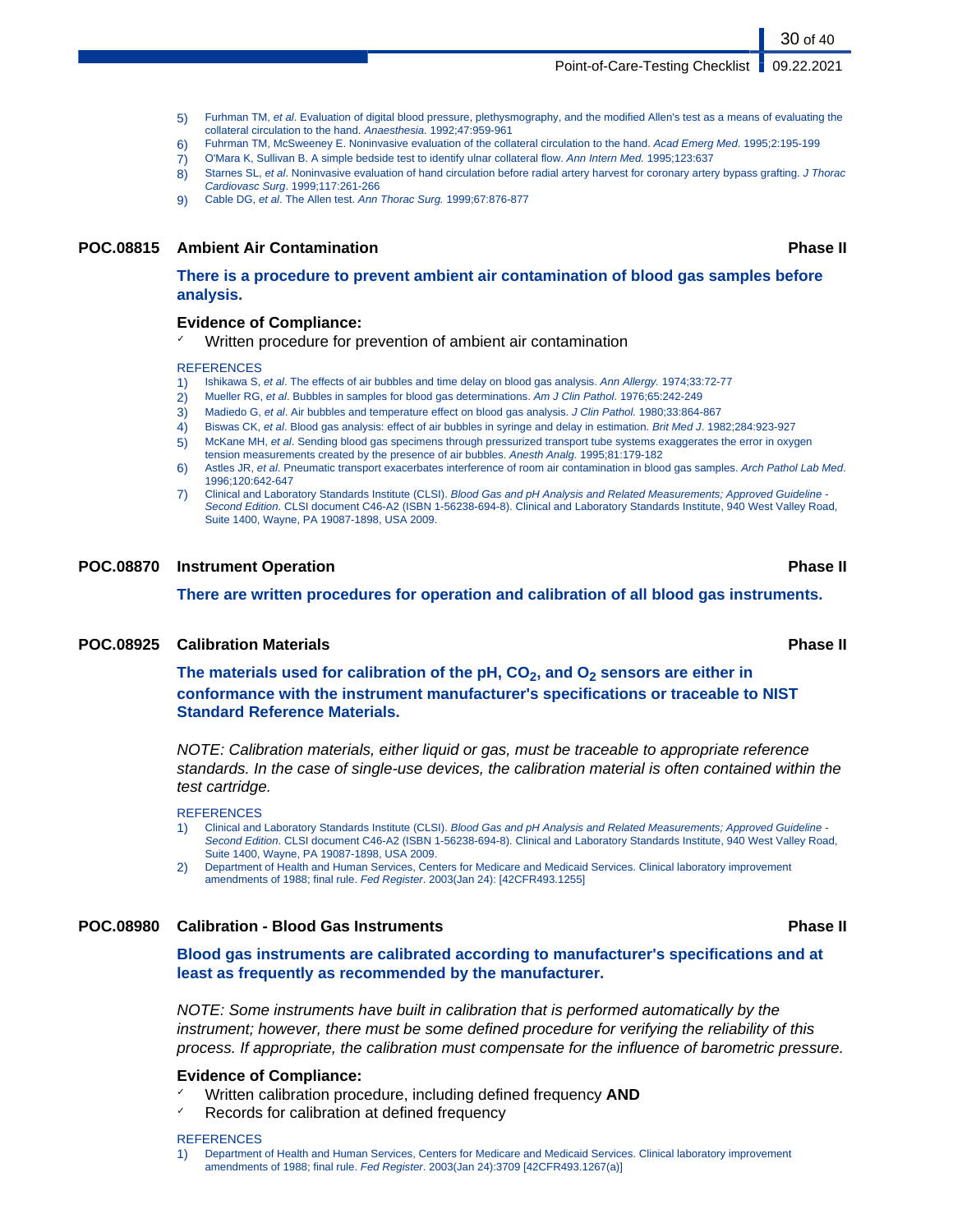2) Department of Health and Human Services, Centers for Medicare and Medicaid Services. Clinical laboratory improvement amendments of 1988; final rule. Fed Register. 2003(Jan 24): [42CFR493.1255]

### **\*\*REVISED\*\* 09/22/2021**

**POC.09035 Daily QC - Blood Gas Instruments Phase II**

31 of 40

**A minimum of one level of quality control for pH, pCO2 and pO2 is analyzed at least every eight hours of operation when patient specimens are tested, or more frequently if specified in the manufacturer's instructions or laboratory procedure, and when changes occur that may impact patient results.**

NOTE: The laboratory must define the number and type of quality control used and the frequency of testing in its quality control procedures. Control testing is not required on days when patient testing is not performed. Controls must be run prior to resuming patient testing when changes occur that may impact patient results, including after a change of analytically critical reagents, major preventive maintenance, change of a critical instrument component, or with software changes, as appropriate.

If an internal quality control process (eg, electronic/procedural/built-in) is used instead of an external control material to meet daily quality control requirements, the laboratory must have an individualized quality control plan (IQCP) approved by the laboratory director defining the control process, including the frequency and use of external and internal controls. At a minimum, external control materials must be analyzed with new lots and shipments of reagents or more frequently if indicated in the manufacturer's instructions. Please refer to the IQCP section of the All Common Checklist for the eligibility of tests for IQCP and requirements for implementation and ongoing monitoring of an IQCP.

#### **Evidence of Compliance:**

- Written quality control procedures **AND**
- Records of QC results including external and internal control processes **AND**
- Manufacturer product insert or manual

#### **REFERENCES**

- 1) Department of Health and Human Services, Centers for Medicare and Medicaid Services. Medicare, Medicaid and CLIA programs; CLIA fee collection; correction and final rule. Fed Register. 2003(Jan 24) [42CFR493.1267(b)]
- 2) Clinical and Laboratory Standards Institute (CLSI). Statistical Quality Control for Quantitative Measurement Procedures: Principles and Definitions; Approved Guideline. 4th ed. CLSI document C24-ED4. Clinical and Laboratory Standards Institute, Wayne, PA, 2016.
- 3) Department of Health and Human Services, Centers for Medicare and Medicaid Services. S & C: 16-20-CLIA: Policy Clarification on Acceptable Control Materials Used when Quality Control (QC) is Performed in Laboratories. April 8, 2016.

### **POC.09090 Daily QC - Blood Gas Instruments Phase II**

**The control materials for pH, pCO2 and pO2 represent both high and low values on each day of patient testing.**

NOTE: If using internal controls (eg, electronic simulators), the controls should challenge at high and low values.

#### **Evidence of Compliance:**

- Written policy defining QC requirements **AND**
- QC records reflecting the appropriate use of controls

- 1) Department of Health and Human Services, Centers for Medicare and Medicaid Services. Medicare, Medicaid and CLIA programs; CLIA fee collection; correction and final rule. Fed Register. 2003(Jan 24) [42CFR493.1267(b)]
- 2) Clinical and Laboratory Standards Institute (CLSI). Statistical Quality Control for Quantitative Measurement Procedures: Principles and Definitions; Approved Guideline. 4th ed. CLSI document C24-ED4. Clinical and Laboratory Standards Institute, Wayne, PA, 2016.
- 3) Ng VL, et al. The rise and fall of i-STAT point-of-care blood gas testing in an acute care hospital. Am J Clin Pathol. 2000;114:128-138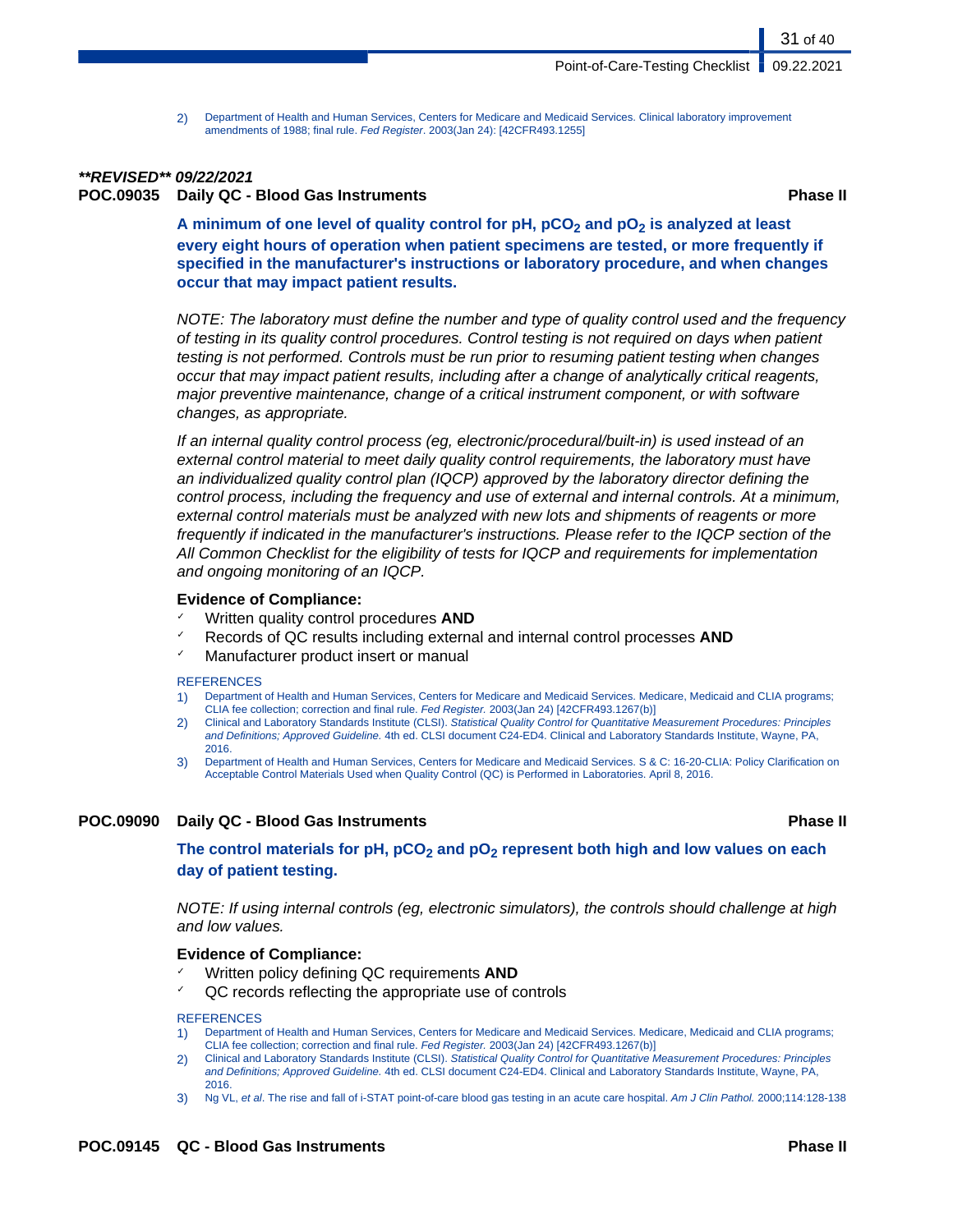### **At least one level of quality control for pH, pCO2 and pO2 is included each time patient specimens are tested, except for automated instruments that internally calibrate at least once every 30 minutes of use.**

NOTE: An internal quality control process (eg, electronic/procedural/built-in) may be used to meet this requirement if an individualized quality control plan (IQCP) has been approved by the laboratory director.

### **Evidence of Compliance:**

- ✓ Written policy defining QC requirements **AND**
- ✓ QC results **OR** record of internal calibrator

### **REFERENCES**

- 1) Department of Health and Human Services, Centers for Medicare and Medicaid Services. Medicare, Medicaid and CLIA programs; CLIA fee collection; correction and final rule. Fed Register. 2003(Jan 24): 3709 [42CFR493.1267(c)]
- 2) Clinical and Laboratory Standards Institute (CLSI). Statistical Quality Control for Quantitative Measurement Procedures: Principles and Definitions; Approved Guideline. 4th ed. CLSI document C24-ED4. Clinical and Laboratory Standards Institute, Wayne, PA, 2016.

# **D-DIMER STUDIES**

# **Inspector Instructions:**

RFAD

- Sampling of D-dimer policies and procedures
- Sampling of patient records

### **POC.09150 D-dimer Unit Results Phase II**

**The unit type (eg, FEU or D-DU) and unit of magnitude (eg, ng/mL) reported with the patient results are the same units as generated directly by the D-dimer method (following manufacturer's product insert); or if different units are reported, the laboratory verifies the correct conversion of the units on an annual basis.**

NOTE: The CAP and Clinical Laboratory and Standards Institute (CLSI) recommend that units not be converted from those stated in the package insert. If units are converted, the laboratory must verify the conversion of the units in patient reports for patient values, cut-off values, and reference intervals with changes in reagents, instrument and at least once per year in the absence of a change, with records retained.

The units generated directly by the D-dimer method can be determined from the package insert. If units are not stated in the package insert, consult with the manufacturer of the D-dimer method.

The following chart demonstrates the correct conversion factor for the different reporting units:

| Manufacturer    | <b>Final Units</b> |        | Correct Conversion Equivalency Equation |
|-----------------|--------------------|--------|-----------------------------------------|
| Units           |                    | Factor |                                         |
| FEU ng/mL       | $D$ -DU ng/mL      | 10.5   | 1 FEU ng/mL = $0.5$ D-DU ng/mL          |
| FEU ng/mL       | $D$ -DU $\mu$ g/mL | 0.0005 | 1 FEU ng/mL = $0.0005$ D-DU $\mu$ g/mL  |
| FEU µg/mL       | FEU ng/mL          | 1000   | 1 FEU $\mu$ g/mL = 1000 FEU ng/mL       |
| $D-DU$ ng/mL    | FEU ng/mL          |        | 1 D-DU ng/mL = $2$ FEU ng/mL            |
| $D-DU \mu g/mL$ | FEU ng/mL          | 2000   | $1 D-DU \mu g/mL = 2000 FEU ng/mL$      |
| D-DU µg/mL      | D-DU ng/mL         | 1000   | 1 D-DU $\mu$ g/mL = 1000 D-DU ng/mL     |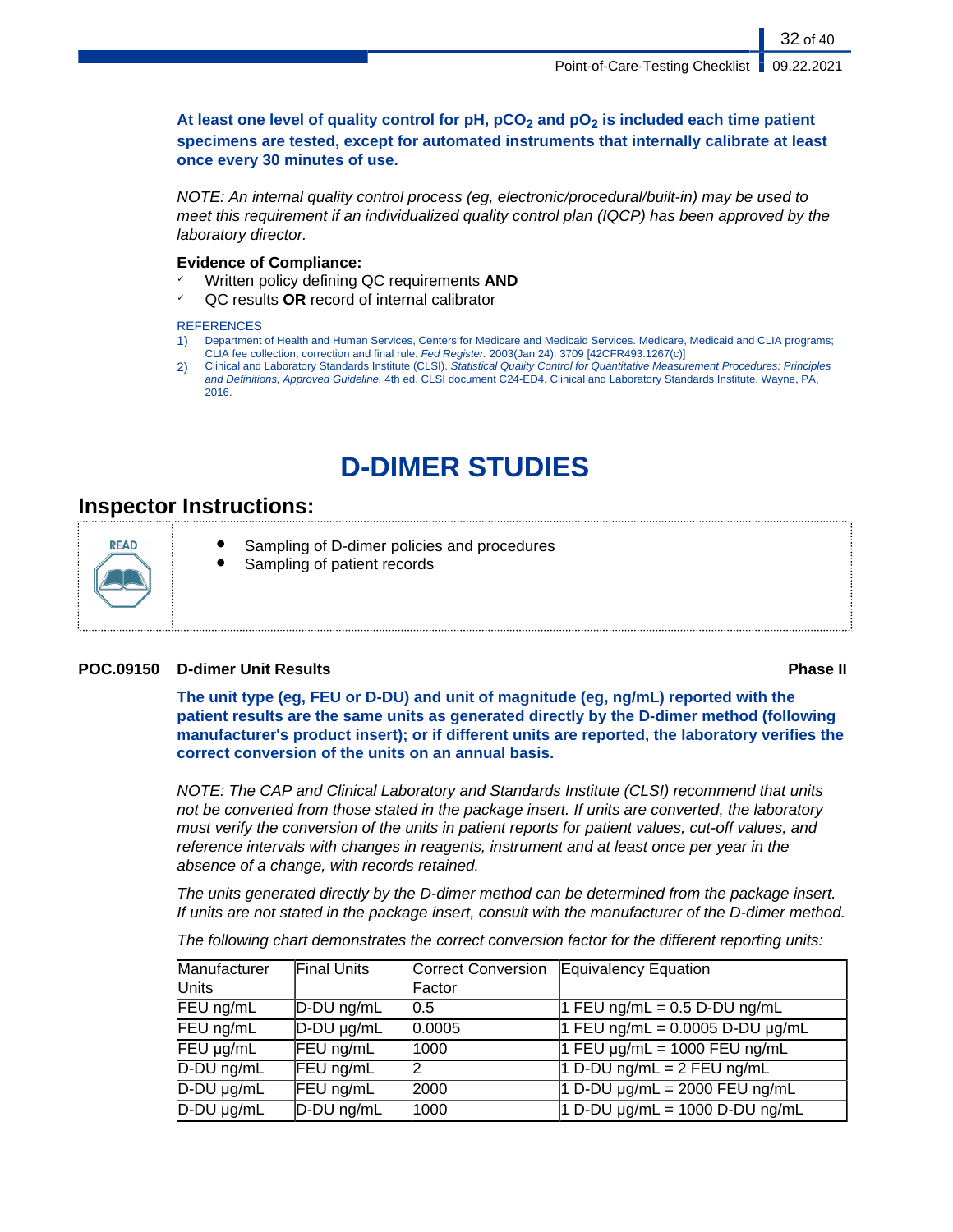#### **Evidence of Compliance:**

- Patient reports with unit type (FEU vs. DDU) and unit of magnitude (ng/mL vs. µg/mL) that are the same as the units directly generated by the D-dimer method and in the manufacturer's product insert **OR**
- Records of the annual verification to confirm correct conversion of the unit type (FEU vs. DDU) and unit of magnitude (ng/mL vs.  $\mu$ g/mL) if units are reported that are different than those directly generated by the D-dimer method

#### REFERENCES

- 1) Clinical and Laboratory Standards Institute (CLSI). Quantitative D-dimer for the Exclusion of Venous Thromboembolic Disease; Approved Guideline. CLSI document H59-A (ISBN 1-56238-723-5). Clinical and Laboratory Standards Institute, 940 West Valley Road, Suite 1400, Wayne, Pennsylvania 19087 USA, 2010.
- 2) Olson JD, Cunninghan MT, Higgins RA, et. al. D-dimer: simple test, tough problems. 2013; 137:1030-1038

#### **POC.09153 D-dimer - Evaluation of VTE Phase II**

33 of 40

### **If a quantitative D-dimer method is used in the evaluation of venous thromboembolism (VTE), the method is valid for this purpose.**

NOTE: D-dimer methods intended for evaluation of VTE may be used, along with pretest probability, if a method specific cut-off value is available. Cut-off values are not universal, so method specific data regarding the negative predictive value and the sensitivity should be available. For cut-off data acquired from the literature, the CLSI (H59-A) recommends a negative predictive value of *≥*98% (lower limit of CI *≥*95%) and a sensitivity of *≥*97% (lower limit of CI *≥*90%) for non-high pretest probability of VTE.

For D-dimer methods that are FDA-cleared/approved for exclusion of VTE, the package insert includes the cut-off value and this value should be provided in the report. It is not feasible for most laboratories to perform a sufficient clinical validation of a D-dimer cut-off for use in the evaluation of VTE (ie, either exclusion or aid in diagnosis), including separate validation of the cut-off for deep vein thrombosis and pulmonary embolism. Therefore using the cutoff supplied from the manufacturer is strongly recommended.

If a laboratory or group of laboratories determine a cut-off (not published in literature or the package insert), a summary of data including the NPV, sensitivity, and power of determination must be available. The CLSI Guideline H59-A recommends correlation with imaging studies and follow-up after three months on a minimum of 200 cases to establish the threshold for VTE exclusion.

#### **Evidence of Compliance:**

- Package insert stating an Intended Use for the exclusion of VTE or aid in the diagnosis of VTE **AND**
- A method specific cut-off for the evaluation of VTE from the package insert, literature, or an extensive clinical validation study

- 1) Olson J, Cunningham M, Brandt J, et al. Use of the D-Dimer for Exclusion of VTE: Difficulties Uncovered through the Proficiency Testing Program of the College of American Pathologists (CAP). J Thromb Hemostasis, Abstract, August 2005
- 2) Spannagl M, Haverkate F, Reinauer H, Meijer P. The performance of quantitative D-dimer assays in laboratory routine. Blood Coagul Fibrinolysis. 2005 Sep;16(6):439-43
- 3) Goodacre S, Sampson FC, Sutton AJ, et al. Variation in the diagnostic performance of D-dimer for suspected deep vein thrombosis. QJM. 2005 Jul;98(7):513-27. Epub 2005 Jun 13
- 4) Gardiner C, Pennaneac'h C, Walford C, et al. An evaluation of rapid D-dimer assays for the exclusion of deep vein thrombosis. Br J Haematol. 2005 Mar;128(6):842-8
- 5) Diamond S, Goldweber R, Katz S. Use of D-dimer to aid in excluding deep venous thrombosis in ambulatory patients. Am J Surg. 2005 Jan;189(1):23-6
- 6) Wolf SJ, McCubbin TR, Feldhaus KM, et al. Prospective validation of Wells Criteria in the evaluation of patients with suspected pulmonary embolism. Ann Emerg Med. 2004 Nov;44(5):503-10
- 7) Gould MK. Review: of the various D-dimer assays, negative ELISA results are most useful for excluding a diagnosis of deep venous thrombosis or pulmonary embolism. ACP J Club. 2004 Nov-Dec;141(3):77
- 8) Stein PD, Hull RD, Patel KC, et al. D-dimer for the exclusion of acute venous thrombosis and pulmonary embolism: a systematic review. Ann Intern Med. 2004 Apr 20;140(8):589-602
- 9) Clinical and Laboratory Standards Institute (CLSI). Quantitative D-dimer for the Exclusion of Venous Thromboembolic Disease; Approved Guideline. CLSI document H59-A (ISBN 1-56238-747-2). Clinical and Laboratory Standards Institute, 940 West Valley Road, Suite 1400, Wayne, Pennsylvania 19087 USA, 2011.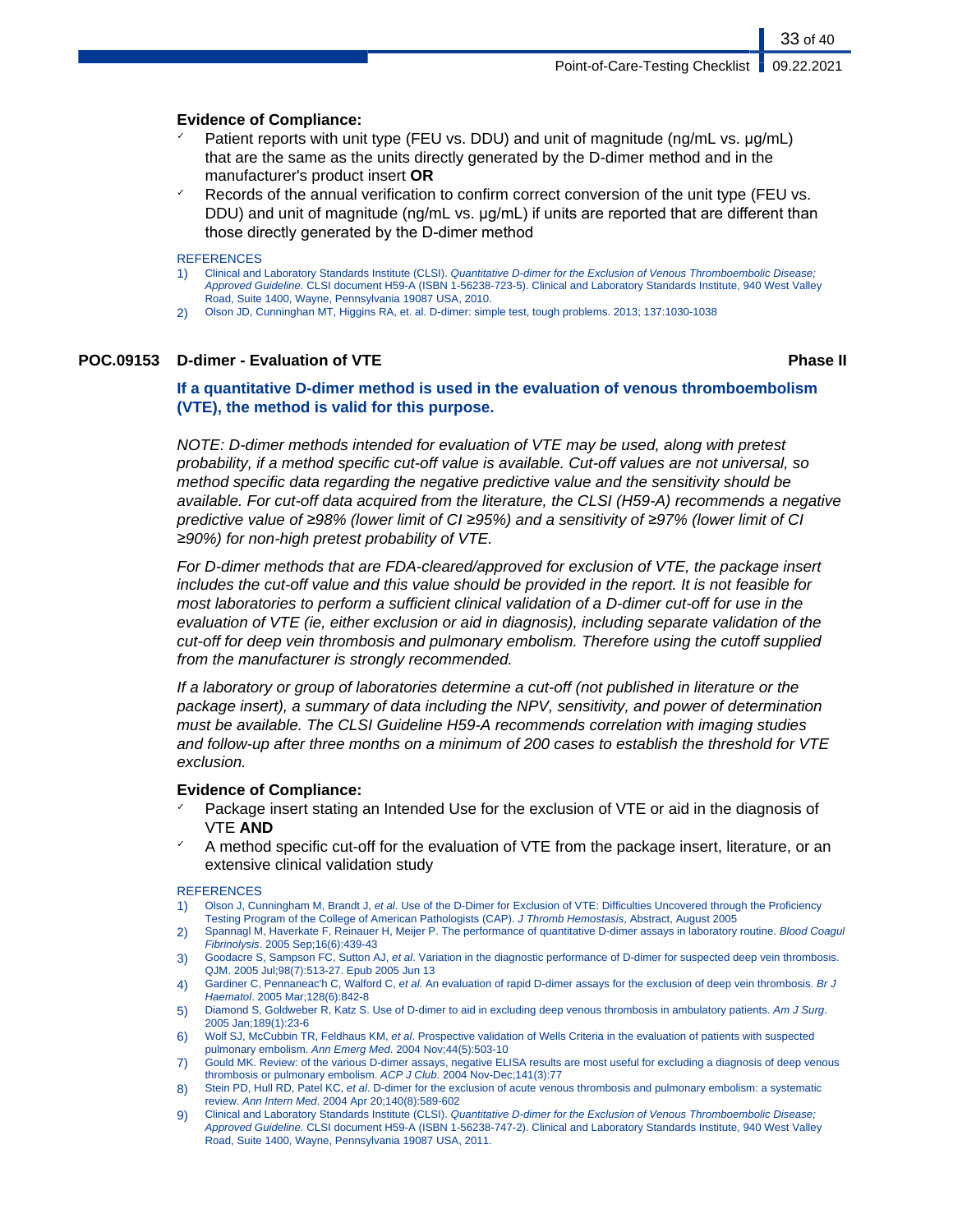### **POC.09156 D-dimer Reporting Phase II**

**If a D-dimer test is used for evaluation of venous thromboembolism (VTE), the laboratory reports the VTE exclusion cut-off value as stated by the manufacturer. If the D-dimer test is intended for other purposes (eg, DIC evaluation), a reference interval is required.**

NOTE: This requirement only applies to quantitative D-dimer tests.

The cut-off value and upper limit of the reference interval are not always identical. The upper limit of the reference interval may be used to evaluate disseminated intravascular coagulation (DIC), while the cut-off value is used for evaluation of VTE (see COM.29950 regarding reference interval reporting). The cut-off value and/or reference interval must be reported in units identical to the patient results, including both unit type (FEU or D-DU) and unit of magnitude (eg, ng/mL).

#### **Evidence of Compliance:**

 $\checkmark$  Patient reports including the reference interval and/or the cut-off value for VTE evaluation

#### **REFERENCES**

1) Clinical and Laboratory Standards Institute (CLSI). Quantitative D-dimer for the Exclusion of Venous Thromboembolic Disease; Approved Guideline. CLSI document H59-A (ISBN 1-56238-747-2). Clinical and Laboratory Standards Institute, 940 West Valley Road, Suite 1400, Wayne, Pennsylvania 19087 USA, 2011.

### **POC.09160 Sensitivity of D-dimer Test - Evaluation of VTE Phase I**

**If a D-dimer test is insufficiently sensitive to exclude venous thromboembolism, the laboratory informs clinicians that the test must not be used for this purpose.**

NOTE: Manual agglutination D-dimer and FDP (fibrin degradation products) assays are not adequately sensitive for evaluation of deep vein thrombosis and/or pulmonary embolism.

# **SAFETY**

The inspector should review relevant requirements from the Safety section of the Laboratory General checklist, to assure that the POCT program is in compliance. Please elaborate upon the details of each deficiency in the Inspector's Summation Report.

34 of 40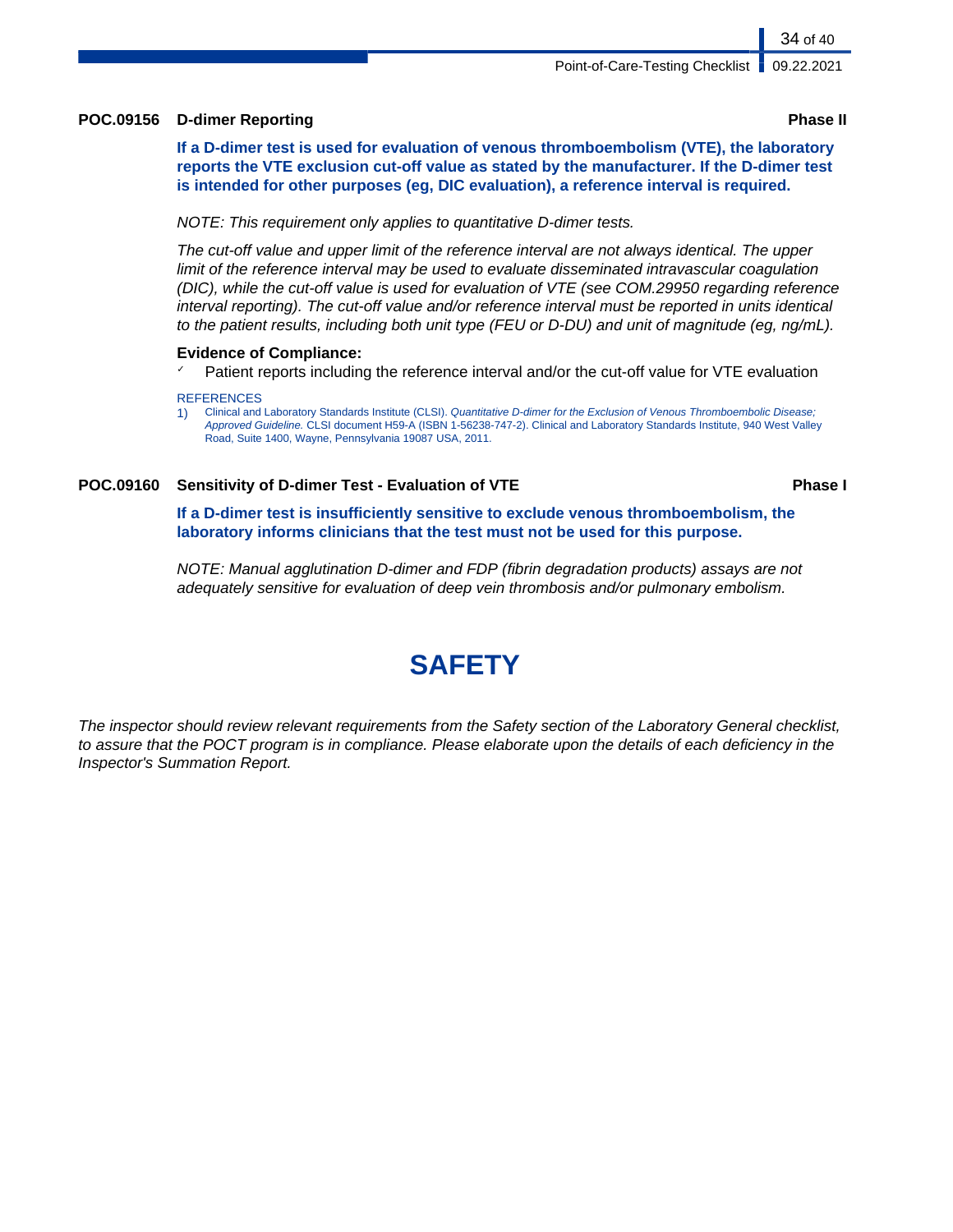| <b>READ</b>     | Sampling of POCT safety policies and procedures                                                                                                                                                                                                   |
|-----------------|---------------------------------------------------------------------------------------------------------------------------------------------------------------------------------------------------------------------------------------------------|
| <b>OBSERVE</b>  | Patient specimen collection and testing<br>Glove use and proper hand hygiene practices between patients<br>Single use fingerstick devices<br>Disinfection of portable or hand-held test devices after each patient use                            |
|                 | Do you ever feel that your safety or your patient's safety is compromised while<br>performing laboratory testing?<br>What types of measures are being used during POC testing to reduce the<br>transmission of infections from patient to patient |
| <b>DISCOVER</b> | Follow the specimen collection and testing process. Determine if appropriate<br>standard precautions and infection control practices defined in policies and<br>procedures are being followed.                                                    |

## **Inspector Instructions:**

#### **POC.09172 Safety Manual Phase II**

**The POCT program has a program to assure the safety of patients and health care personnel commensurate with the scope of its activities.**

#### **POC.09180 Standard Precautions - Hand Hygiene Phase II**

**Standard precautions are used for point-of-care testing by testing personnel.**

NOTE: Gloves must be worn during testing events, hand hygiene performed, and gloves changed between patients, according to Standard Precautions. Hands must be cleaned using an effective antimicrobial method.

#### **Evidence of Compliance:**

 $\checkmark$  Written procedure detailing proper hand/glove hygiene when testing patients using point-ofcare devices

#### **REFERENCES**

1) Clinical and Laboratory Standards Institute. Essential Tools for Implementation and Management of a Point-of-Care Testing Program; Approved Guideline. 3rd ed. CLSI document POCT04-ED3. Clinical and Laboratory Standards Institute, Wayne PA; 2016.

- 2) Centers for Disease Control and Prevention. Guideline for Hand Hygiene in Health-Care Settings: Recommendations of the Healthcare Infection Control Practices Advisory Committee and the HICPAC/SHEA/APIC/IDSA Hand Hygiene Task Force. MMWR 2002;51.
- 3) World Health Organization. WHO Guidelines on Hand Hygiene in Health Care, 2009. [http://apps.who.int/iris/](http://apps.who.int/iris/bitstream/10665/44102/1/9789241597906_eng.pdf) [bitstream/10665/44102/1/9789241597906\\_eng.pdf,](http://apps.who.int/iris/bitstream/10665/44102/1/9789241597906_eng.pdf) accessed 12/5/2015.

#### **POC.09185 Single-Use Devices - Fingerstick Phase II**

**Only auto-disabling single-use fingerstick devices are used for assisted monitoring of blood glucose and other point-of-care testing.**

NOTE: These devices are designed to be used only once, after which the blade is retracted, capped or otherwise made unusable. All waste sharps are discarded in compliance with the Laboratory General Checklist in puncture resistant containers that are easily accessible, located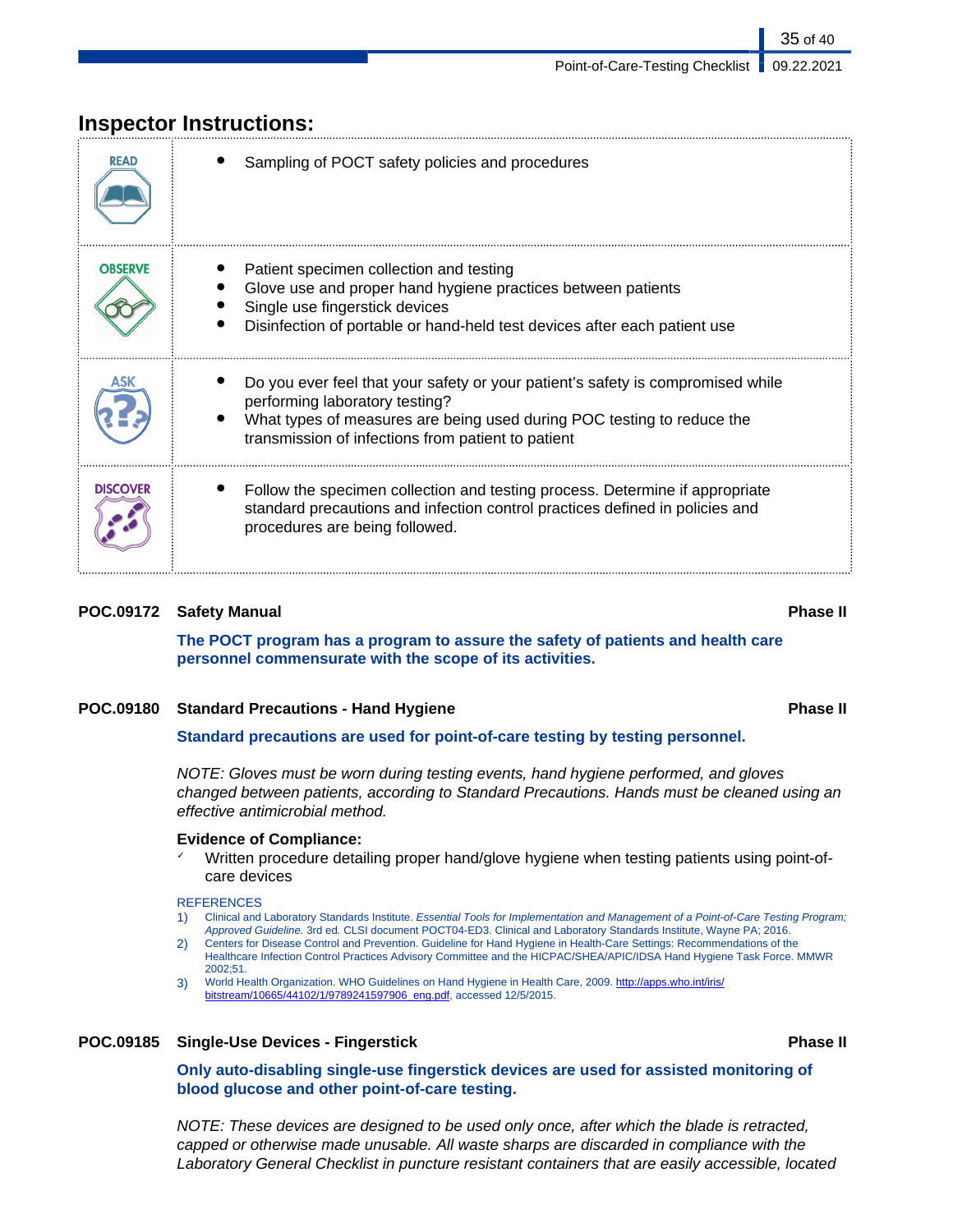in areas where needles are commonly used, and properly labeled to warn handlers of the potential hazard.

#### **Evidence of Compliance:**

Written policy detailing requirement of limitation of single-use devices to one patient

**REFERENCES** 

- 1) <http://www.cdc.gov/injectionsafety/Fingerstick-DevicesBGM.html>accessed 1/30/2012
- 2) Food and Drug Administration, Center for Devices and Radiological Health. Blood Lancet Labeling Guidance for Industry and Food and Drug Administration Staff. Rockville, MD: Food and Drug Administration; 2010.

### **POC.09190 Testing Devices - Disinfection Phase II**

36 of 40

**There is an infection control policy in effect to prevent transmission of infection via portable or handheld testing devices.**

NOTE: Compliance with the manufacturer's guidelines when provided is required. Handheld or portable testing devices must be disinfected after each patient use. Devices and materials designed for single use must not be disinfected and reused.

**REFERENCES** 

1) Food and Drug Administration, Center for Devices and Radiological Health. Blood Lancet Labeling - Guidance for Industry and Food and Drug Administration Staff. Rockville, MD: Food and Drug Administration; 2010.

# **PROVIDER-PERFORMED MICROSCOPY (PPM) AND LIMITED WAIVED TESTING**

### IMPORTANT INFORMATION FOR LABORATORIES AND INSPECTORS

**The following section applies to testing that is personally performed by a physician or midlevel practitioner (eg, physician assistants, nurse practitioners, certified nurse midwives) in conjunction with the physical examination or treatment of a patient, and is limited to the following provider-performed microscopy (PPM) procedures and waived tests.**

- 1. Vaginal pool fluid smears for ferning
- 2. Fecal leukocytes
- 3. Nasal smears for eosinophils
- 4. Pinworm examination
- 5. Post-coital mucus examination
- 6. Potassium hydroxide (KOH) preparations
- 7. Semen analysis, qualitative
- 8. Urine sediment microscopy
- 9. Wet mount preparations for the presence or absence of bacteria, fungi, parasites, and human cellular elements
- 10. pH body fluids, waived\*
- 11. Gastric biopsy urease, waived\*
- 12. Occult blood, fecal and gastric, waived\*
- 13. Urine dipstick, waived\*

\* If nonwaived methods are used for these tests, other sections of the Point-of-Care (POC) Testing Checklist and the All Common (COM) Checklist are required. The current list of tests waived under CLIA may be found at <http://www.accessdata.fda.gov/scripts/cdrh/cfdocs/cfClia/analyteswaived.cfm>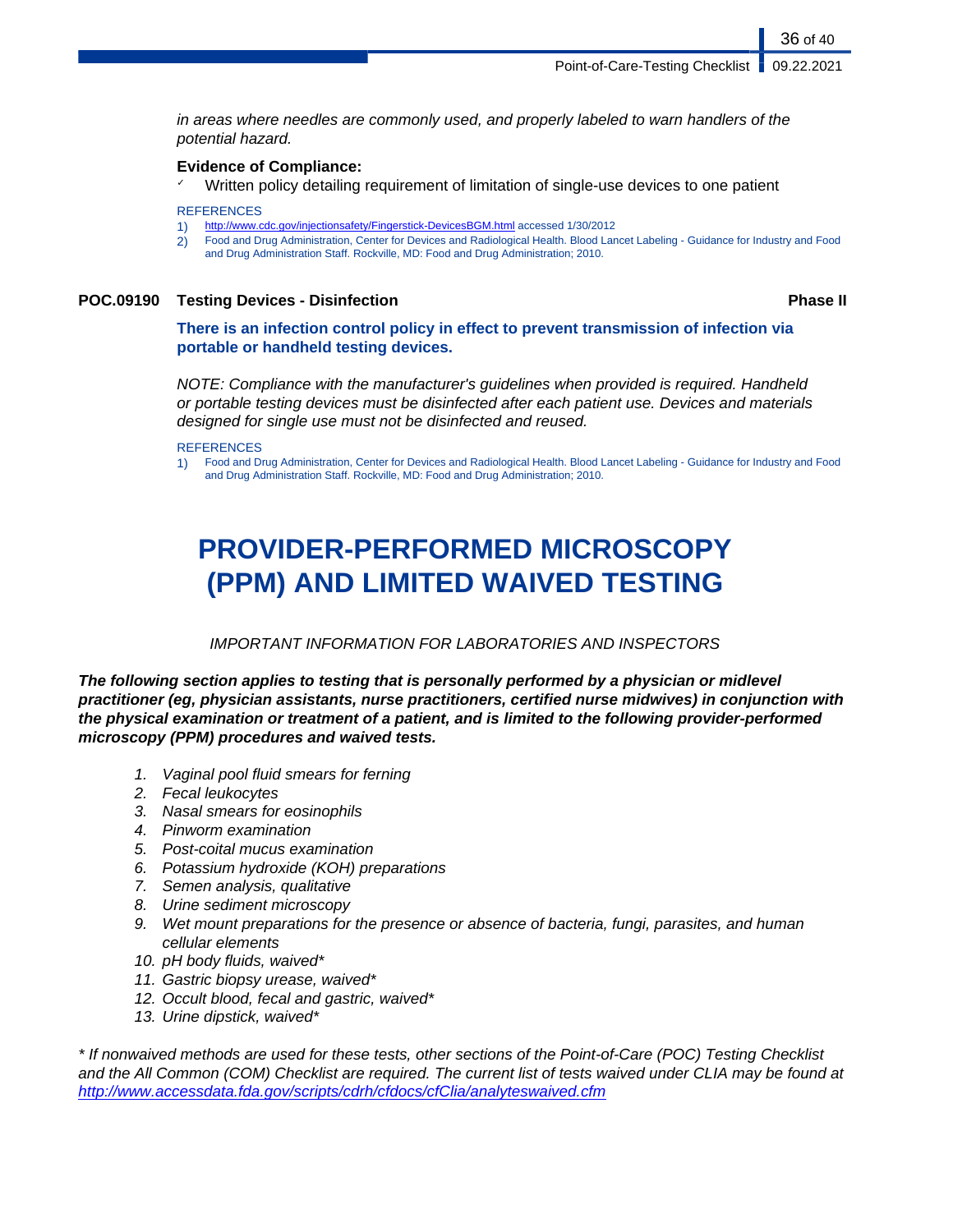Point-of-Care-Testing Checklist | 09.22.2021

37 of 40

The Provider-Performed Microscopy and Limited Waived Testing section is used alone to inspect the tests listed above when performed by a qualified provider; the other sections of the POC Checklist do NOT apply. A limited number of requirements from the COM Checklist are also used for inspection of this testing, including:

- COM.01200 (Activity Menu)
- COM.10200 (New Procedure Review) laboratories subject to US regulations
- COM.10250 (New Procedure Review) laboratories not subject to US regulations

The performance of tests, other than those tests listed above, is subject to inspection with the other sections of the POC and COM Checklists and/or other discipline-specific checklists, as appropriate.

## **Inspector Instructions:**

| <b>READ</b>     | Sampling of policies and procedures for testing performed by physicians and mid-<br>level practitioners (including specimen handling and QM)<br>Sampling of records for QC, instrument maintenance, proficiency testing, and reagent<br>storage<br>Sampling of training records<br>Sampling of competency assessments for PPM<br>Sampling of patient reports for completeness |
|-----------------|-------------------------------------------------------------------------------------------------------------------------------------------------------------------------------------------------------------------------------------------------------------------------------------------------------------------------------------------------------------------------------|
|                 | How do you ensure that physicians and mid-level practitioners are trained and<br>competent?                                                                                                                                                                                                                                                                                   |
| <b>DISCOVER</b> | Trace the process from test order to resulting to ensure the departmental procedures<br>and manufacturer's requirements are followed                                                                                                                                                                                                                                          |

### **POC.09200 Scope of Testing Phase II**

**There is a written policy outlining laboratory testing personally performed by physicians and mid-level practitioners within their scope of clinical practice, and includes the following items, as applicable:**

- **1. Vaginal pool fluid smears for ferning**
- **2. Fecal leukocytes**
- **3. Nasal smears for eosinophils**
- **4. Pinworm examination**
- **5. Post-coital mucus examination**
- **6. Potassium hydroxide (KOH) preparations**
- **7. Semen analysis, qualitative**
- **8. Urine sediment microscopy**
- **9. Wet mount preparations for the presence or absence of bacteria, fungi, parasites, and human cellular elements**
- **10. pH body fluids, waived**
- **11. Gastric biopsy urease, waived**
- **12. Occult blood, fecal and gastric, waived**
- **13. Urine dipstick, waived**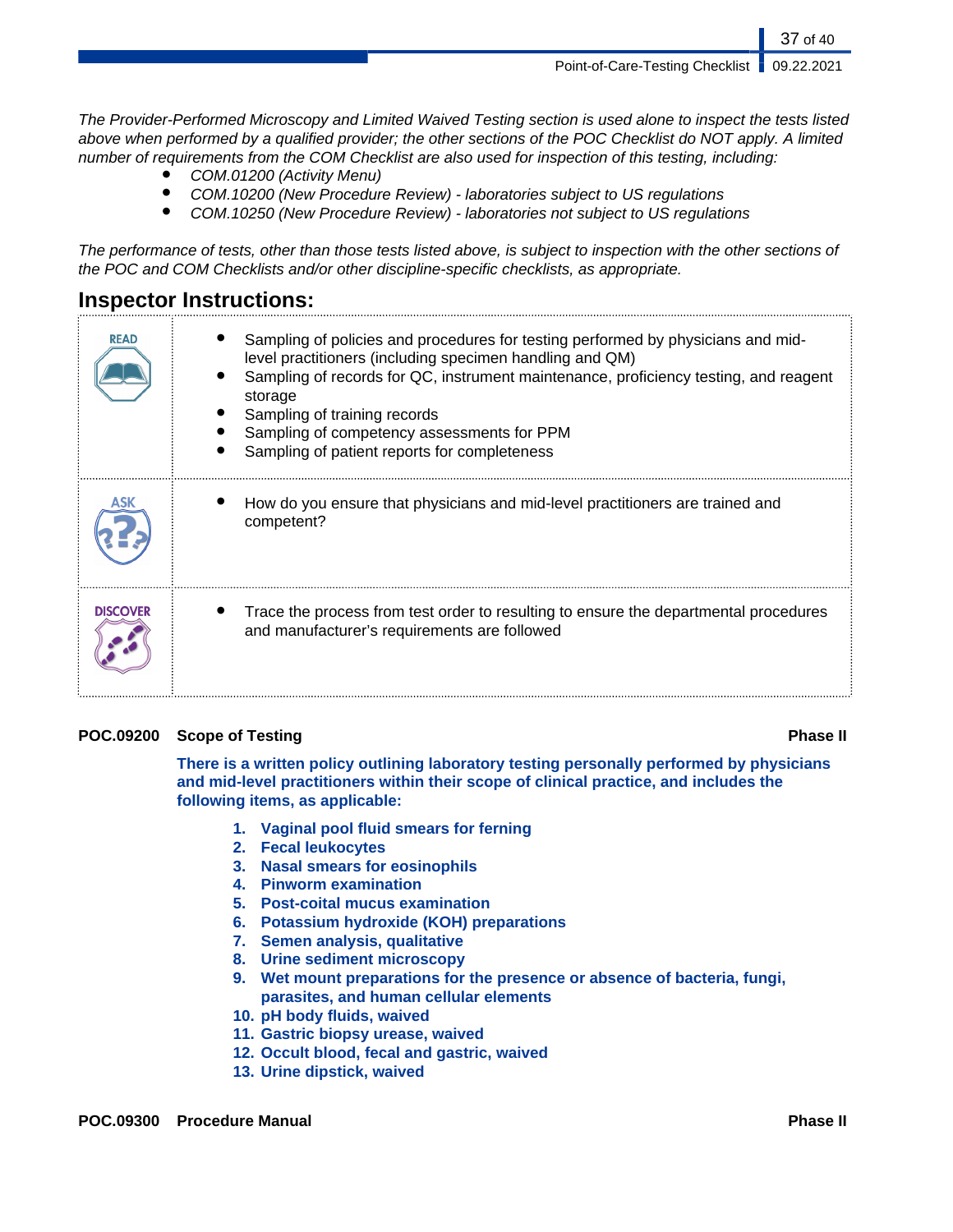#### **There is a written procedure for each test performed by physicians and mid-level practitioners, including specimen handling information.**

#### **REFERENCES**

1) Clinical and Laboratory Standards Institute. Physician and Nonphysician Provider-Performed Microscopy Testing; Approved Guideline 2nd ed. CLSI document POCT10-A2. Clinical and Laboratory Standards Institute, Wayne, PA, 2011.

#### **POC.09400 QMS for Physician and Mid-Level Practitioner Testing Phase II**

38 of 40

**A quality management system (QMS), appropriate for the nature of the testing performed by physicians and mid-level practitioners is defined and includes records of the following items, as applicable:**

- **1. Quality control of stains and reagents**
- **2. Storage of reagents (including test kits) and controls**
- **3. Corrective action for unacceptable QC**
- **4. Instrument maintenance and function checks (centrifuges, microscopes, refrigerators, etc.)**
- **5. System to detect and correct reporting errors**
- **6. Assurance that manufacturer instructions are followed**
- **7. Proficiency testing (external or alternative)**

#### **Evidence of Compliance:**

- ✓ Written QMS **AND**
- Records of quality monitoring

#### **REFERENCES**

1) Clinical and Laboratory Standards Institute. Physician and Nonphysician Provider-Performed Microscopy Testing; Approved Guideline 2nd ed. CLSI document POCT10-A2. Clinical and Laboratory Standards Institute, Wayne, PA, 2011.

### **\*\*REVISED\*\* 09/22/2021**

### **POC.09500 Personnel Training - Physicians and Mid-Level Practitioners Phase II**

**There are records that all physicians and mid-level practitioners have satisfactorily completed training on the performance of the specific tests performed.**

NOTE: Medical staff credentialing is not an acceptable record of training. Prior to starting patient testing and prior to reporting patient results for new methods or instruments, each individual must have training and be evaluated for demonstration of the skills required for proper test performance of pre-analytic, analytic, and post-analytic phases of testing, as applicable, and their ability to work under the expected level of oversight during routine patient testing. The records must cover all testing performed by each individual.

Training records must be retained for a minimum of two years. After the initial two-year period, records of successful ongoing competency assessment may be used in lieu of training records to demonstrate compliance with this requirement.

Retraining must occur when problems are identified with performance.

#### **Evidence of Compliance:**

 $\checkmark$  Written procedure for training

- 1) Clinical and Laboratory Standards Institute. Training and Competence Assessment, Approved Guideline. 3rd ed. CLSI Document QMS03-S3. Clinical and Laboratory Standards Institute, Wayne, PA, 2009.
- 2) Centers for Disease Control and Prevention. Provider-Performed Microscopy Procedures: A Focus on Quality Practices Accessed March 12, 2021. [https://www.cdc.gov/labquality/docs/PMP\\_Booklet\\_7252019.pdf.](#page-0-0)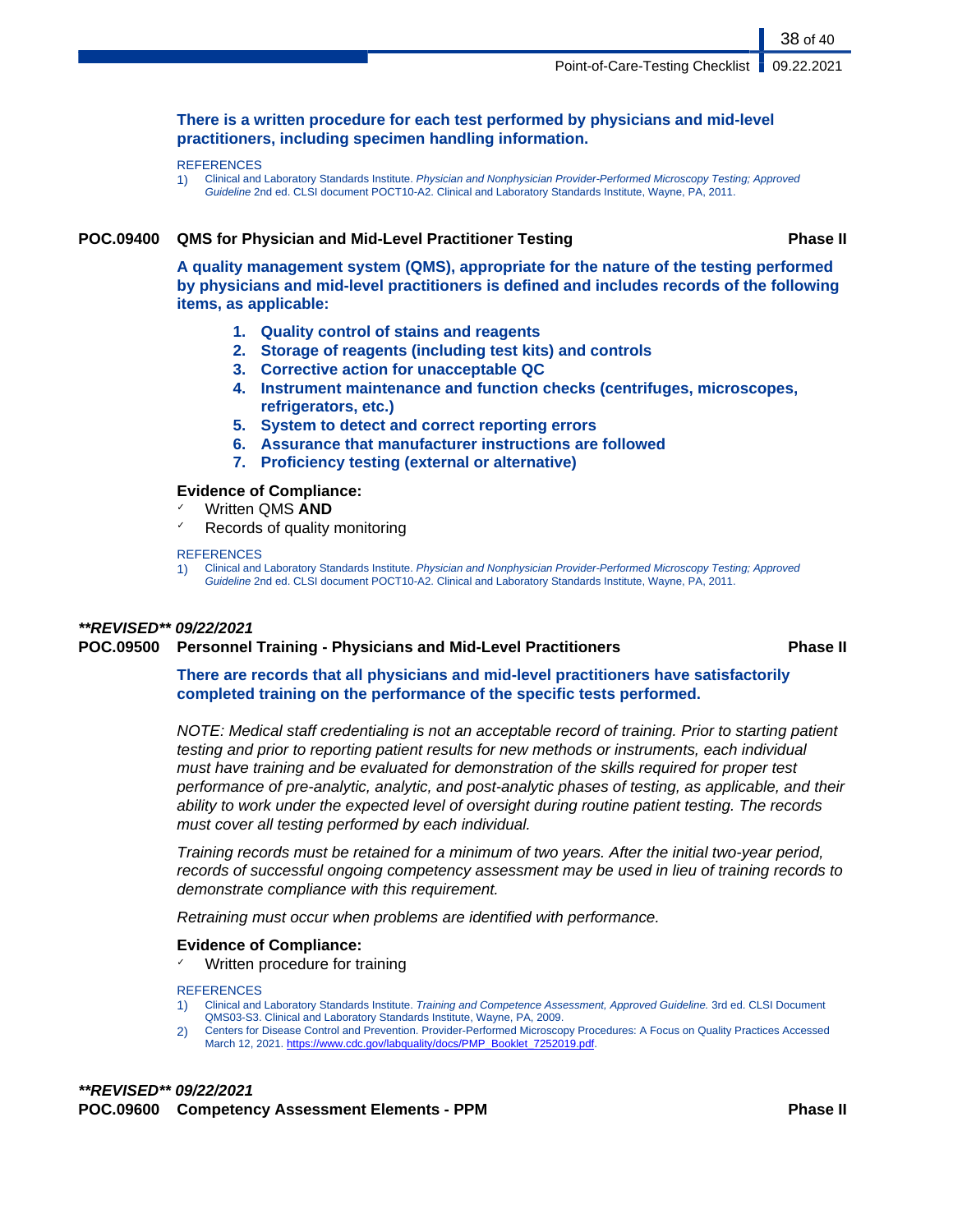### **The competency of physicians and mid-level practitioners performing provider-performed microscopy (PPM) is assessed by the laboratory director or a qualified designee for each test system.**

NOTE: This requirement does not apply to waived testing. The laboratory director may determine how competency of waived testing is determined.

Competency for PPM procedures must be assessed by the laboratory director or be delegated to an individual meeting technical consultant qualifications (GEN.53625).

Competency assessment records must include all six elements described below for each individual on each test system during each assessment period, unless an element is not applicable to the test system. The laboratory must identify the test systems used to generate PPM test results.

The **six required elements** of competency assessment include but are not limited to:

- 1. Direct observations of routine patient test performance, including, as applicable, patient identification and preparation; and specimen collection, handling, processing and testing
- 2. Monitoring the recording and reporting of test results, including, as applicable, reporting of critical results
- 3. Review of intermediate test results or worksheets, quality control records, proficiency testing results, and preventive maintenance records
- 4. Direct observation of performance of instrument maintenance and function checks, as applicable
- 5. Assessment of test performance through testing previously analyzed specimens, internal blind testing specimens (eg, de-identified patient specimens), or external proficiency testing specimens
- 6. Evaluation of problem-solving skills

The CAP provides example competency assessment templates, which can be downloaded from cap.org in e-Lab Solutions Suites - Accreditation Resources - Templates.

#### **Evidence of Compliance:**

- Written policy defining the method and frequency for assessing competency **AND**
- Record of competency assessment for new and existing physicians and mid-level practitioners reflecting the specific skills assessed and the method of evaluation

#### **REFERENCES**

- 1) Department of Health and Human Services, Centers for Medicare and Medicaid Services. Clinical laboratory improvement amendments of 1988; final rule. Fed Register. 2003(Oct 1):1065-66 [42CFR493.1453] and 1053-4 [42CFR493.1413]
- 2) Department of Health and Human Services, Centers for Medicare and Medicaid Services. Brochure #10. What Do I Need to Do to Assess Personnel Competency. November 2012. [http://www.cms.gov/Regulations-and-Guidance/Legislation/CLIA/](http://www.cms.gov/Regulations-and-Guidance/Legislation/CLIA/CLIA_Brochures.html) [CLIA\\_Brochures.html](http://www.cms.gov/Regulations-and-Guidance/Legislation/CLIA/CLIA_Brochures.html)
- 3) Centers for Disease Control and Prevention. Provider-Performed Microscopy Procedures: A Focus on Quality Practices Accessed March 12, 2021. [https://www.cdc.gov/labquality/docs/PMP\\_Booklet\\_7252019.pdf.](#page-0-0)

### **\*\*NEW\*\* 09/22/2021**

### **POC.09625 Competency Assessment Frequency - PPM Phase II**

**The competency of physicians and mid-level practitioners performing provider-performed microscopy is assessed at the required frequency at the laboratory (CAP/CLIA number) where testing is performed.**

NOTE: This requirement does not apply to waived testing. The laboratory director may determine how competency of waived testing is determined.

Competency assessment evaluates an individual's ongoing ability to apply knowledge and skills to achieve intended results.

Competency must be assessed at the following frequency: